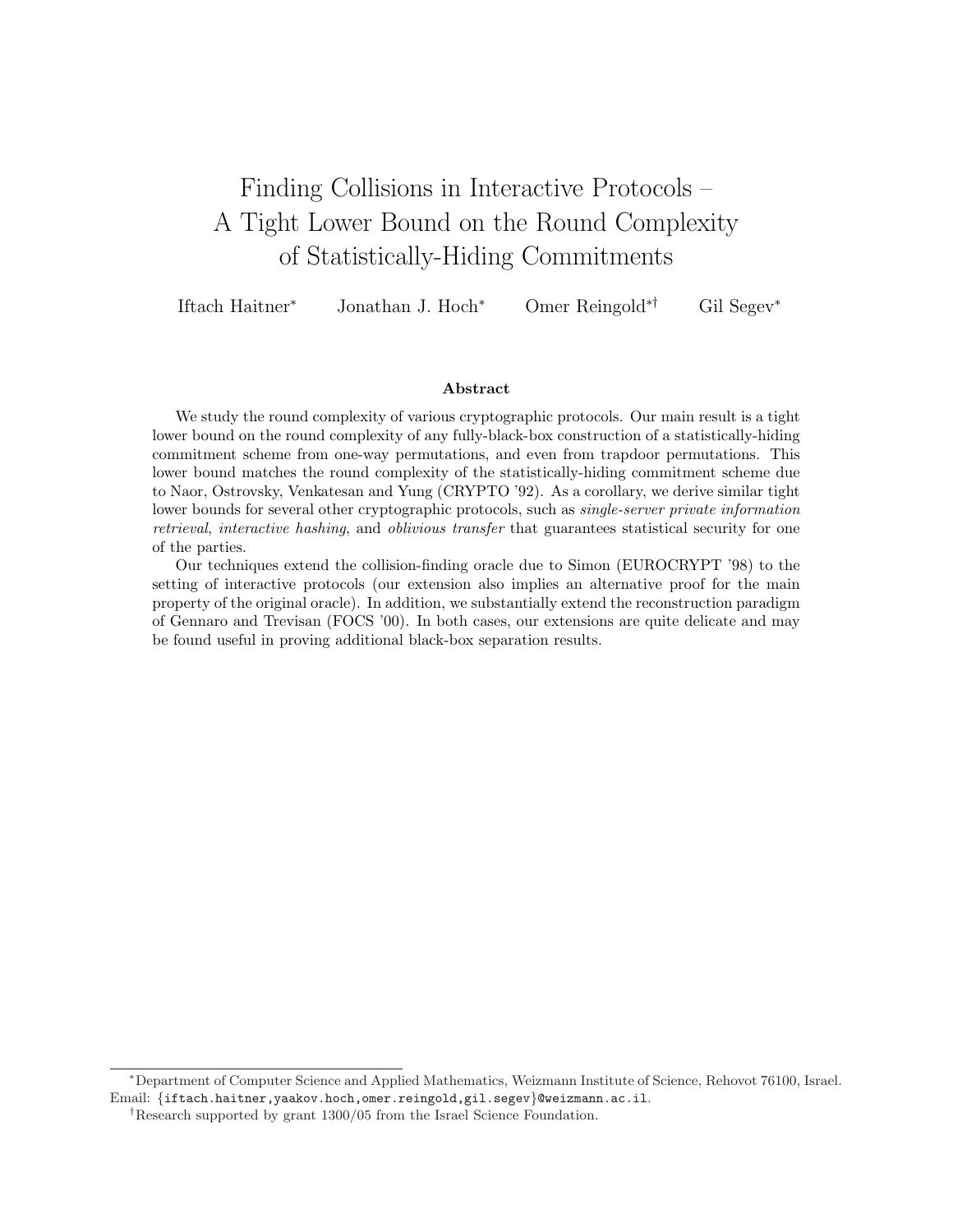## 1 Introduction

Research in the foundations of cryptography is concerned with the construction of provably secure cryptographic tools. The security of such constructions relies on a growing number of computational assumptions, and in the last few decades much research has been devoted to demonstrating the feasibility of particular cryptographic tasks based on the weakest possible assumptions. For example, the existence of one-way functions has been shown to be equivalent to the existence of pseudorandom functions and permutations [\[22,](#page-36-0) [44\]](#page-38-0), pseudorandom generators [\[3,](#page-35-0) [32\]](#page-37-0), universal one-way hash functions and signature schemes [\[48,](#page-38-1) [53\]](#page-38-2), different types of commitment schemes [\[31,](#page-37-1) [32,](#page-37-0) [45,](#page-38-3) [49\]](#page-38-4), private-key encryption [\[21\]](#page-36-1) and other primitives.

Many constructions based on minimal assumptions, however, result in only a theoretical impact due to their inefficiency, and in practice more efficient constructions based on seemingly stronger assumptions are being used. Thus, identifying tradeoffs between the *efficiency* of cryptographic constructions and the strength of the computational assumptions on which they rely is essential in order to obtain a better understanding of the relationship between cryptographic tasks and computational assumptions.

In this paper we follow this line of research, and study the tradeoffs between the *round complexity* of cryptographic protocols and the strength of their underlying computational assumptions. We provide a lower bound on the round complexity of black-box constructions of statistically-hiding and computationally-binding commitment schemes (for short, statistical commitment schemes) based on one-way permutations and on families of trapdoor permutations. Our lower bound matches known upper bounds resulting from  $[46]$ . As a corollary of our main result, we derive similar tight lower bounds for several other cryptographic protocols, such as single-server private information retrieval, interactive hashing, and oblivious transfer that guarantees statistical security for one of the parties.

Although in the current paper our techniques are used to derive lower bounds for a particular efficiency measure, namely that of the round complexity of cryptographic protocols, they may be found useful in proving additional black-box separation results. In the following paragraphs, we discuss the notion of statistically-hiding commitment schemes and describe the setting in which our lower bounds are proved.

Statistically-hiding commitment schemes. A commitment scheme defines a two-stage interactive protocol between a sender  $S$  and a receiver  $R$ ; informally, after the *commit stage*,  $S$  is bound to (at most) one value, which stays hidden from  $\mathcal{R}$ , and in the *reveal stage*  $\mathcal{R}$  learns this value. The two security properties hinted at in this informal description are known as binding ( $S$  is bound to at most one value after the commit stage) and hiding ( $R$  does not learn the value to which  $S$  commits before the reveal stage). In a statistical commitment scheme the hiding property holds *even against* all-powerful receivers (i.e., the hiding holds information-theoretically), while the binding property is required to hold only for polynomially-bounded senders.

Statistical commitments can be used as a building block in constructions of statistical zeroknowledge arguments [\[5,](#page-35-1) [46\]](#page-38-5) and of certain coin-tossing protocols [\[41\]](#page-37-2). When used within protocols in which certain commitments are never revealed, statistical commitments have the following advantage over computationally-hiding commitment schemes: in such a scenario, it should be infeasible to violate the binding property only during the execution of the protocol, whereas the committed values will remain hidden forever (i.e., regardless of how much time the receiver invests after the completion of the protocol).

Statistical commitments schemes with a constant number of rounds were shown to exist based on specific number-theoretic assumptions [\[4,](#page-35-2) [5\]](#page-35-1) (or, more generally, based on any collection of claw-free permutations [\[26\]](#page-37-3) with an efficiently-recognizable index set [\[23\]](#page-36-2)), and collision-resistant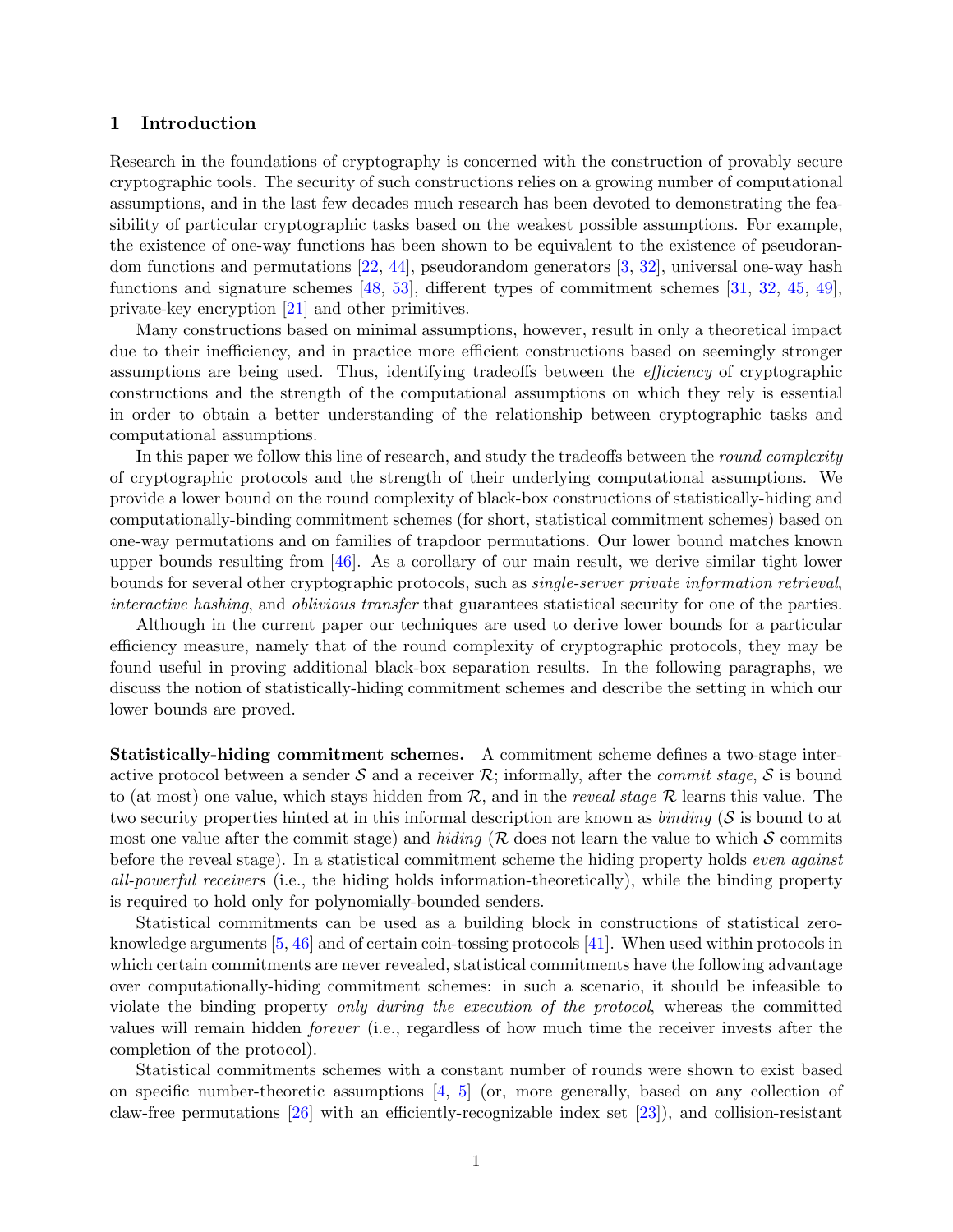hash functions [\[10,](#page-36-3) [48\]](#page-38-1). Protocols with higher round complexity were shown to exist based on different types of one way functions. Protocols with  $O\left(\frac{n}{\log n}\right)$  $\frac{n}{\log n}$  rounds (where *n* is the input length of the underlying function) were based on one-way permutations [\[46\]](#page-38-5) and (known-) regular one-way functions  $[29]$ <sup>[1](#page-2-0)</sup>. Finally, a protocol with a polynomial number of rounds was based on any one-way function [\[31,](#page-37-1) [49\]](#page-38-4).

Black-box reductions. As already mentioned, we are interested in proving lower bounds on the round complexity of various cryptographic constructions. In particular, we are interested in showing that any construction of statistical commitments based on trapdoor permutations requires a fairly large number of rounds. Nevertheless, under standard assumptions such as the existence of collisionresistant hash functions, constant-round statistical commitments do exist. So if these assumptions hold, then the existence of trapdoor permutations implies the existence of constant-round statistical commitments in a trivial logical sense. Faced with similar difficulties, Impagliazzo and Rudich [\[34\]](#page-37-5) presented a paradigm for proving impossibility results under a restricted, yet important, subclass of reductions called black-box reductions. Their method was extended to showing lower bounds on the efficiency of reductions by Kim, Simon and Tetali [\[37\]](#page-37-6).

Intuitively, a black-box reduction of a primitive  $P$  to a primitive  $Q$  is a construction of  $P$  out of Q that ignores the internal structure of the implementation of Q and just uses it as a "subroutine" (i.e., as a black-box). In addition, in the case of fully-black-box reductions, the proof of security (showing that an adversary that breaks the implementation of P implies an adversary that breaks the implementation of  $Q$ ), is also black-box (i.e., the internal structure of the adversary that breaks the implementation of  $P$  is ignored as well). For a more exact treatment of black-box reductions see Section [2.3.](#page-10-0)

#### 1.1 Related Work

Impagliazzo and Rudich [\[34\]](#page-37-5) showed that there are no black-box reductions of key-agrement protocols to one-way permutations and substantial additional work in this line followed (c.f. [\[18,](#page-36-4) [55,](#page-38-6) [57\]](#page-38-7)). Kim, Simon and Tetali [\[37\]](#page-37-6) initiated a new line of impossibility results, by providing a lower bound on the efficiency of black-box reductions (rather than on their feasibility). They proved a lower bound on the efficiency, in terms of the number of calls to the underlying primitive, of any blackbox reduction of universal one-way hash functions to one-way permutations. This result was later improved, to match the known upper bound, by Gennaro et al. [\[16\]](#page-36-5), which also provided tight lower bounds on the efficiency of several other black-box reductions [\[14,](#page-36-6) [15,](#page-36-7) [16\]](#page-36-5). Building upon the technique developed by [\[16\]](#page-36-5), Horvitz and Katz [\[33\]](#page-37-7) gave lower bounds on the efficiency of black-box reductions of statistically-binding commitments to one-way permutations. In all the above results the measure of efficiency under consideration is the number of calls to the underlying primitives.

With respect to the round complexity of statistical commitments, Fischlin [\[13\]](#page-36-8) showed that every black-box reduction of statistical commitments to trapdoor permutations, has at least two rounds. His result follows Simon's oracle separation of collision-resistant hash functions from oneway permutations [\[57\]](#page-38-7). Recently, Wee [\[58\]](#page-38-8) considered a restricted class of black-box reductions of statistical commitments to one-way permutations. Informally, Wee considered only constructions in which the sender first queries the one-way permutation on several independent inputs. Once the interaction with the receiver starts, the sender only access the outputs of these queries (and not the

<span id="page-2-0"></span><sup>&</sup>lt;sup>1</sup>The original presentations of the above protocols have  $O(n)$  rounds. By a natural extension, however, the number of rounds in these protocols can be reduced to  $O\left(\frac{n}{\log n}\right)$ , see [\[30,](#page-37-8) [38\]](#page-37-9).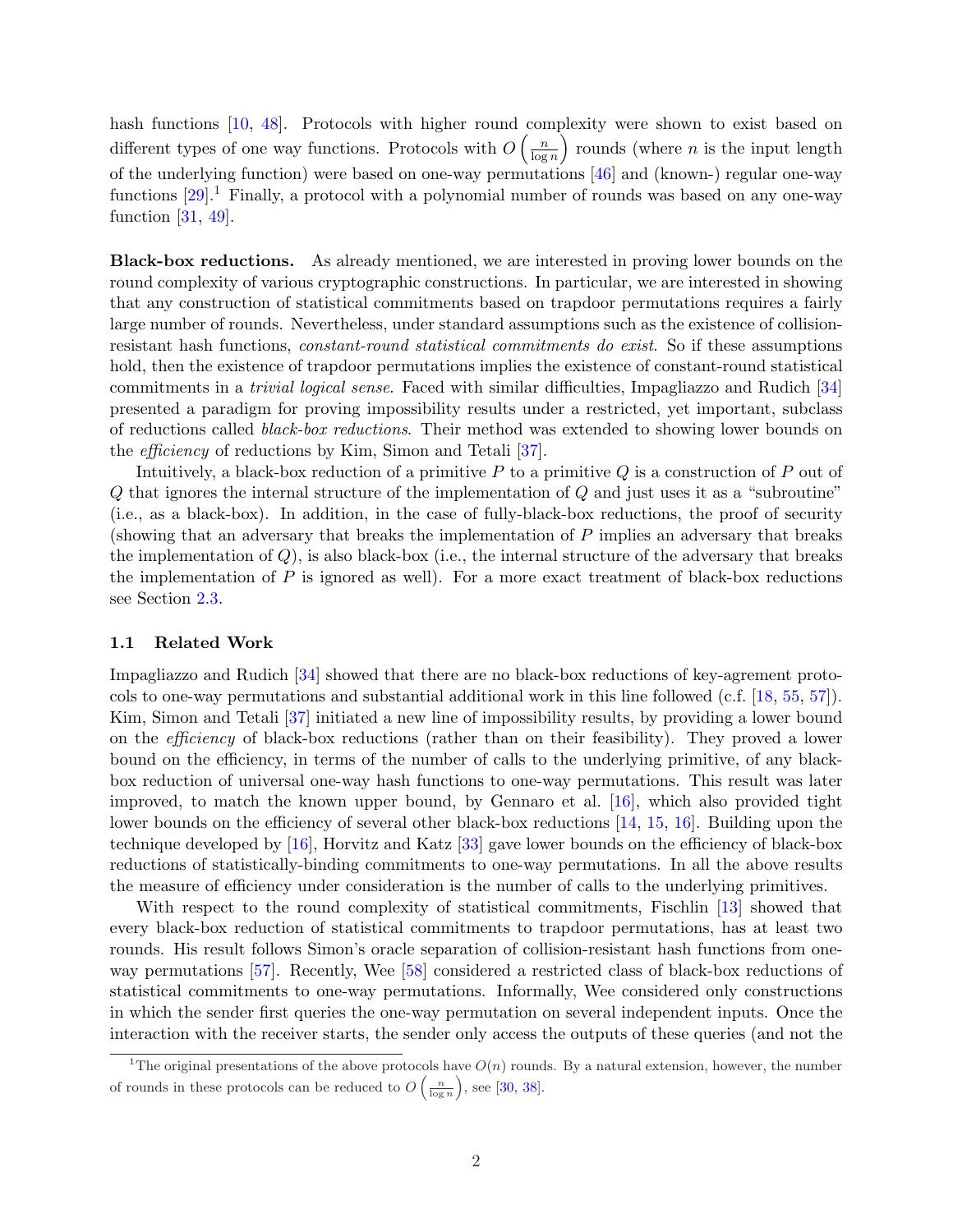inputs) and does not perform any additional queries. Wee showed that every black-box reduction mputs) and does not perform<br>of the above class has  $\Omega\left(\frac{n}{\log n}\right)$  $\frac{n}{\log n}$  communication rounds.

The question of deriving lower bounds on the round complexity of black-box reductions, was also addressed in the context of zero-knowledge protocols [\[7,](#page-35-3) [11,](#page-36-9) [24,](#page-36-10) [27,](#page-37-10) [36,](#page-37-11) [54\]](#page-38-9). In this context, however, the black-box access is to the, possibly cheating, verifier and not to any underlying primitive.

#### <span id="page-3-0"></span>1.2 Our Results

We study the class of fully-black-box constructions of statistically-hiding commitment schemes from trapdoor permutations, and prove a lower bound on the round complexity of any such construction. Informally, our main theorem is as follows:

 $\textbf{Main Theorem (Informal)}.\ \textit{Any fully-black-box construction of a statistically-hiding commitment}$ scheme from a family of trapdoor permutations over  $\{0,1\}^n$  has  $\Omega\left(\frac{n}{\log n}\right)$  $\frac{n}{\log n}$  communication rounds.

In fact, we consider a more general notion of hardness for trapdoor permutations, which extends the standard polynomial hardness requirement. Informally, we say that a trapdoor permutation  $\tau$ over  $\{0,1\}^n$  is  $s(n)$ -hard if any probabilistic Turing-machine that runs in time  $s(n)$  inverts  $\tau$  on a uniformly chosen image with probability at most  $1/s(n)$ . Given this definition, we show that any fully-black-box construction of a statistically-hiding commitment scheme from a family of  $s(n)$ -hard runy-black-box construction or a statistically-hiding<br>trapdoor permutations over  $\{0,1\}^n$  requires  $\Omega\left(\frac{n}{\log n}\right)$  $\frac{n}{\log s(n)}$  communication rounds.

Our lower bound, for both notions of trapdoor permutations, matches the known upper bound due to [\[46,](#page-38-5) [30,](#page-37-8) [38\]](#page-37-9). The scheme of Naor et al. relies on one-way permutations in a fully-blackbox manner, and thus we demonstrate that their scheme is essentially optimal with respect to the number of communication rounds. Moreover, our lower bound implies that trapdoor permutations are not superior to one-way permutations in this setting, whereas collision-resistant hash functions and specific number-theoretic assumptions are superior and imply schemes with a constant number of rounds.

Taking the security of the reduction into account. Note that the informal statement of our main theorem considers constructions which invoke only trapdoor permutations over  $n$  bits. We would like to extend the result to consider constructions which may invoke the trapdoor permutations over more than a single domain. However, in this case, better upper bounds are known. In particular, given security parameter  $1^n$  it is possible to apply the scheme of Naor et al. using a one-way permutation over  $n^{\epsilon}$  bits. This implies statistical commitments that run in  $O(n^{\epsilon})$  rounds. This subtle issue is not unique to our setting, and in fact arises in any study of the efficiency of cryptographic reductions (see, in particular, [\[16,](#page-36-5) [58\]](#page-38-8)). The common approach for addressing this issue is by restricting the class of constructions (as in the informal statement of our main theorem above). In Section [6](#page-31-0) we follow a less restrictive approach: we consider constructions which are given access to trapdoor permutations over any domain size, but require that the proof of security will be "somewhat security preserving". More specifically, we consider an additional parameter, which we refer to as the *security-parameter-expansion* of the construction. Informally, the proof of security in a fully-black-box construction gives a way to translate (in a black-box manner) an adversary  $S^*$ that breaks the binding of the commitment scheme into an adversary A that breaks the security of the trapdoor permutation. Such a construction is  $\ell(n)$ -security-parameter-expanding if whenever the machine A tries to invert a permutation over n bits, it invokes  $S^*$  on security parameters which are at most  $1^{\ell(n)}$ . It should be noted that any construction in which  $\ell(n)$  is significantly larger than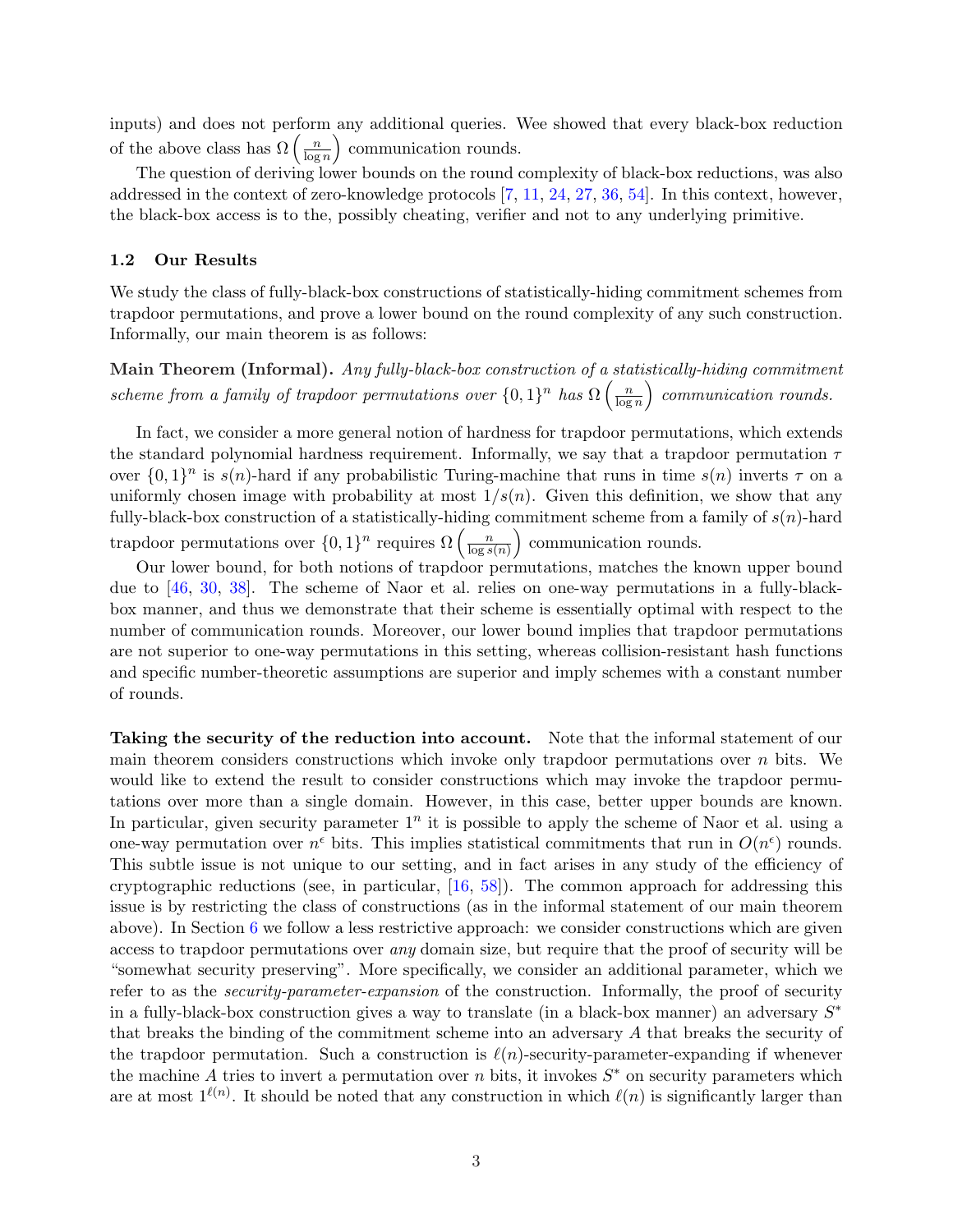n, may only be weakly security preserving (for a taxonomy of security preserving reductions see  $[43,$ Lecture 2]).

Our lower bound proof takes into consideration the security parameter expansion, and therefore our statements apply for the most general form of fully-black-box reductions. In particular, in case our statements apply for the most general form of fully-black-box reductions. In particular that  $\ell(n) = O(n)$ , our theorem implies that the required number of rounds is  $\Omega\left(\frac{n}{\log n}\right)$  $\frac{n}{\log n}$ , and in the general case (where  $\ell(n)$  may be any polynomial in n), our theorem implies that the required number of rounds is  $n^{\Omega(1)}$  (which as argued above is tight as well).

Implications to other cryptographic protocols. Our main result can be extended to any cryptographic protocol which implies statistically-hiding commitment schemes in a fully-black-box manner, as long as the reduction essentially preserves the number of communication rounds. Specifmanner, as long as the reduction-<br>ically, we derive similar  $\Omega\left(\frac{n}{\log n}\right)$  $\left(\frac{n}{\log n}\right)$  lower bounds on the round complexity of fully-black-box constructions from trapdoor permutations of single-server private information retrieval, interactive hashing, and oblivious transfer that guarantees statistical security for one of the parties.

#### 1.3 Overview of the Technique

For the sake of simplicity, we concentrate in this overview on the round complexity lower bound for statistical commitment which are based on one-way permutations (the lower bound for constructions based on families of trapdoor permutations follows similar ideas). We also assume without loss of generality that the sender's secret in the commitment protocol is a single uniform bit. Let us start by considering Simon's oracle [\[57\]](#page-38-7) for ruling out any black-box reduction of a family of collision resistant hash functions to one-way permutation.

**Simon's oracle.** Simon's oracle ColFinder gets as an input a circuit C, possibly with  $\pi$  gates,<sup>[2](#page-4-0)</sup> where  $\pi$  is a random permutation. It then outputs two random elements  $w_1$  and  $w_2$  such that  $C(w_1) = C(w_2)$ . Clearly, in the presence of ColFinder no family of collision resistant hash functions exists (the adversary simply queries ColFinder with the hash function circuit to find a collision). In order to rule out the existence, in the presence of ColFinder, of any two-round statistical commitment scheme, Fischlin [\[13\]](#page-36-8) used the following adversary  $S^*$  to break any such scheme: assume w.l.o.g. that the first message,  $q_1$  is sent by  $R$  and consider the circuit  $C_{q_1}$ , naturally defined by  $q_1$  and S. Namely,  $C_{q_1}$  gets as an input the random coins of S and outputs the answer that S replies on receiving the message  $q_1$  from  $R$ . In the commit stage after receiving the message  $q_1$ , the cheating  $S^*$  constructs  $C_{q_1}$ , queries ColFinder( $C_{q_1}$ ) to get  $w_1$  and  $w_2$ , and answers as  $S(w_1)$  would (i.e., by  $C_{q_1}(w_1)$ ). In the reveal stage,  $S^*$  uses both  $w_1$  and  $w_2$  to open the commitment (i.e. once using the random coins  $w_1$  and then using  $w_2$ ). Since the protocol is statistically hiding, the set of the sender's random coins that are consistent with this commit stage transcript is divided to almost equal size parts by the values of their secret bits. Therefore, with probability roughly half  $w_1$  and  $w_2$  will differ on the value of S's secret bit and the binding of the commitment will be violated.

In order to obtain the black-box impossibility results (both of  $[57]$  and of  $[13]$ ), it is left to show that  $\pi$  is one-way in the presence of ColFinder. Let A be a circuit trying to invert  $\pi$  on a random  $y \in \{0,1\}^n$  using ColFinder, and lets assume for now that A makes only a single call to ColFinder. Intuitively, the way we could hope this query to ColFinder with input  $C$  could help is by "hitting" y in the following sense: we say that ColFinder hits y on input C, if the computations of  $C(w_1)$  or of  $C(w_2)$  query  $\pi$  on  $\pi^{-1}(y)$ . Now we note that for every input circuit C each one of  $w_1$  and  $w_2$ 

<span id="page-4-0"></span><sup>&</sup>lt;sup>2</sup>In fact, ColFinder also accepts circuits C with ColFinder gates. For the sake of this discussion, we ignore this property.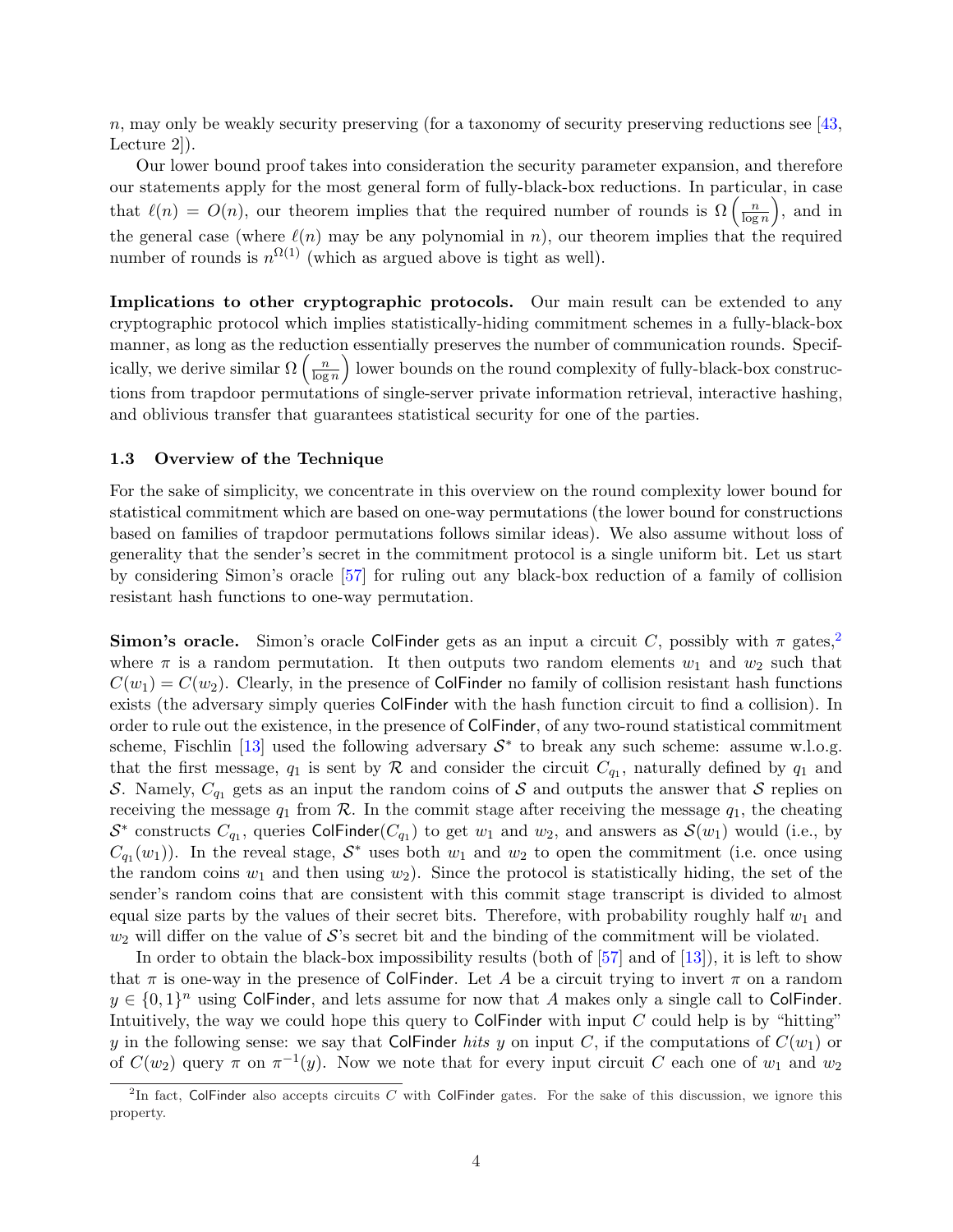(the outputs of ColFinder on  $C$ ) is *individually* uniform. Therefore, the probability that ColFinder hits y on input  $C$ , may only be larger by a factor two than the probability that evaluating  $C$  on a uniform w queries  $\pi$  on  $\pi^{-1}(y)$ . In other words, A does not gain much by querying ColFinder (as A can evaluate  $C$  on a uniform  $w$  on its own). Formalizing the above intuition is far from easy, mainly when we consider A that queries ColFinder more than once. The difficulty lies in formalizing the claim that the only useful queries are the ones in which ColFinder hits  $y$  (after all, the reply to a query may give us some useful global information on  $\pi$ ). We give some intuition in Section [1.3.1](#page-7-0) for why this claim is valid, following a different approach than the original proof due to [\[57\]](#page-38-7) (our version of the proof extends the reconstruction technique of Gennaro and Trevisan).

Finding collisions in interactive protocols. We would like to employ Simon's oracle for breaking the binding of more interactive protocols (with more than two rounds). Unfortunately, the "natural" attempts to do so seem to fail miserably. The first attempt that comes to mind might be the following: In the commit stage  $S^*$  follows the protocol and let  $q_1, \ldots, q_k$  be the messages that R sent in this stage. In the reveal stage,  $S^*$  queries ColFinder to get a colliding pair  $(w_1, w_2)$ in  $C_{q_1,...,q_k}$  - the circuit naturally defined by the code of S and  $q_1,...,q_k$  (i.e.,  $C_{q_1,...,q_k}$  gets as an input the random coins of S and outputs the messages sent by S when R's messages are  $q_1, \ldots, q_k$ ). The problem is that it is very unlikely that the outputs of Sam on  $C_{q_1,...,q_k}$  will be consistent with the answers that  $S^*$  already gave in the commit stage (we did not encounter this problem when breaking two-round protocols, since  $S^*$  could query ColFinder on  $C_{q_1}$  before  $S^*$  sends its first and only message). Alternatively, we could change ColFinder such that it gets as an additional input  $w_1$  and returns  $w_2$  for which  $C_{q_1,...,q_k}(w_1) = C_{q_1,...,q_k}(w_2)$  (that is, the new ColFinder finds second preimages rather than collisions). Indeed, this new ColFinder does imply the breaking of any commitment scheme, but it also implies the inversion of  $\pi$ .<sup>[3](#page-5-0)</sup> We should not be too surprised that both the above attempts failed as they are both completely oblivious of the round complexity of  $(S, \mathcal{R})$ . Since one-way permutations do *imply* statistical commitments in a black-box manner any oracle that breaks statistical commitments could also be used to break the underlying one-way permutations.[4](#page-5-1)

For our oracle separation, we manage to extend Simon's oracle to the setting of interactive protocols. We will have to handle interaction with care so that our oracle is not too strong (so that it does not break the one-way permutations), but still strong enough to be useful. In fact, the more interactive our oracle will be the more powerful it will be, and eventually it will allow breaking the one-way permutations. Quantifying this growth in power is how we get our tight bounds on the round complexity of the reduction.

Our oracle. It will be useful for us to view Simon's oracle as performing two sampling tasks: First it samples  $w_1$  uniformly and then it samples a second preimage  $w_2$  such that  $C(w_1) = C(w_2)$ . As explained above, an oracle for sampling a second preimage allows inverting the one-way permutations. The reason the sampling done by ColFinder is not too damaging is that  $w_1$  was chosen by ColFinder after C is already given. Therefore, an adversary A is very limited in setting up the second distribution from which ColFinder samples (i.e. the uniform distribution over the preimages of  $C(w_1)$  under C). In other words, this distribution is jointly defined by A and ColFinder itself.

<span id="page-5-0"></span><sup>&</sup>lt;sup>3</sup>Consider a circuit C, whose input is composed of a bit  $\sigma$  and an n-bit string w. The circuit C is defined by  $C(0, w) = \pi(w)$  and  $C(1, w) = w$ . Thus, in order to compute  $\pi^{-1}(y)$  we can simply invoke the new Colfinder on input C and  $w_1 = (1, y)$ . With probability half ColFinder will return  $w_2 = (0, \pi^{-1}(y))$ .

<span id="page-5-1"></span><sup>&</sup>lt;sup>4</sup>In addition, in both these naive attempts the cheating sender  $S^*$  follows the commit stage honestly (as S would). It is not hard to come up with two-round protocol that works well for semi-honest commit stage senders (consider for instance the two-round variant of [\[46\]](#page-38-5) where the receiver's queries are all sent in the first round).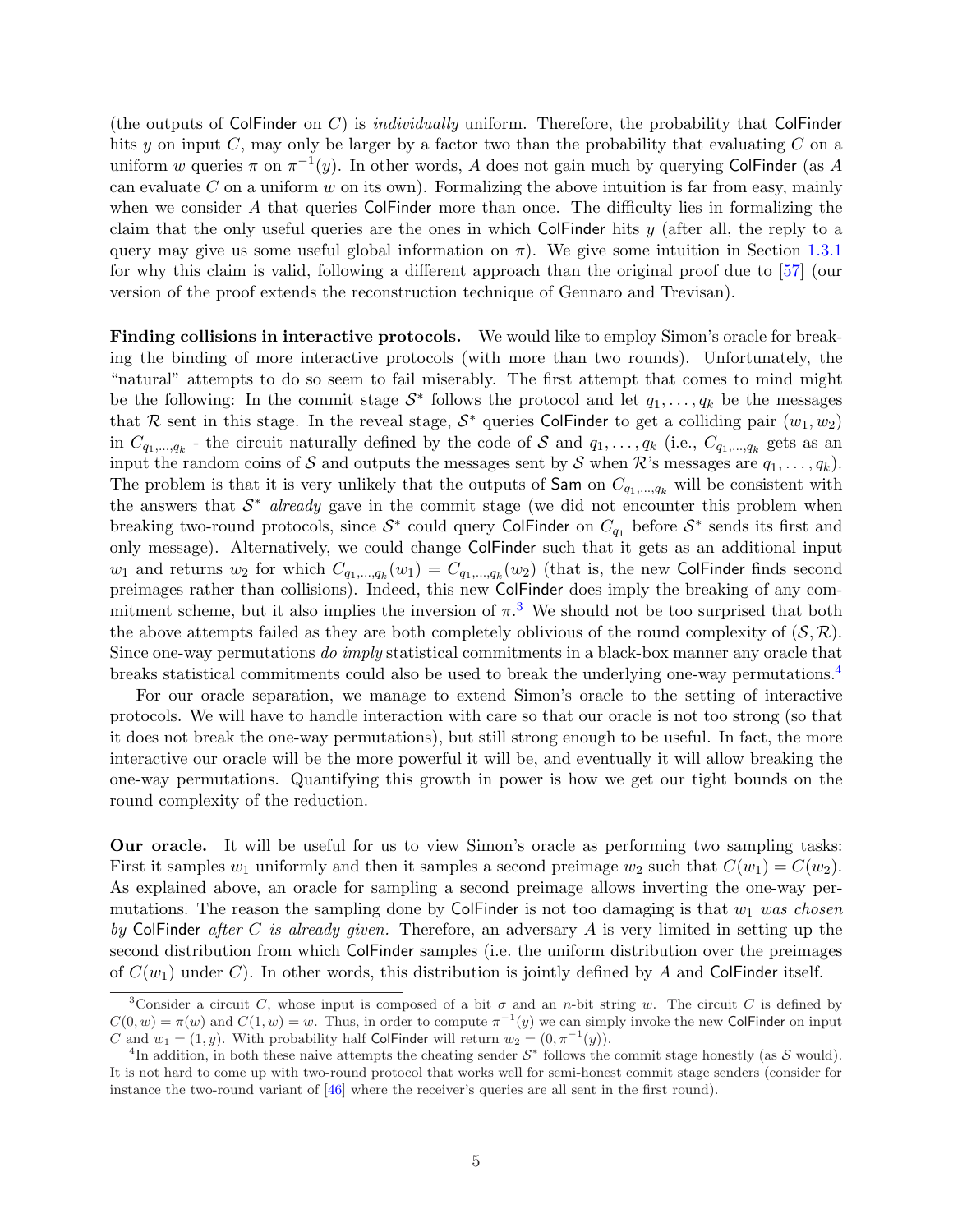Extending the above interpretation of ColFinder (and ignoring various technical aspects), our separation oracle Sam is defined as follows: Sam will be given as input a query  $Q = (C_{\text{next}}, C, z)$ , and will output a pair  $(w', z')$  where w' is a uniformly distributed preimage of z under the mapping defined by the circuit C, and  $z' = C_{\text{next}}(w')$ . Following the intuition above we impose the restriction that there was a previous query  $(C, \cdot, \cdot)$  that was answered by  $(w, z)$  (note that this imposes a forestlike structure on the queries). In other words,  $C$  was announced before w was chosen by Sam in answering the previous query.<sup>[5](#page-6-0)</sup> In addition, we only allow querying Sam up to depth  $d(n) + 1$  where n is the security parameter (this depth function  $d(\cdot)$  will depend on the particular lower bound we will try to prove).

Sam allows breaking  $d(n)$ -round statistical commitments. The adversary  $S^*$  operates as follows: after getting the first message  $q_1$ , it constructs  $C_{q_1}$  (the circuit that computes S's first message) and queries Sam for a random input  $w_1$  (i.e., it queries Sam without specifying C and z), and sends R the message specified by  $z_1 = C_{q_1}(w_1)$ . On getting the *i*-th receiver message  $q_i$ , the adversary  $S^*$  constructs  $C_{q_1,...,q_i}$  (the circuit that computes S's first i messages), queries Sam on  $(C_{q_1,...,q_i}, C_{q_1,...,q_{i-1}}, z_{i-1})$  to get  $(w_i, z_i)$ , and replies to R with the message specified by  $z_i = C_{q_1,...,q_i}(w_i)$ . Finally, after completing the commit stage (when answering the last receiver message  $q_d$ ) it queries Sam on  $(\perp, C_{q_1,...,q_d}, z_d)$  to get  $w_{d+1}, z_{d+1}$ . Both  $w_d$  and  $w_{d+1}$  are sender's random inputs that are consistent with the commit-stage transcript. Therefore, with probability roughly half they can be used to break the binding of the protocol.

Sam cannot be used to invert random permutations. To complete our impossibility result, it is left to prove that Sam cannot be used to invert the random permutation  $\pi$ . As in our intuition for Simon's oracle, we would like to claim that the only useful Sam-queries for an adversary A that tries to invert  $\pi$  on y are queries that make Sam hit y. Assume Sam is given as input a query  $(C_{\text{next}}, C, z)$ , and outputs a pair  $(w', z')$ . We say that Sam hits y if evaluating  $C(w')$  queries  $\pi$ on  $\pi^{-1}(y)$ . Extending the reconstruction technique of Gennaro and Trevisan, we show that A is unlikely to invert  $\pi$  on y if it does not make Sam hit y (see Section [1.3.1\)](#page-7-0).

The most technical part of the paper is showing that a circuit A that inverts  $\pi$  on y while making Sam hit y can be transformed into a circuit M that inverts  $\pi$  without Sam hitting y. This aspect of the proof is somewhat influenced by the work of Wee [\[58\]](#page-38-8). Let us try to give some intuition for this claim. Assume for simplicity of notation that A only makes the following queries:  $(C_1, \perp, \perp), (C_2, C_1, z_1), \ldots, (C_{d+1}, C_d, z_d)$  and it receives the corresponding replies:  $(w_1, z_1), \ldots, (w_{d+1}, z_{d+1})$ . We know that for some i the probability that the computation  $C_i(w_{i+1})$ queries  $\pi$  on  $\pi^{-1}(y)$  (i.e., hits y) is non-negligible (as we know that **Sam** is likely to hit y). On the other hand the probability that  $C_1(w_2)$  hits y (which is identical to the probability that  $C_1(w_1)$  hits other hand the probability that  $C_1(w_2)$  hits y (which i<br>y) is exponentially small. Therefore, unless  $d = \Omega\left(\frac{n}{\log n}\right)$  $\left(\frac{n}{\log n}\right)$  we have that there exists a location i such that the probability  $C_i(w_{i+1})$  hits y is larger than the probability that  $C_{i-1}(w_i)$  hits y by a very large polynomial. We are also able to show (under the various restrictions on Sam) that the probability that the computation  $C_i(w_i)$  hits y is unlikely to be much smaller than the probability that the computation  $C_i(w_{i+1})$  hits y. Combining the above understandings we design M that inverts  $\pi$ on  $y$  with non-negligible probability without making  $\mathsf{Sam}$  hit  $y$  (and this will constitute a contradiction). M simulates A but in addition, whenever A queries Sam for  $(C_{i+1}, C_i, z_i)$  and receives a reply  $(w_{i+1}, z_{i+1})$  we let M also evaluate  $C_{i+1}(w_{i+1})$ . If this computation queries  $\pi$  on  $\pi^{-1}(y)$  then M halts and outputs  $\pi^{-1}(y)$ . Otherwise, M continues with the simulation of A. We argue that

<span id="page-6-0"></span> $5\text{An additional important restriction that we will not discuss here is that } C_{\text{next}}$  is a *refinement* of the circuit C, where by refinement we mean that  $C_{\text{next}}(w) = (C(w), \tilde{C}(w))$  for some circuit  $\tilde{C}$  and for every w.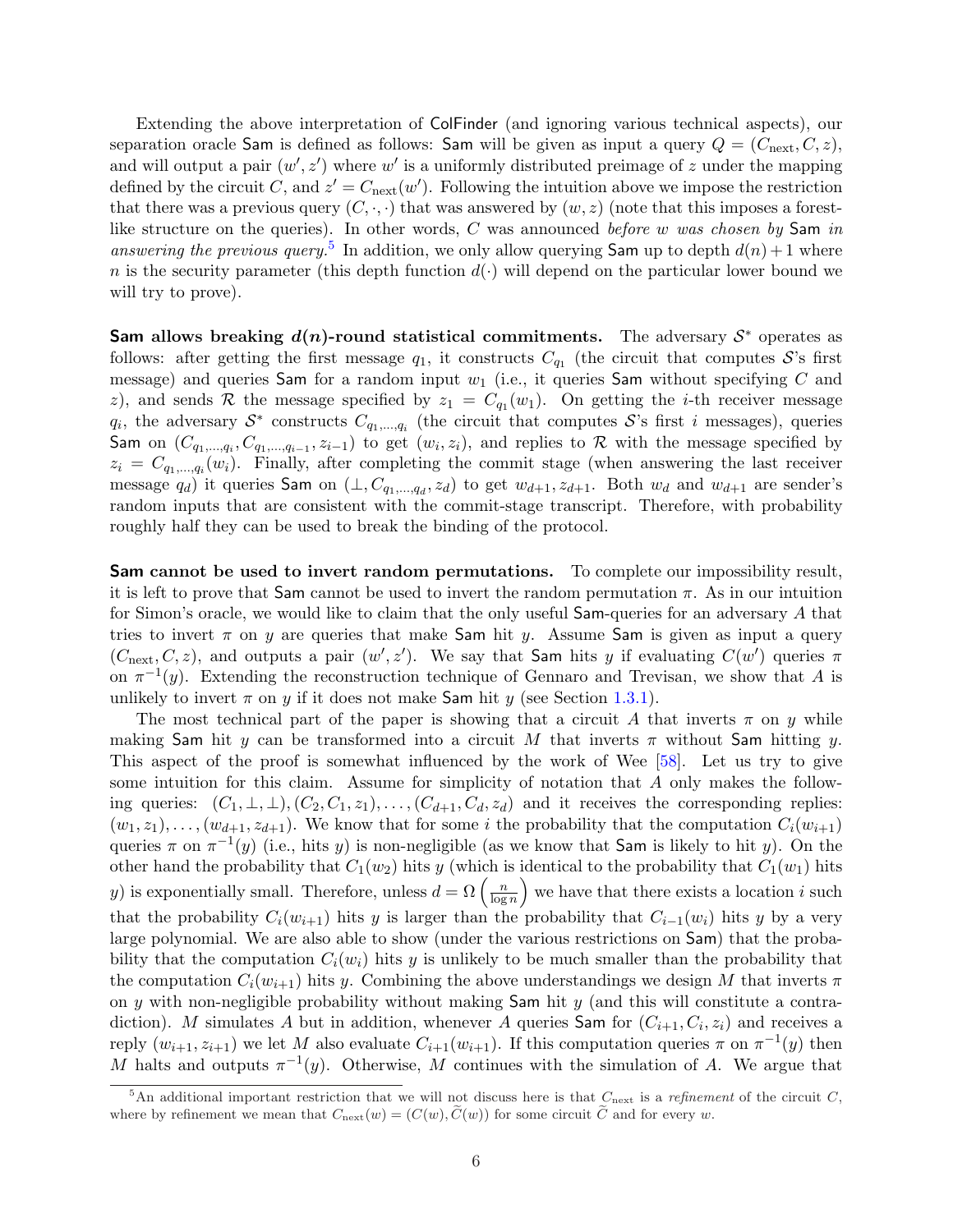with sufficiently large probability, if the first query of A that makes Sam hit y is  $(C_{i+1}, C_i, z_i)$ , then M's computation of  $C_i(w_i)$  queries  $\pi$  on  $\pi^{-1}(y)$ . Therefore, M retrieves  $\pi^{-1}(y)$  before making the hitting query.

#### <span id="page-7-0"></span>1.3.1 Extending Gennaro and Trevisan's reconstruction lemma

Gennaro and Trevisan [\[16\]](#page-36-5) presented a very elegant argument for proving that a random permutation is hard to invert also for non-uniform adversaries (previous proofs, e.g. [\[34\]](#page-37-5), only ruled out uniform adversaries). Let A be a circuit and let  $\pi$  be a permutation that A inverts on a non-negligible fraction of its outputs. What Gennaro and Trevisan showed is that relative to A the permutation  $\pi$ has a relatively short description. Therefore, by a counting argument, there is only a tiny fraction of permutations which A inverts well. Intuitively, A saves on the description of  $\pi$  as it allows us to reconstruct  $\pi$  on (many of) the x's for which  $A^{\pi}(\pi(x)) = x$ . The formal proof strongly relies on a bound on the number of  $\pi$  gates in A: when we use A to reconstruct  $\pi$  on x we need all the  $\pi$ -queries made by  $A^{\pi}(\pi(x))$  (apart perhaps of the query for  $\pi(x)$  itself) to already be reconstructed.

In our setting, we would like to consider an adversary  $A^{\text{Sam}}(y)$  that (many times) inverts y without making Sam produce a y-hit. Recall that the oracle Sam is given as an input a circuit  $C$ with  $\pi$ -gates and has to produce a random inverse of some value z under the mapping defined by C. We would like to apply the argument of  $[16]$  to claim that relative to A and Sam there is a short description of  $\pi$ . However, we are faced with a substantial obstacle as the simulation of Sam requires making a huge amount of  $\pi$  queries.<sup>[6](#page-7-1)</sup> Overcoming this obstacle requires much care both in the definition and analysis of Sam. We defer more details to Section [5.3.](#page-23-0)

#### 1.4 Paper Organization

In Section [2,](#page-7-2) we briefly present the notations and formal definitions used in this paper and in Section [3](#page-11-0) we describe the oracle that is used to derive our results. In Section [4,](#page-13-0) we show that this oracle can be used to break the security of statistical-hiding commitment schemes, and in Section [5](#page-17-0) we show that every circuit which tries to invert a random permutation using this oracle (under some restrictions), fails with high probability. In Section [6,](#page-31-0) we combine the results of Sections [4](#page-13-0) and [5,](#page-17-0) and derive our lower bound result. Finally, Section [7](#page-33-0) discusses the implications of the result to other cryptographic protocols.

## <span id="page-7-2"></span>2 Preliminaries

We denote by  $\Pi_n$  the set of all permutations over  $\{0,1\}^n$ . For a finite set X, we denote by  $x \leftarrow X$ the experiment of choosing an element of X according to the uniform distribution. Similarly, for a distribution D over a set X, we denote by  $x \leftarrow \mathcal{D}$  the experiment of choosing an element of X according to the distribution  $\mathcal{D}$ . The statistical distance between two distributions X and Y over  $\Omega$  is denoted  $SD(X, Y)$ , and defined as

$$
SD(X, Y) = \frac{1}{2} \sum_{\omega \in \Omega} |Pr_X[\omega] - Pr_Y[\omega]|.
$$

The following standard fact (see, for example [\[56,](#page-38-11) Fact 2.6]) will be useful for us in analyzing statistically-close distributions.

<span id="page-7-3"></span><span id="page-7-1"></span><sup>&</sup>lt;sup>6</sup>Consider for example C such that on input w it truncates the last bit of  $\pi(w)$  and outputs the result. Finding collisions in C requires knowledge of  $\pi$  almost entirely.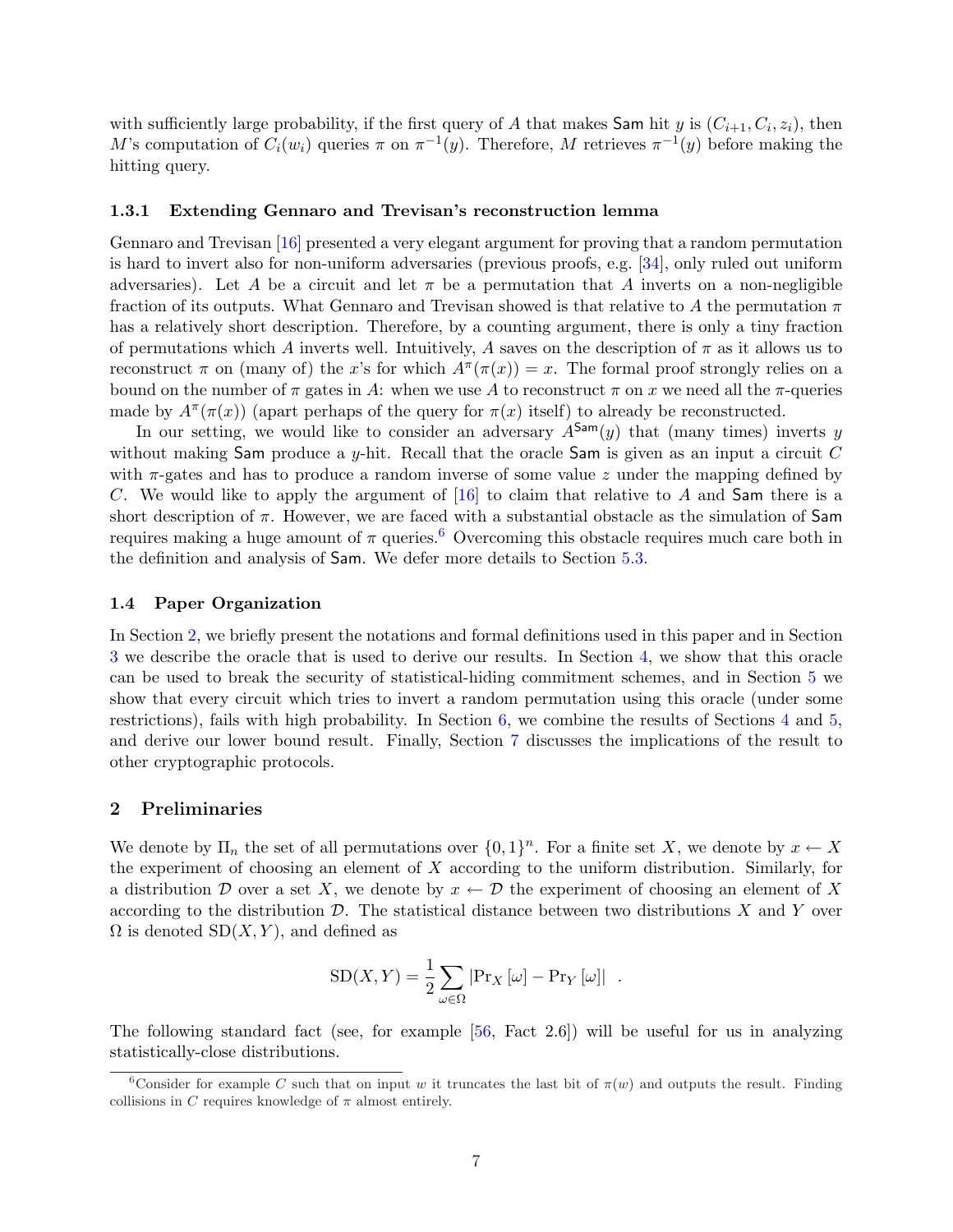**Fact 2.1.** If X and Y are two distributions such that  $SD(X, Y) < \epsilon$ , then with probability at least  $1-2\sqrt{\epsilon}$  over  $x \leftarrow X$  it holds that

$$
(1 - \sqrt{\epsilon}) \cdot \Pr[X = x] < \Pr[Y = x] < (1 + \sqrt{\epsilon}) \cdot \Pr[X = x] \quad .
$$

## 2.1 One-Way Permutations and Trapdoor Permutations

We briefly present the notions of one-way permutations and trapdoor (one-way) permutations which are used in this paper. For a more comprehensive discussion we refer the reader to [\[19\]](#page-36-11).

**Definition 2.2.** A collection of permutations  $\pi = {\pi_n}_{n=1}^{\infty}$ , where  $\pi_n \in \Pi_n$  for every n, is  $s(n)$ -hard if for every probabilistic Turing-machine A that runs in time  $s(n)$ , and for all sufficiently large n,

$$
\Pr [A(1^n, y) = \pi_n^{-1}(y)] \le \frac{1}{s(n)},
$$

where the probability is taken uniformly over all the possible choices of  $y \in \{0,1\}^n$  and over all the possible outcomes of the internal coin tosses of A.

In our setting, whenever such a collection  $\pi$  is given as an oracle, we denote by  $A^{\pi}$  a circuit or a Turing-machine A with oracle access to  $\pi$ . In addition, when we consider the probability of an event over the choice of  $\pi$ , we mean that for every integer n, a permutation  $\pi_n$  is chosen uniformly at random from  $\Pi_n$  and independently of all other permutations.

A collection of trapdoor permutations is represented as a triplet  $\tau =$  $(G, F, F^{-1})$ . Informally, G corresponds to a key generation procedure, which is queried on a string td (intended as the "trapdoor") and produces a corresponding public key  $pk$ . The procedure F is the actual permutation, which is queried on a public key pk and an input x. Finally, the procedure  $F^{-1}$  is the inverse of F: If  $G(td) = pk$  and  $F(pk, x) = y$ , then  $F^{-1}(td, y) = x$ . In this paper, since we are concerned with providing a lower bound, we do not consider the most general definition of a collection of trapdoor permutations. Instead, we denote by  $T_n$  the set of all triplets  $\tau_n = (G_n, F_n, F_n^{-1})$  of the following form:

- 1.  $G_n \in \Pi_n$ .
- 2.  $F_n: \{0,1\}^n \times \{0,1\}^n \to \{0,1\}^n$  is a function such that  $F_n(pk, \cdot) \in \Pi_n$  for every  $pk \in \{0,1\}^n$ .
- 3.  $F_n^{-1}: \{0,1\}^n \times \{0,1\}^n \to \{0,1\}^n$  is a function such that  $F_n^{-1}(td, y)$  returns the unique  $x \in$  ${0,1}<sup>n</sup>$  for which  $F_n(G_n(td),x) = y$ .

Our lower bound proof is based on analyzing random instances of such collections. A uniformly distributed  $\tau_n \in T_n$  can be chosen as follows:  $G_n$  is chosen uniformly at random from  $\Pi_n$ , and for each  $pk \in \{0,1\}^n$  a permutation  $F_n(pk, \cdot)$  is chosen uniformly and independently at random from  $\Pi_n$ . As above, we do not consider a single collection  $\tau_n$ : we consider a family  $\tau = {\tau_n}_{n=1}^{\infty}$  of collection of trapdoor permutations where  $\tau_n \in T_n$  for every n. Whenever such a family  $\tau$  is given as an oracle, we denote by  $A^{\tau}$  a circuit or a Turing-machine A with oracle access to  $\tau$ . In addition, when we consider the probability of an event over the choice of  $\tau$ , we mean that for every integer n, a collection of trapdoor permutation  $\tau_n$  is chosen uniformly at random from  $T_n$  and independently of all other collections.

<span id="page-8-0"></span>**Definition 2.3.** A family of trapdoor permutations  $\tau =$  $\epsilon$  $\tau_n =$  $(G_n, F_n, F_n^{-1})$ ¢ª<sup>∞</sup>  $\sum_{n=1}^{\infty}$  is  $s(n)$ -hard if for every probabilistic Turing-machine A that runs in time  $s(n)$ , and for all sufficiently large n,

$$
\Pr\left[A^{\tau}(1^n, G_n(td), y) = F_n^{-1}(td, y)\right] \le \frac{1}{s(n)}
$$

,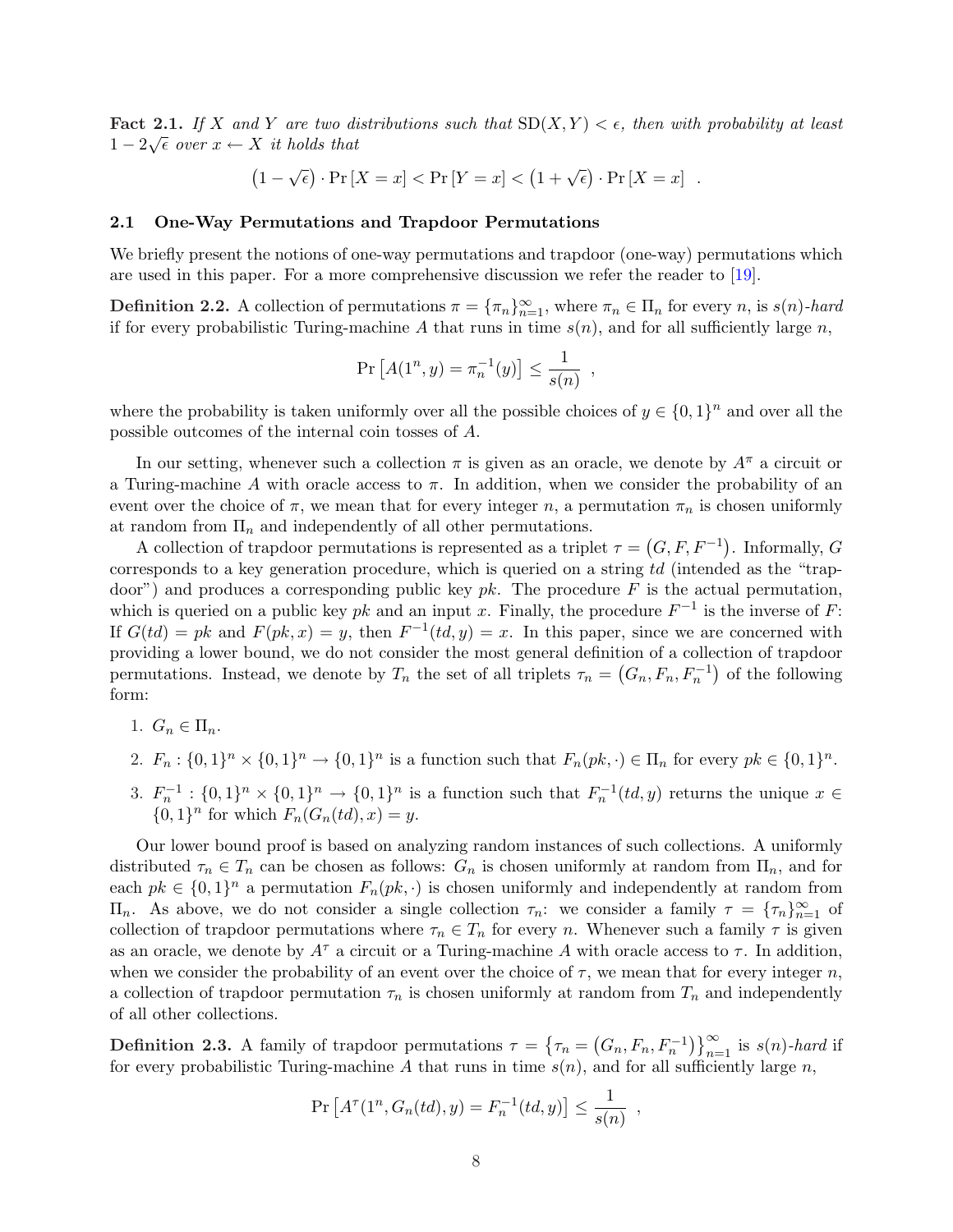where the probability is taken uniformly over all the possible choices of  $td \in \{0,1\}^n$  and  $y \in \{0,1\}^n$ , and over all the possible outcomes of the internal coin tosses of A.

Note that Definition [2.3](#page-8-0) refers to the difficulty of inverting a random permutation  $F(pk, \cdot)$  on a uniformly distributed image y, when given only  $pk = G(td)$  and y. Some applications, however, require enhanced hardness conditions. For example, it may be required (cf. [\[20,](#page-36-12) Appendix C]) that it is hard to invert  $F(pk, \cdot)$  on y even given the random coins used in the generation of y. Note that our formulation captures such hardness condition as well and therefore the impossibility results proved in this paper hold also for enhanced trapdoor permutations.[7](#page-9-0)

#### 2.2 Commitment Schemes

A commitment scheme is a two-stage interactive protocol between a sender and a receiver. Informally, after the first stage of the protocol, which is referred to as the commit stage, the sender is bound to at most one value, not yet revealed to the receiver. In the second stage, which is referred to as the *reveal stage*, the sender reveals its committed value to the receiver. In this paper, where we are interested in proving an impossibility result for commitment schemes, it will be sufficient for us to deal with bit-commitment schemes, i.e., commitment schemes in which the committed value is only one bit. More formally, a bit-commitment scheme is defined via a triplet of probabilistic polynomial-time Turing-machines  $(S, \mathcal{R}, \mathcal{V})$  such that:

- S receives as input the security parameter  $1^n$  and a bit b. Following its interaction, it outputs some information decom (the decommitment).
- R receives as input the security parameter  $1^n$ . Following its interaction, it outputs a state information com (the commitment).
- V (acting as the receiver in the reveal stage<sup>[8](#page-9-1)</sup>) receives as input the security parameter  $1^n$ , a commitment com and a decommitment decom. It outputs either a bit  $b'$  or  $\bot$ .

Denote by (decom|com)  $\leftarrow \langle \mathcal{S}(1^n, b), \mathcal{R}(1^n) \rangle$  the experiment in which S and R interact (using the given inputs and uniformly chosen random coins), and then S outputs decom while R outputs com. It is required that for all n, every bit b, and every pair (decom|com) that may be output by  $\langle \mathcal{S}(1^n, b), \mathcal{R}(1^n) \rangle$ , it holds that  $\mathcal{V}(\text{com}, \text{decom}) = b$ .

The security of a commitment scheme can be defined in two complementary ways, protecting against either an all-powerful sender or an all-powerful receiver. In this paper, we deal with commitment schemes of the latter type, which are referred to as *statistically-hiding* commitment schemes. In order to define the security properties of such schemes, we first introduce the following notation. Given a commitment scheme  $(S, \mathcal{R}, \mathcal{V})$  and a Turing-machine  $\mathcal{R}^*$ , we denote by view $\langle S(b), \mathcal{R}^* \rangle(n)$  the distribution on the view of  $\mathcal{R}^*$  when interacting with  $\mathcal{S}(1^n, b)$ . This view consists of  $\mathcal{R}^*$ 's random coins and of the sequence of messages it receives from  $\mathcal{S}$ . The distribution is taken over the random coins of both S and R. Note that whenever no computational restrictions are assumed on  $\mathcal{R}^*$ , without loss of generality  $\mathcal{R}^*$  is deterministic.

<span id="page-9-3"></span><span id="page-9-0"></span><sup>&</sup>lt;sup>7</sup>A different enhancement, used by [\[28\]](#page-37-12), requires the permutations' domain to be polynomially dense in  ${0,1}^n$ . Clearly, our impossibility result holds w.r.t. this enhancement as well.

<span id="page-9-1"></span><sup>&</sup>lt;sup>8</sup>Note that there is no loss of generality in assuming that the reveal stage is non-interactive. This is since any such interactive stage can be replaced with a non-interactive one as follows: The sender sends its internal state to the receiver, who then simulates the sender in the interactive stage.

<span id="page-9-2"></span><sup>&</sup>lt;sup>9</sup>Although we assume perfect completeness, it is not essential for our results.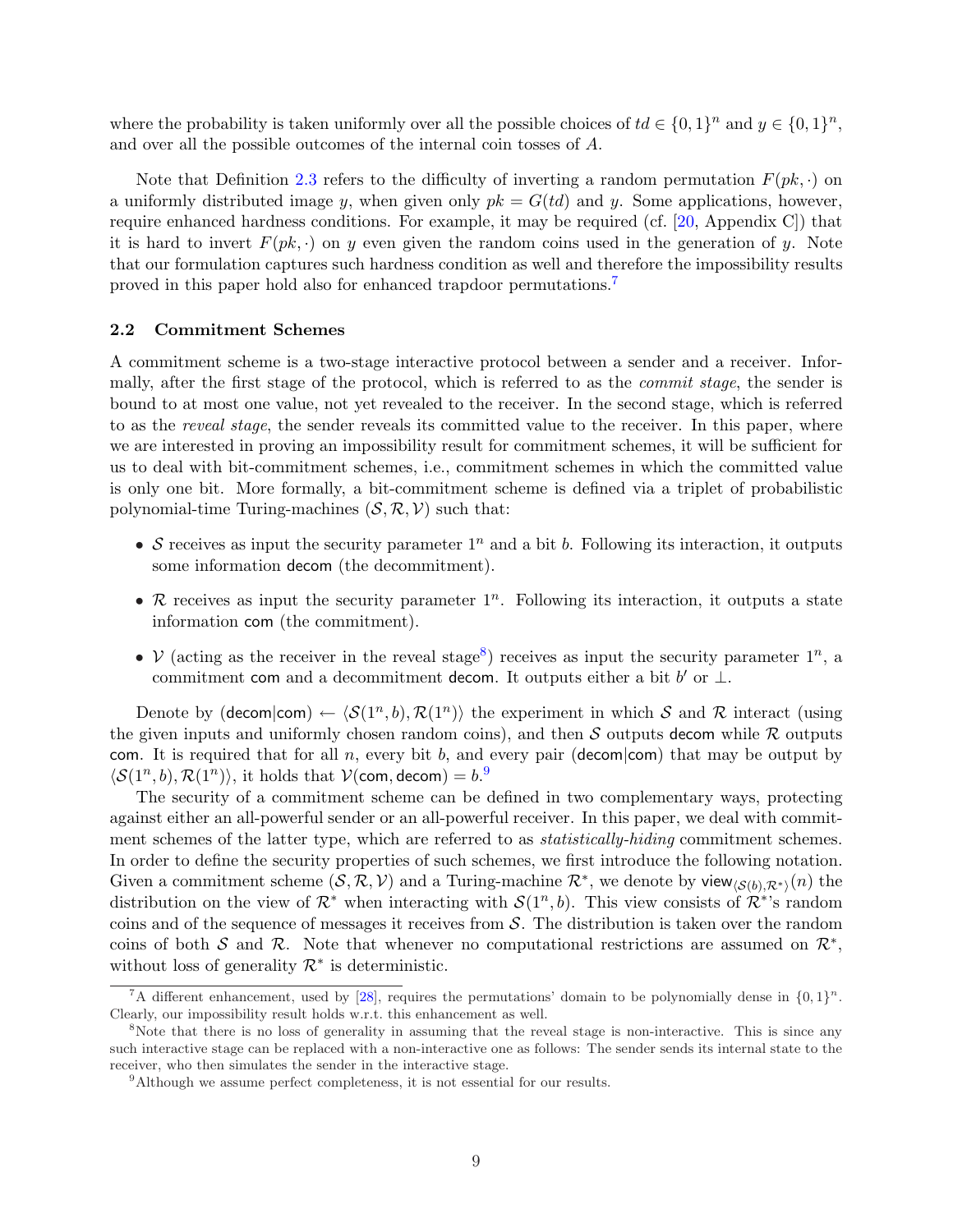**Definition 2.4.** A bit-commitment scheme  $(S, \mathcal{R}, \mathcal{V})$  is  $\rho(n)$ -hiding if for every deterministic Turingmachine  $\mathcal{R}^*$  the ensembles  $\{view_{\langle \mathcal{S}(0),\mathcal{R}^*\rangle}(n)\}$  and  $\{view_{\langle \mathcal{S}(1),\mathcal{R}^*\rangle}(n)\}$  have statistical difference at most  $\rho(n)$  for all sufficiently large n. Such a scheme is *statistically-hiding* if it is  $\rho(n)$ -hiding for some negligible function  $\rho(n)$ .

In the paper, we consider a weaker hiding requirement than stated in the above definition. Our lower bound holds even for commitment schemes that guarantee the security of the sender only when interacting with the honest receiver. This is indeed a weaker requirement, and therefore it only strengthens our lower bound result.

**Definition 2.5.** A bit-commitment scheme  $(S, \mathcal{R}, \mathcal{V})$  is honest-receiver  $\rho(n)$ -hiding if the ensembles {view<sub>(S(0),R)</sub>(n)} and {view<sub>(S(1),R)</sub>(n)} have statistical difference at most  $\rho(n)$  for all sufficiently large n. Such a scheme is honest-receiver statistically-hiding if it is honest-receiver  $\rho(n)$ -hiding for some negligible function  $\rho(n)$ .

**Definition 2.6.** A bit-commitment scheme  $(S, \mathcal{R}, \mathcal{V})$  is  $\mu(n)$ -binding if for every probabilistic polynomial-time Turing-machine  $S^*$  it holds that

$$
\Pr\left[\left((\mathsf{decom},\mathsf{decom}')|\mathsf{com}\right) \leftarrow \langle \mathcal{S}^*(1^n), \mathcal{R}(1^n) \rangle : \frac{\mathcal{V}(\mathsf{com},\mathsf{decom})=0}{\mathcal{V}(\mathsf{com},\mathsf{decom}')=1} \right] < \mu(n)
$$

for all sufficiently large n, where the probability is taken over the random coins of both  $S^*$  and R. Such a scheme is *computationally-binding* if it is  $\mu(n)$ -binding for some negligible function  $\mu(n)$ , and is weakly-binding if it is  $(1 - 1/p(n))$ -binding for some polynomial  $p(n)$ .

#### <span id="page-10-0"></span>2.3 Black-Box Reductions

A reduction of a primitive P to a primitive Q is a construction of P out of Q. Such a construction consists of showing that if there exists an implementation  $C$  of  $Q$ , then there exists an implementation  $M_C$  of P. This is equivalent to showing that for every adversary that breaks  $M_C$ , there exists an adversary that breaks  $C$ . Such a reduction is *semi-black-box* if it ignores the internal structure of  $Q$ 's implementation, and it is *fully-black-box* if the proof of correctness is black-box as well, i.e., the adversary for breaking  $Q$  ignores the internal structure of both  $Q$ 's implementation and of the (alleged) adversary breaking P. Semi-black-box reductions are less restricted and thus more powerful than fully-black-box reductions. A taxonomy of black-box reductions was provided by Reingold, Trevisan and Vadhan [\[52\]](#page-38-12), and the reader is referred to their paper for a more complete and formal view of these notions.

We now formally define the class of constructions considered in this paper. Our main result is concerned with the particular setting of fully-black-box constructions of weakly-binding statisticallyhiding commitment schemes from trapdoor permutations. We focus here on a specific definition for these particular primitives and we refer the reader to [\[52\]](#page-38-12) for a more general definition.

<span id="page-10-1"></span>Definition 2.7. A fully-black-box construction of a weakly-binding honest-receiver statisticallyhiding commitment scheme from an  $s(n)$ -hard family of trapdoor permutations is a quadruple of probabilistic oracle Turing-machines  $(S, \mathcal{R}, \mathcal{V}, A)$  for which the following hold:

- 1. Correctness: For every family  $\tau$  of trapdoor permutations,  $(S^{\tau}, \mathcal{R}^{\tau}, \mathcal{V}^{\tau})$  is an honest-receiver statistically-hiding commitment scheme.
- 2. Black-box proof of binding: For every family  $\tau =$  $\epsilon$  $\tau_n =$  $(G_n, F_n, F_n^{-1})$  $\sqrt{2}$  $\sum_{n=1}^{\infty}$  of trapdoor permutations and for every probabilistic polynomial-time Turing-machine  $S^*$ , if  $S^*$  with oracle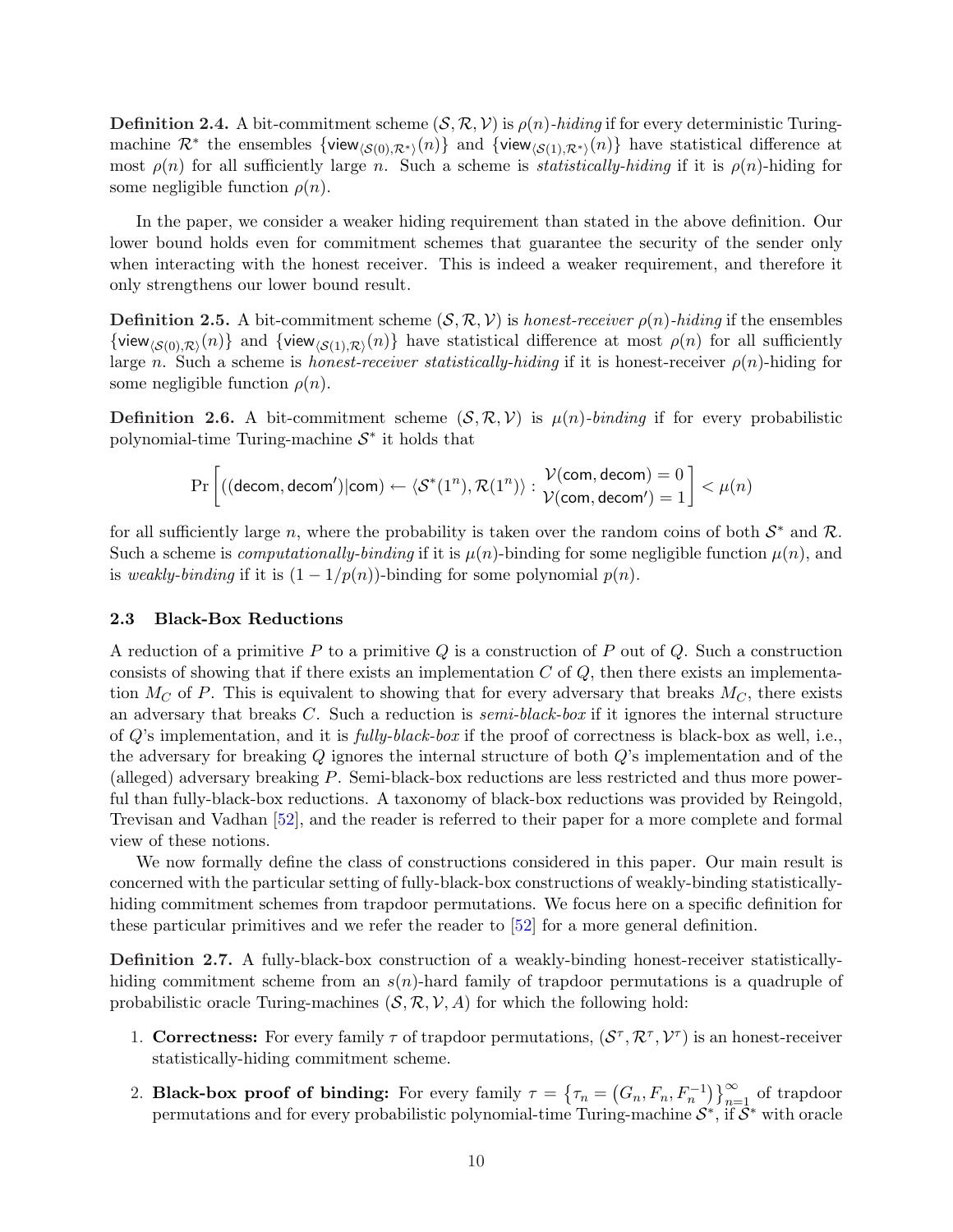access to  $\tau$  breaks the weak binding of  $(S^{\tau}, \mathcal{R}^{\tau}, \mathcal{V}^{\tau})$ , then

$$
\Pr\left[A^{\tau,S^*}(1^n, G_n(td), y) = F_n^{-1}(td, y)\right] > \frac{1}{s(n)},
$$

for infinitely many values of n, where A runs in time  $s(n)$ , and the probability is taken uniformly over all the possible choices of  $td \in \{0,1\}^n$  and  $y \in \{0,1\}^n$ , and over all the possible outcomes of the internal coin tosses of A.

We remark that the above correctness requirement is very strict and is not essential for our results. In fact, as will become clear later on (in Section [4\)](#page-13-0), for every  $\tau$  such that the protocol  $(S^{\tau}, \mathcal{R}^{\tau}, \mathcal{V}^{\tau})$  is a statistically-hiding commitment scheme, we construct a malicious sender  $S^*$  which breaks the binding property of the scheme. Therefore, we could have dealt with a weaker correctness requirement as well, but stating such a weaker requirement in a meaningful way turns out to be quite subtle.

In addition, it would be useful for us to consider the following property of fully-black-box constructions: Consider a malicious sender  $S^*$  that breaks the binding of the commitment scheme and consider the machine A that wishes to break the security of the trapdoor permutation. Then, A receives a security parameter  $1^n$  and invokes  $S^*$  in a black-box manner. Definition [2.7,](#page-10-1) however, does not restrict the range of security parameters that A is allowed to invoke  $S^*$  on. For example, A may invoke  $S^*$  on security parameter  $1^{n^2}$ , or even on security parameter  $1^{\Theta(s(n))}$ , where  $s(n)$ is the running time of A. The following definition will enable us to capture this property of the construction, and again, we present a specific definition for our setting.

<span id="page-11-1"></span>**Definition 2.8.** A fully-black-box construction  $(S, \mathcal{R}, \mathcal{V}, A)$  is  $\ell(n)$ -security-parameter-expanding, if for every malicious sender  $S^*$ , the machine A on security parameter  $1^n$  invokes  $S^*$  on security parameters which are at most  $1^{\ell(n)}$ .

## <span id="page-11-0"></span>3 The Oracle

In this section we describe the oracle that will imply our lower bound results. Our oracle  $\mathcal O$  is of the form  $(\tau, \text{Sam}^{\tau})$ , where  $\tau$  is a family of trapdoor permutations (i.e.,  $\tau = {\tau_n}_{n=1}^{\infty}$ , where  $\tau_n \in T_n$ for every n), and  $\mathsf{Sam}^{\tau}$  is an oracle that, very informally, receives as input a description of a circuit C (which may contain  $\tau$ -gates) and a string z, and outputs a uniformly distributed preimage of z under the mapping defined by  $C$ . As discussed in the introduction, we will impose several essential restrictions on the querying of Sam that will prevent it from assisting in inverting  $\tau$ .

**Description of Sam.** The oracle Sam receives as input a query  $Q = (C_{\text{next}}^{\tau}, C^{\tau}, z)$ , and outputs a pair  $(w', z')$  where w' is a uniformly distributed preimage of z under the mapping defined by the circuit  $C^{\tau}$ , and  $z' = C_{\text{next}}^{\tau}(w')$ . We impose the following restrictions:

- 1. z was the result of a previous query with  $C^{\tau}$  as the next-query circuit (note that this imposes a forest-like structure on the queries).
- 2. The circuit  $C_{\text{next}}^{\tau}$  is a refinement of the circuit  $C^{\tau}$ , where by a refinement we mean that  $C_{\text{next}}^{\tau}(w) = (C^{\tau}(w), \tilde{C}^{\tau}(w))$  for some circuit  $\tilde{C}^{\tau}$  and for every w. In particular, this implies that  $C^{\tau}$  and  $C_{\text{next}}^{\tau}$  have the same input length. Given a query Q, we denote this input length by  $m(Q)$ , and when the query Q is clear from the context we will write only m.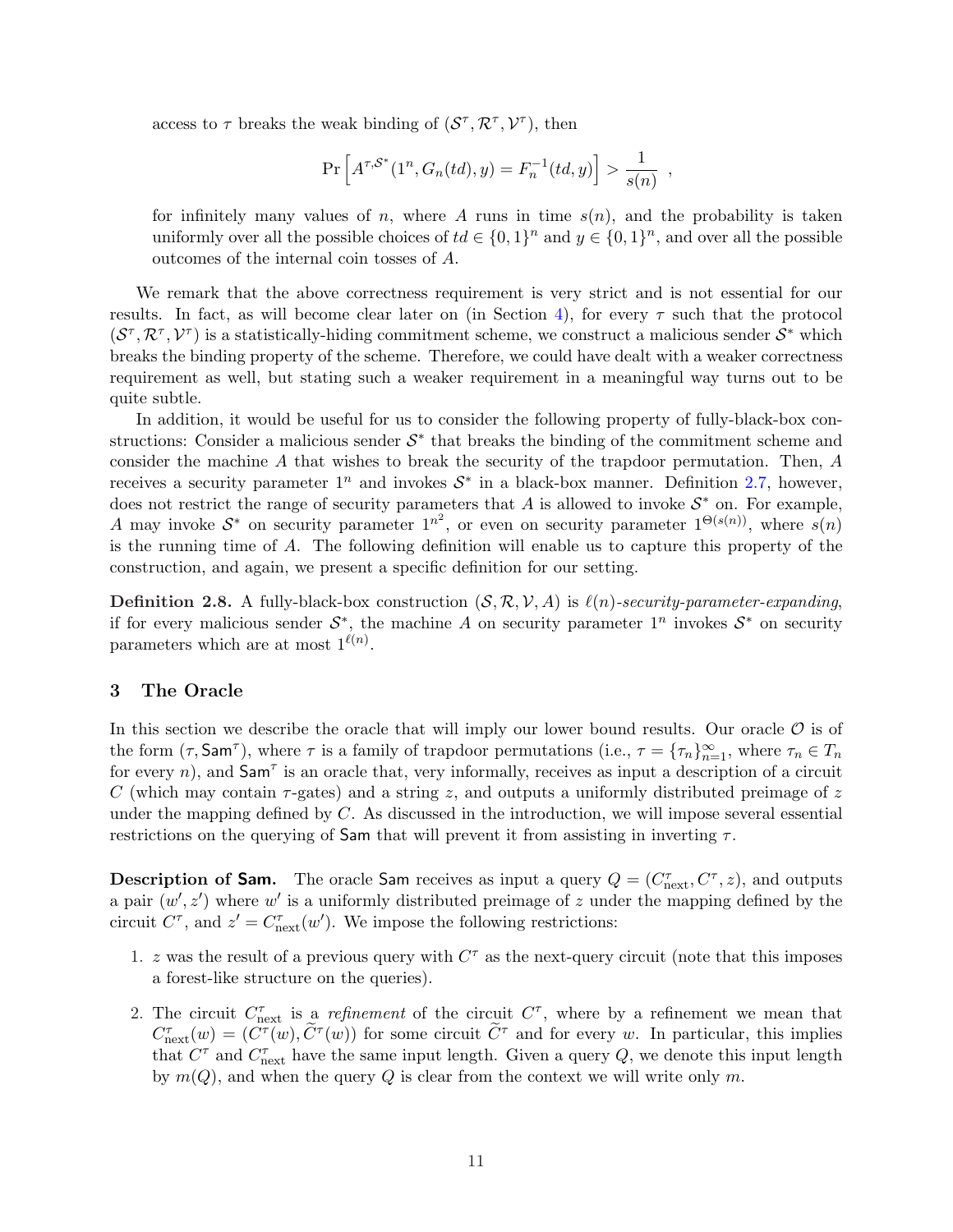3. Each query contains a security parameter  $1^n$ , and Sam answers queries only up to depth depth(n), for some "depth restriction" function depth :  $\mathbb{N} \to \mathbb{N}$  which is part of the description of Sam. The security parameter is set such that a query with security parameter  $1^n$  is allowed to contain circuits with queries to permutations on up to  $n$  bits. Note that although different queries may have different security parameters, we ask that in the same "query-tree", all queries will have the same security parameter (hence the depth of the tree is already determined by the root query).

In order to impose these restrictions, we equip Sam with a family sign =  $\{\text{sign}_k\}_{k=1}^{\infty}$  of (random) functions  $\text{sign}_k: \{0,1\}^k \to \{0,1\}^{2k}$  that will be used as "signatures" for identifying legal queries as follows: in addition to outputting  $(w', z')$ , Sam will also output the value sign $(1^n, C_{\text{next}}^{\tau}, z', dep+1)$ , where  $dep$  is the depth of the query,  $1<sup>n</sup>$  is the security parameter of the query, and by applying the "function" sign we actually mean that we apply the function  $\operatorname{sign}_k$  for the correct input length. Each query of the form  $Q = (1^n, C_{\text{next}}^{\tau}, C^{\tau}, z, dep, sig)$  is answered by Sam if and only if  $C_{\text{next}}^{\tau}$  is a refinement of  $C^{\tau}$ ,  $dep \leq$  depth $(n)$  and  $sig = sign(1^n, C^{\tau}, z, dep)$ .

Finally, we provide Sam with a family of (random) permutations  $\mathcal{F} = \{f_Q\}$ , where for every possible query Q a permutation  $f_Q$  is chosen uniformly at random from  $\Pi_{m(Q)}$ . Given a query  $Q = (1^n, C_{\text{next}}^{\tau}, C^{\tau}, z, dep, sig)$ , the oracle **Sam** uses the permutation  $f_Q \in \mathcal{F}$  in order to sample w' as follows: it outputs  $w' = f_Q(t)$  for the lexicographically smallest  $t \in \{0, 1\}^m$  such that  $C^{\tau}(f_Q(t)) = z$ . Note that whenever the permutation  $f_Q$  is chosen from  $\Pi_m$  uniformly at random, and independently of all other permutations in  $\mathcal{F}$ , then w' is indeed a uniformly distributed preimage of z. In this paper, whenever we consider the probability of an event over the choice of the family  $\mathcal{F}$ , we mean that for each query Q a permutation  $f_Q$  is chosen uniformly at random from  $\Pi_{m(Q)}$  and independently of all other permutations. A complete and formal description of the oracle is provided in Figure [1.](#page-12-0)

<span id="page-12-0"></span>On input  $Q = (1^n, C_{\text{next}}^{\tau}, C^{\tau}, z, dep, sig)$ , the oracle Sam $_{\text{depth}}^{\tau, \mathcal{F}, \text{sign}}$  acts as follows:

1. If  $C^{\tau} = \bot$ , then output  $(w', z', sig')$  where  $w' = f_Q(0^m)$ ,  $z' = C^{\tau}_{\text{next}}(w')$ , and  $sig' = \text{sign}(1^n, C^{\tau}_{\text{next}}, z', 1)$ .

- 2. Else, if  $C_{\text{next}}^{\tau}$  is a refinement of  $C^{\tau}$ ,  $dep \leq$  depth $(n)$  and  $sig = sign(1^n, C^{\tau}, z, dep)$ , then
	- (a) Find the lexicographically smallest  $t \in \{0,1\}^m$  such that  $C^{\tau}(f_Q(t)) = z$ .

(b) Output  $(w', z', sig')$  where  $w' = f_Q(t)$ ,  $z' = C_{\text{next}}^{\tau}(w')$ , and  $sig' = \text{sign}(1^n, C_{\text{next}}^{\tau}, z', dep + 1)$ .

3. Else, output ⊥.

#### Figure 1: The oracle Sam.

As mentioned above, the restrictions impose a forest-like structure on any sequence of queries: each query of the form  $Q = (1^n, C_{\text{next}}^{\tau}, \perp, \perp, \perp)$  serves as a root of a tree. For any other "legal" query  $Q = (1^n, C_{\text{next}}^{\tau}, C^{\tau}, z, dep, sig)$ , there exists a previous query  $Q'$  which resulted in output z and contained  $C^{\tau}$  as its next-query circuit. The query  $Q'$  is identified as the parent of Q in the query forest and is denoted  $Q' = p(Q)$ . If there is more than one such  $Q'$ , then we choose the first  $Q'$  according to some fixed ordering of the queries. When dealing with Turing-machines, we can identify the queries according to their chronological order.<sup>[10](#page-12-1)</sup>

Notation 3.1. We say that a circuit A queries the oracle  $\mathsf{Sam}^{\tau,\mathcal{F},\mathsf{sign}}_{\mathsf{depth}}$  up to depth d, if for every Sam-query  $Q = (1^n, C_{\text{next}}^{\pi}, C^{\pi}, z, dep, sig)$  that A makes, it holds that  $dep \leq d$ .

<span id="page-12-1"></span> $10$ However, when dealing with circuits we will have to identify the queries according to a some topological order which is consistent with their forest structure. As Lemma [3.2](#page-13-1) below indicates, such an ordering implies that for every two queries  $Q_i$  and  $Q_j$  (with a sufficiently large security parameter) such that  $Q_i = p(Q_i)$ , it holds that  $i < j$ .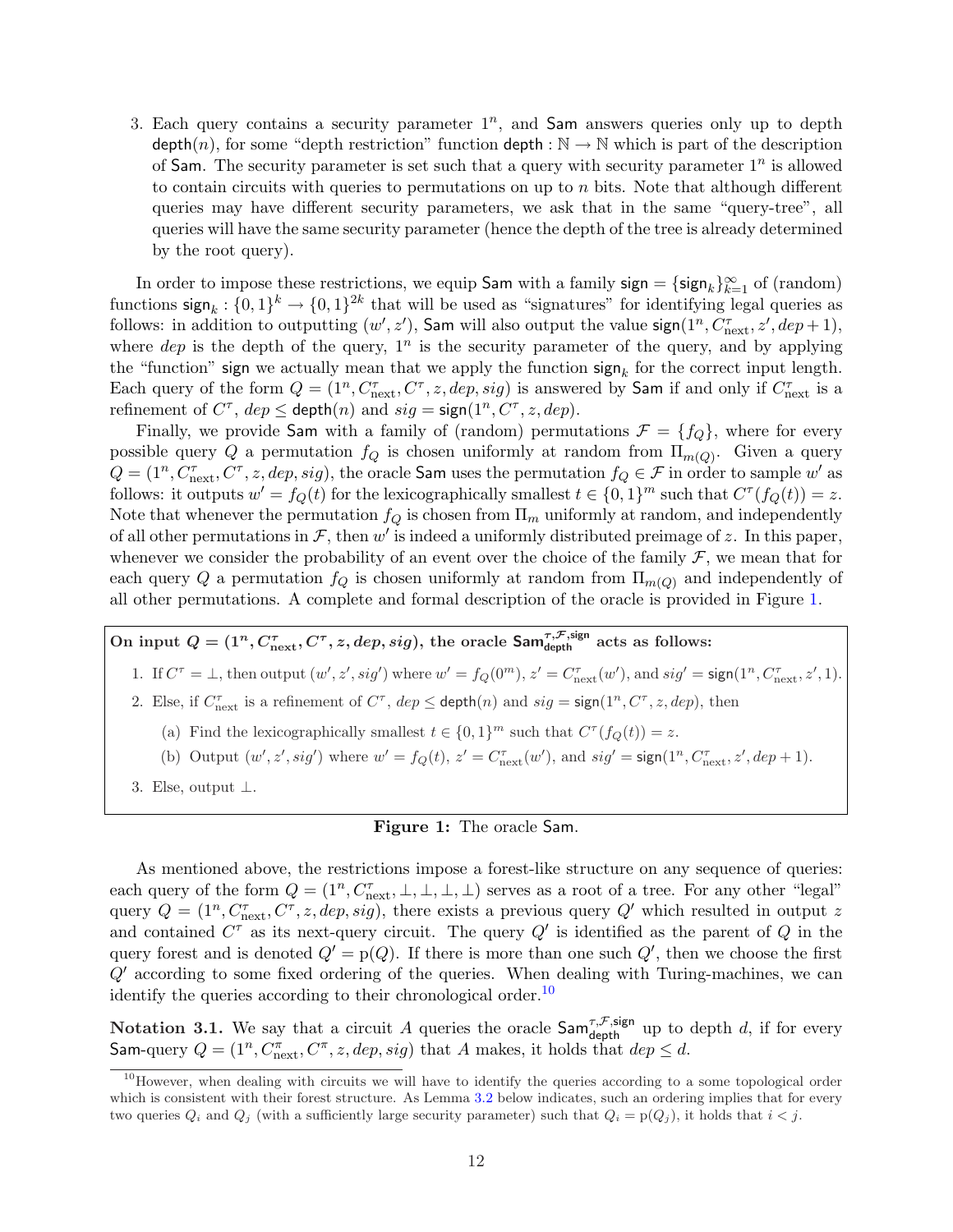Simplifying the notation. In the remainder of this paper we often ignore both the depth restriction function depth and the security parameters, but we still keep in mind that the oracle Sam is defined with a restriction on its query depth.

Imposing legal queries. Recall that we equip the oracle Sam with a family sign of functions  $\text{sign}_k: \{0,1\}^k \to \{0,1\}^{2k}$  that we claimed can be used for identifying legal queries. As indicated by Figure [1,](#page-12-0) we say that a circuit A produces an illegal  $k$ -bit Sam-query if it queries Sam with some  $Q = (1^n, C_{\text{next}}^{\tau}, C^{\tau}, z, dep, sig)$  for which  $C^{\tau} \neq \bot$  and  $sig = \text{sign}_k(1^n, C^{\tau}, z, dep)$ , but the value sig was not given to A as an answer to a previous  $\text{Sam-query}$ .<sup>[11](#page-13-2)</sup> Since access to the family sign is only through Sam, in order to produce an illegal query, one must guess the value of  $\text{sign}_k(v)$  for some  $v \in \{0,1\}^k$  before Sam queried sign<sub>k</sub> on v. Lemma [3.2](#page-13-1) below justifies our assumption that no "illegal" Sam-queries are made. We denote by  $sign_{-k}$  the family sign where the k-th function  $\mathsf{sign}_k$  is left undefined (and in this case we will consider the process of choosing the function  $\mathsf{sign}_k$ uniformly at random), and prove the following lemma:

<span id="page-13-1"></span>Lemma 3.2. For every k,  $\tau$ ,  $\mathcal{F}$ , depth, sign<sub>-k</sub> and circuit A of size s, the probability over the random choice of the function  $\text{sign}_k: \{0,1\}^k \to \{0,1\}^{2k}$  that the circuit A with oracle access to random choice of the function  $\text{sign}_k : \{0,1\}^{\infty} \to \{0,1\}^{\infty}$  that the circu<br>  $\mathcal{O} = (\tau, \textsf{Sam}_{\text{depth}}^{\tau, \mathcal{F}, \textsf{sign}})$  produces an illegal k-bit Sam-query is at most s/2<sup>k</sup>.

**Proof.** Fix k,  $\tau$ ,  $\mathcal{F}$ , depth, sign<sub>-k</sub> and a circuit A of size s. Denote by  $\Gamma$  the set of all functions **Proof.** Fix  $\kappa$ ,  $\tau$ ,  $\tau$ , depth, sign<sub> $-k$ </sub> and a circuit A of size s. Denote by I the set of an functions sign<sub>k</sub> for which A with oracle access to  $\mathcal{O} = (\tau, \textsf{Sam}_{\text{depth}}^{\tau, \mathcal{F}, \text{sign}})$  produces an illegal Sam-que there exists a set  $\Gamma' \subset \Gamma$  of size at least  $|\Gamma|/s$  and an integer  $1 \leq i \leq s$ , such that for all functions  $\sinh k \in \Gamma'$  we have that that *i*-th Sam-query that A makes is illegal, while all the previous  $i-1$ queries are legal. We claim that every function  $\text{sign}_k \in \Gamma'$  can be described using  $k \cdot (2^{k+1} - 1)$ bits, given i,  $\tau$ ,  $\mathcal{F}$ , depth, sign<sub>-k</sub> and A. More specifically, given a function sign<sub>k</sub>  $\in \Gamma'$ , denote by  $v \in \{0,1\}^k$  the value on which A guesses the correct value of  $\mathsf{sign}_k(v)$  for producing the illegal query. We can describe the function  $\text{sign}_k$  by specifying its value on the set  $\{0,1\}^k \setminus \{v\}$  and by specifying v. This results in  $2k \cdot (2^k-1) + k = k \cdot (2^{k+1}-1)$  bits. Indeed, the value  $\text{sign}_k(v)$  can be reconstructed by following the computation of  $A^{\mathcal{O}}$ , answering Sam's sign-queries in the first i–1 queries of A, and the *i*-th query will contain the value  $\text{sign}_k(v)$ . Since we are guaranteed that the first *i*-1 queries are legal, Sam does not query sign<sub>k</sub> on v and the simulation is successful. Therefore, the value  $\mathsf{sign}_k(v)$ can be reconstructed.

This implies that the cardinality of the set  $\Gamma'$  is at most  $2^{k \cdot (2^{k+1}-1)}$ , and therefore the cardinality of  $\Gamma$  is at most  $s \cdot 2^{k \cdot (2^{k+1}-1)}$ . This means that the fraction of functions  $\text{sign}_k : \{0,1\}^k \to \{0,1\}^{2k}$ for which A produces an illegal query is at most

$$
\frac{s \cdot 2^{k \cdot (2^{k+1}-1)}}{2^{2k \cdot 2^k}} = \frac{s}{2^k}
$$

.

## <span id="page-13-0"></span>4 Breaking Statistical Commitment Schemes With Sam

In this section we show that a random instance of the oracle Sam can be used to break the binding of any statistically-hiding commitment scheme. More specifically, for every statistically-hiding commitment scheme  $(S, \mathcal{R}, \mathcal{V})$  with oracle access to a family of trapdoor permutations, we construct a

<span id="page-13-2"></span><sup>&</sup>lt;sup>11</sup>Note that we denoted by k not the actual bit-length of the query Q, but only the bit-length of the part of Q on which sign is applied. That is, k is the bit-length of the string  $(1^n, C^{\tau}, z, dep)$ , and in particular  $k \geq n$ .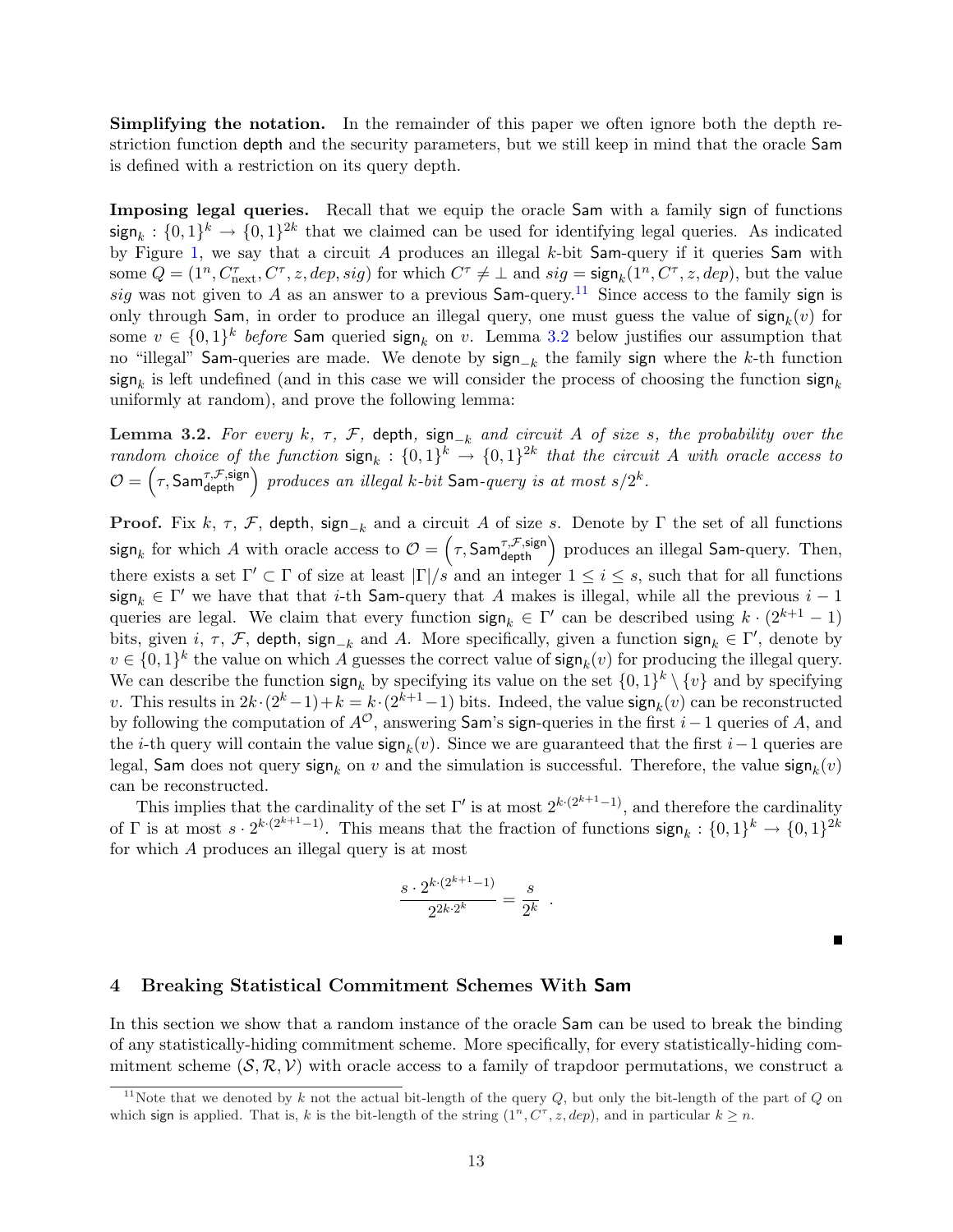malicious sender  $S^*$  which has oracle access to  $\textsf{Sam}_{\text{depth}}^{\tau,\mathcal{F},\text{sign}}$ , and breaks the binding of  $(S^{\tau}, \mathcal{R}^{\tau}, \mathcal{V}^{\tau})$ with high probability over the choices of  $\tau$ ,  $\mathcal F$  and sign. The key point is that if the commitment scheme has  $d(n)$  communication rounds, then  $S^*$  needs to query Sam only up to depth  $d(n) + 1$ . Formally, the following theorem is proved.

<span id="page-14-0"></span>**Theorem 4.1.** For every  $d(n)$ -round honest-receiver statistically-hiding bit-commitment scheme  $(S, \mathcal{R}, \mathcal{V})$  with oracle access to a family of trapdoor permutations, there exist a polynomial-time malicious sender  $S^*$  and a negligible function  $\nu(n)$ , such that

$$
\mathrm{Pr}_{\tau,\mathcal{F},\mathsf{sign},r_{\mathcal{R}}}\left[\left((\mathsf{decom},\mathsf{decom}')|\mathsf{com}\right) \leftarrow \left\langle \mathcal{S}^{* \ \mathsf{Sam}^{\tau,\mathcal{F},\mathsf{sign}}_{d+1}}(1^{n}), \mathcal{R}^{\tau}(1^{n},r_{\mathcal{R}}) \right\rangle : \newline \hspace*{1.5em}\sum\limits_{\mathcal{V}^{\tau}(\mathsf{com},\mathsf{decom})=0, } \mathcal{V}^{\tau}(\mathsf{com},\mathsf{decom}')=1 \right] > 1-\nu(n) \enspace ,
$$

for all sufficiently large n.

Note that in the above theorem, the depth restriction function  $\text{depth}(n)$  of the oracle Sam is set to be the function  $d(n) + 1$ , where  $d(n)$  is the number of communication rounds in the commitment scheme  $(S, \mathcal{R}, \mathcal{V})$  with security parameter  $1^n$ . This way, Sam will answer queries up to depth  $d(n)+1$ . In what follows, we define the notation used in this section. Then, we describe the malicious sender  $S^*$  and turn to prove Theorem [4.1.](#page-14-0)

**Notations.** Let  $(S, \mathcal{R}, V)$  be a statistically-hiding bit-commitment scheme with oracle access to a collection of trapdoor permutations. We denote by  $b \in \{0,1\}$  and  $r_S, r_R \in \{0,1\}^*$  the input bit of the sender and the random coins of the sender and the receiver, respectively. We denote by  $d(n)$  the number of communication rounds in the scheme with security parameter  $1^n$  (note that we do not restrict the scheme to access only trapdoor permutations over  $n$ -bits), and without loss of generality we assume that the receiver makes the first move. Each communication round consists of a message sent from the receiver to the sender followed by a message sent from the sender to the receiver. We denote by  $q_i$  and  $a_i$  the messages sent by the receiver and the sender in the *i*-th round, respectively, and denote by  $a_{d+1}$  the message sent by the sender in the reveal stage. Finally, we let  $\bar{a}_i = (a_1, \ldots, a_i)$  and  $\bar{q}_i = (q_1, \ldots, q_i)$ . A d-round bit-commitment scheme is described in Figure [2.](#page-14-1)



Figure 2: A d-round bit-commitment scheme.

<span id="page-14-1"></span>Although the sender is a probabilistic polynomial-time Turing-machine, in order to interact with the oracle Sam we need to identify the sender with a sequence of circuits  $S_1, \ldots, S_{d+1}$  as follows. In the first round, S sends  $a_1$  by computing  $a_1 = S_1(b, r_\mathcal{S}, q_1)$ . Similarly, in the following rounds, S sends  $a_i$  by computing  $a_i = S_i(b, r_\mathcal{S}, \bar{q}_i)$ . We assume that each message  $a_i$  contains all of the sender's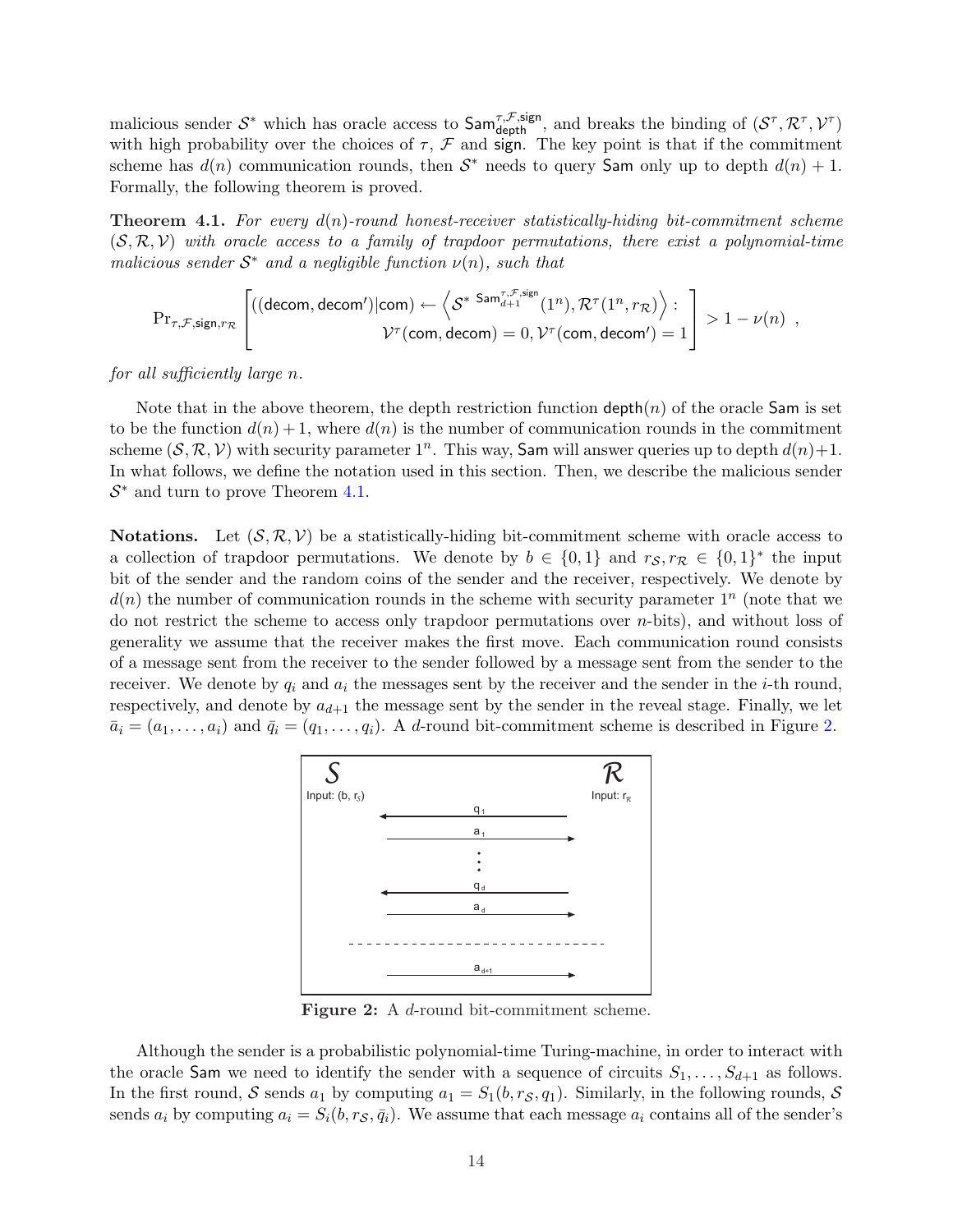previous messages  $a_1, \ldots a_{i-1}$  as well (i.e., in the i-th round the S sends actually  $\bar{a}_i$ ), and therefore each circuit  $S_i$  is a refinement of  $S_{i-1}$ , as discussed in Section [3\)](#page-11-0). We note that the descriptions of the circuits  $S_1, \ldots, S_{d+1}$  can be computed in polynomial-time given a description of S.

Finally, in order to simplify the notation regarding the input and output of the oracle Sam, in this section we ignore parts of the input and output of Sam: we ignore the security parameter and signature function sign, and note that Theorem [4.1](#page-14-0) actually holds for every fixing of sign (since the malicious sender  $S^*$  asks only legal queries). In addition, we consider queries of the form  $Q = (C_{\text{next}}^{\tau}, C^{\tau}, z)$ , and answers that consist only of w', i.e., an answer consists only of a uniformly distributed preimage of z under the mapping defined by  $C^{\tau}$ .

**Description of**  $S^*$ **.** On input  $1^n$ , the malicious sender  $S^*$  with oracle access to  $\mathsf{Sam}^{\tau,\mathcal{F}}_{d+1}$  interacts with the honest receiver  $R$  as follows.

- 1. In the first round,  $S^*$  receives  $\mathcal{R}$ 's message  $q_1$ , and computes the description of the circuit  $C_1 = S_1(\cdot, \cdot, q_1)$  obtained from the circuit  $S_1$  by fixing  $q_1$  as its third input. Then,  $S^*$  queries  $\textsf{Sam}_{d+1}^{\tau,\mathcal{F}}$  with  $(C_1, \bot, \bot)$ , receives  $w_1 = (b_1, r_1)$ , and sends  $a_1 = S_1(b_1, r_1, q_1)$  to  $\mathcal{R}$ .
- 2. For every  $2 \leq i \leq d(n)$ , in the *i*-th round  $S^*$  receives R's message  $q_i$ , and computes the description of the circuit  $C_i = S_i(\cdot, \cdot, \bar{q}_i)$  obtained from  $S_i$  by fixing the vector  $\bar{q}_i$  as its third input.  $S^*$  queries  $\textsf{Sam}_{d+1}^{\tau,\mathcal{F}}$  with  $(C_i, C_{i-1}, \bar{a}_{i-1})$ , and receives  $w_i = (b_i, r_i)$ . Then,  $S^*$  sends  $a_i = S_i(b_i, r_i, \bar{q}_i)$  to  $\mathcal{R}$ .
- 3. In the reveal stage,  $S^*$  queries  $\textsf{Sam}^{\tau,\mathcal{F}}_{d+1}$  with  $(\bot, C_d, \bar{a}_d)$  for *n* times, and receives *n* pairs  $b_{d+1}^{(j)}, r_{d+}^{(j)}$  $\left\{\begin{array}{l}\n\frac{d}{dt}\left\{\begin{array}{l}j\end{array}\right\}_{j=1}^{n}$ . If there exist  $j_0, j_1 \in [n]$  such that  $b_{d+1}^{(j_0)} = 0$  and  $b_{d+1}^{(j_1)} = 1$ , then  $S^*$ outputs decom =  $S_{d+1}$   $\left(b_{d+1}^{(j_0)}, r_{d+1}^{(j_0)}, \bar{q}_d\right)$ and decom<sup>'</sup> =  $S_{d+1}$   $\left(b_{d+1}^{(j_1)}, r_{d+1}^{(j_1)}, \bar{q}_d\right)$ ´ .

A minor technical detail in step 3 is that the first parameter in each of the  $n$  queries made in the reveal stage should be a distinct circuit instead of ⊥. This guarantees that the answers returned by Sam in the reveal stage are independent (otherwise, Sam will return the exact same answer  $n$ times). Any fixed sequence of n distinct circuits may be used. In addition, notice that  $S^*$  queries Sam up to depth  $d(n) + 1$ , as allowed by the depth restriction function  $d(n) + 1$ .

The two main ideas underlying the proof are the following:

- 1. The distribution of the protocol's transcript when executed with  $S^*$  and an honest receiver is identical to the distribution of the protocol's transcript when both parties are honest.
- 2. The assumption that the commitment scheme is honest-receiver statistically-hiding implies that a random transcript can be revealed both as a commitment to  $b = 0$  and as a commitment to  $b = 1$ , with almost equal probabilities.

More specifically, we define two distributions:

- $\mathcal{D}_n^*$  = view $\langle \mathcal{S}^*,\mathcal{R}\rangle(n)$  is the distribution of the view of R in the commit stage when interacting with the malicious sender  $S^*$ . This view consists of  $\mathcal{R}$ 's random coins and of the sequence of messages it receives from  $S^*$ . The distribution is taken over  $\mathcal{R}$ 's random coins and over the uniform choice of  $\tau$  and  $\mathcal{F}$ .
- $\mathcal{D}_n = \text{view}_{\langle S,\mathcal{R}\rangle}(n)$  is the distribution of the view of R in the commit stage when interacting with the honest sender  $\mathcal{S}(1^n, b, r_{\mathcal{S}})$ . This view consists of  $\mathcal{R}$ 's random coins and of the sequence of messages it receives from S. The distribution is taken over the random coins of  $\mathcal R$  and  $\mathcal S$ , and over the uniform choice of  $b \in \{0,1\}$  and  $\tau$ .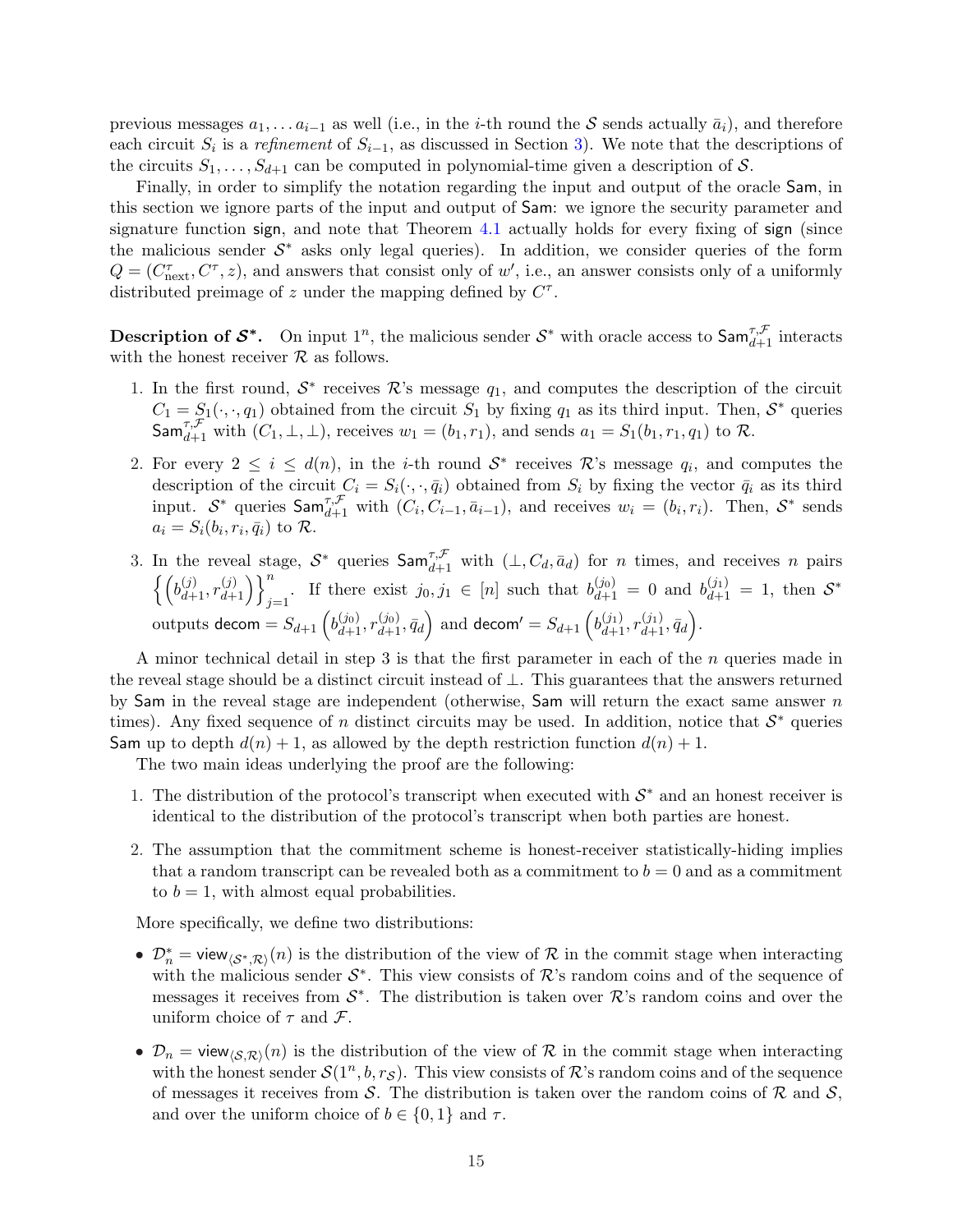<span id="page-16-0"></span>**Lemma 4.2.** The distributions  $\mathcal{D}_n$  and  $\mathcal{D}_n^*$  are identical.

**Proof.** We show that the distributions  $\mathcal{D}_n$  and  $\mathcal{D}_n^*$  assign equal probabilities to every triplet  $(r_R, \bar{q}_d, \bar{a}_d)$ . More specifically, we prove by induction on  $1 \leq i \leq d$  that  $\Pr_{\mathcal{D}_n} [r_R, \bar{q}_d, \bar{a}_d] =$  $\Pr_{\mathcal{D}_n^*}[r_{\mathcal{R}}, \bar{q}_d, \bar{a}_d].$ 

For  $i = 1$ , clearly we have that  $Pr_{\mathcal{D}_n}[r_{\mathcal{R}}, q_1] = Pr_{\mathcal{D}_n^*}[r_{\mathcal{R}}, q_1]$  since  $r_{\mathcal{R}}$  is distributed exactly the same in the two cases, and  $q_1$  is a deterministic function of  $r_{\mathcal{R}}$ . Therefore we only have to show that  $\Pr_{\mathcal{D}_n}[a_1|r_{\mathcal{R}},q_1] = \Pr_{\mathcal{D}_n^*}[a_1|r_{\mathcal{R}},q_1].$  In the first round, the malicious sender  $\mathcal{S}^*$  queries  $\textsf{Sam}^{\tau,\mathcal{F}}_{d+1}$  with  $Q = (C_1, \perp, \perp)$ , and receives  $w_1 = (b_1, r_1)$ . Note that by the description of  $\textsf{Sam}^{\tau,\mathcal{F}}_{d+1}$  and of  $\mathcal{F}$ , there is a random permutation  $f_Q$  which corresponds to  $Q$ , and  $\textsf{Sam}^{\tau,\mathcal{F}}_{d+1}$  outputs  $(b_1,r_1) = f_Q(0^m)$ , which is a uniformly distributed value. That is,  $S^*$  sends  $a_1 = S_1(b_1, r_1, q_1)$  for a uniformly distributed pair  $(b_1, r_1)$  exactly as the honest sender S should do.

Assume now that the claim holds for some *i*, i.e.,  $Pr_{\mathcal{D}_n}[r_{\mathcal{R}}, \bar{q}_i, \bar{a}_i] = Pr_{\mathcal{D}_n^*}[r_{\mathcal{R}}, \bar{q}_i, \bar{a}_i]$ . Again, we have that  $Pr_{\mathcal{D}_n} [q_{i+1}|r_{\mathcal{R}}, \bar{q}_i, \bar{a}_i] = Pr_{\mathcal{D}_n^*}[q_{i+1}|r_{\mathcal{R}}, \bar{q}_i, \bar{a}_i]$ , since in both cases  $q_{i+1}$  is a deterministic function of  $r_{\mathcal{R}}$ ,  $\bar{q}_i$  and  $\bar{a}_i$ . It remains to show that  $Pr_{\mathcal{D}_n}[a_{i+1}|r_{\mathcal{R}}, \bar{q}_{i+1}, \bar{a}_i] = Pr_{\mathcal{D}_n^*}[a_{i+1}|r_{\mathcal{R}}, \bar{q}_{i+1}, \bar{a}_i]$ . In round  $i+1$ ,  $S^*$  queries  $\mathsf{Sam}_{d+1}^{\tau,\mathcal{F}}$  with  $Q = (C_{i+1}, C_i, \bar{a}_i)$ , and receives  $w_{i+1} = (b_{i+1}, r_{i+1})$ . Note that by the description of  $\textsf{Sam}^{\tau,\mathcal{F}}$  and of  $\mathcal{F},$  the permutation  $f_Q$  which corresponds to  $Q$  was chosen uniformly at random from  $\Pi_m$  and independently of all the other permutations in F. Therefore,  $(b_{i+1}, r_{i+1})$ is uniformly distributed among all inputs which are consistent with the protocol's transcript until this point, and therefore the distribution of the resulting  $a_{i+1}$  is exactly as if the honest sender S had input  $(b_{i+1}, r_{i+1})$  to begin with. Thus,  $Pr_{\mathcal{D}_n}[a_{i+1}|r_{\mathcal{R}}, \bar{q}_{i+1}, \bar{a}_i] = Pr_{\mathcal{D}_n^*}[a_{i+1}|r_{\mathcal{R}}, \bar{q}_{i+1}, \bar{a}_i]$ , which yields the correctness of the lemma.

Lemma [4.2](#page-16-0) now enables us to derive the proof of Theorem [4.1.](#page-14-0)

**Proof of Theorem [4.1.](#page-14-0)** In the reveal stage, the malicious sender  $S^*$  uses  $\textsf{Sam}_{d+1}^{\tau,\mathcal{F}}$  in order to **EXECUTE THEOREM 4.1.** In the reveal stage, the mancrous sender  $\mathcal{O}_d$  is ample uniformly and independently at random *n* input pairs  $\left\{ \left( b_{d+1}^{(j)}, r_{d+1}^{(j)} \right) \right\}$  $\begin{pmatrix} (j) \\ d+1 \end{pmatrix}$  $\begin{pmatrix} n \\ j \end{pmatrix}$  from the set of all input pairs which are consistent with the transcript of the commit stage. We prove that with overwhelming probability these inputs enable  $S^*$  to reveal both to  $b = 0$  and to  $b = 1$ .

Denote by  $\mathcal{D}_n^0 = \text{view}_{\langle \mathcal{S}(0), \mathcal{R} \rangle}(n)$  the distribution of the honest receiver's view in the commit stage when interacting with the honest sender  $\mathcal{S}(1^n, 0, r_{\mathcal{S}})$ . This view consists of its random coins and of the sequence of messages it receives from  $S$ , and the distribution is taken over the random coins of R and S and over the choice of  $\tau$ . Similarly, let  $\mathcal{D}_n^1 = \text{view}_{\langle \mathcal{S}(1), \mathcal{R} \rangle}(n)$ .

We define a set of good transcripts. This set consists of all transcripts of the commit stage which enable  $S^*$  to reveal both to  $b = 0$  and to  $b = 1$  with overwhelming probability. We show that with overwhelming probability the transcript is in this set. Denote by  $\rho(n)$  the hiding parameter of the commitment scheme (see Definition [2.4,](#page-9-3) and recall that the commitment scheme is honest-receiver statistically-hiding, and therefore  $\rho(n)$  is a negligible function). Formally, we define

$$
\text{GOOD} = \left\{ \text{trans}: \left( 1 - \sqrt{\rho(n)} \right) \cdot \Pr_{\mathcal{D}_n^0} \left[ \text{trans} \right] < \Pr_{\mathcal{D}_n^1} \left[ \text{trans} \right] < \left( 1 + \sqrt{\rho(n)} \right) \cdot \Pr_{\mathcal{D}_n^0} \left[ \text{trans} \right] \right\} \enspace .
$$

Note that for every transcript trans of the commit stage and for every  $j \in [n]$ , it holds that

$$
\frac{\mathrm{Pr}_{\tau,\mathcal{F},r_{\mathcal{R}}}\left[b^{(j)}_{d+1}=0 \ \middle| \ \text{trans}\right]}{\mathrm{Pr}_{\tau,\mathcal{F},r_{\mathcal{R}}}\left[b^{(j)}_{d+1}=1 \ \middle| \ \text{trans}\right]} = \frac{\mathrm{Pr}_{\tau,\mathcal{F},r_{\mathcal{R}}}\left[b^{(j)}_{d+1}=0 \ \wedge \ \text{trans}\right]}{\mathrm{Pr}_{\tau,\mathcal{F},r_{\mathcal{R}}}\left[b^{(j)}_{d+1}=1 \ \wedge \ \text{trans}\right]} = \frac{\mathrm{Pr}_{\mathcal{D}_n^0}\left[\text{trans}\right]}{\mathrm{Pr}_{\mathcal{D}_n^1}\left[\text{trans}\right]} \ ,
$$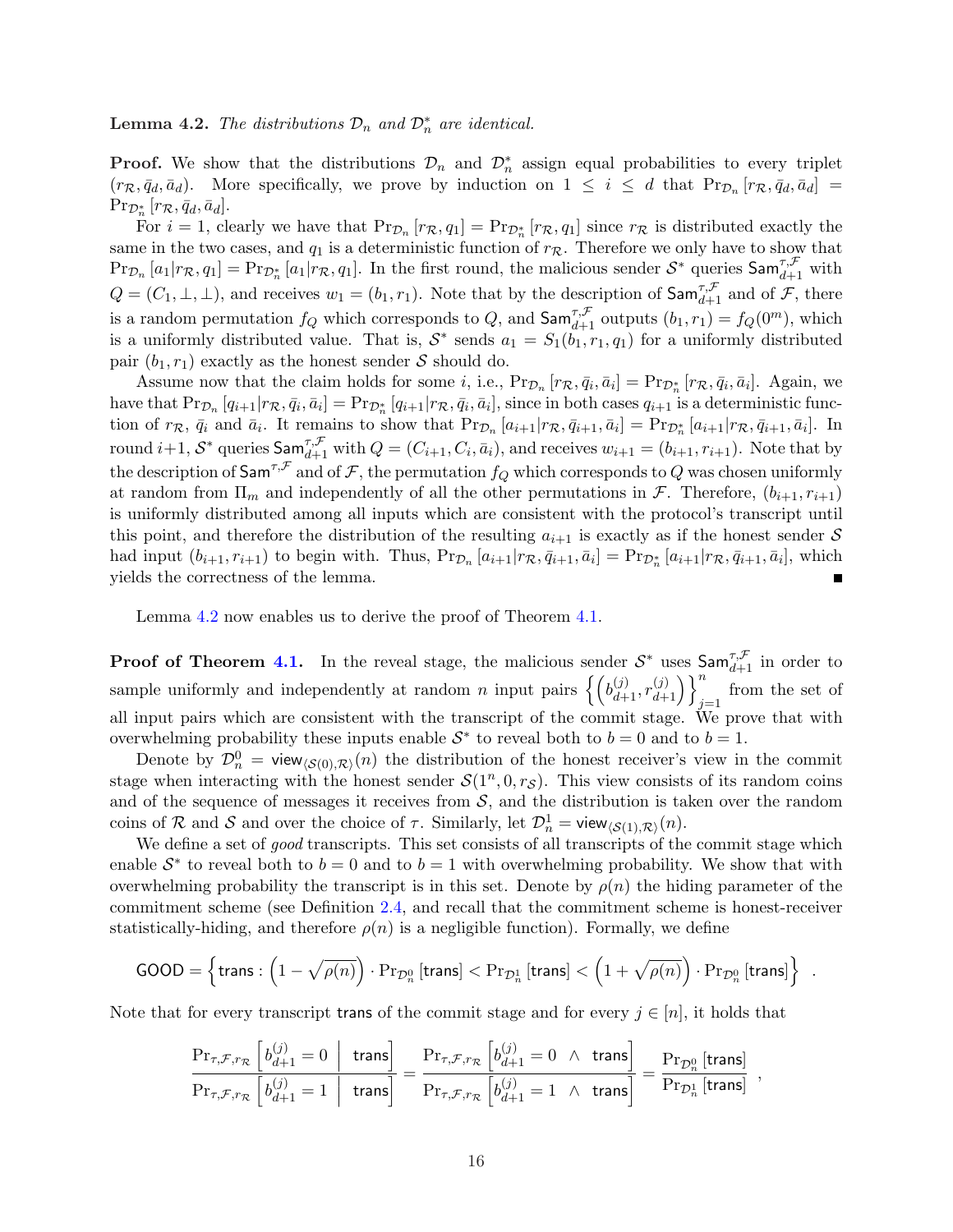where the second equality follows from Lemma [4.2.](#page-16-0) The definition of the set GOOD implies that if trans  $\in$  GOOD, then for all sufficiently large *n* it holds that

$$
\min\left\{\Pr_{\tau,\mathcal{F},r_{\mathcal{R}}}\left[\left.b^{(j)}_{d+1}=0\;\;\Big|\;\; \text{trans}\right],\Pr_{\tau,\mathcal{F},r_{\mathcal{R}}}\left[\left.b^{(j)}_{d+1}=1\;\;\Big|\;\; \text{trans}\right]\right.\right\}>1/3\enspace.
$$

Therefore,

$$
\mathrm{Pr}_{\tau,\mathcal{F},r_{\mathcal{R}}} \left[ \mathcal{S}^* \text{ fails } | \text{ trans} \in \text{GOOD} \right] < 2 \cdot \left( \frac{2}{3} \right)^n
$$

,

since a failure occurs only in the case that all n input pairs sampled in the reveal stage have  $b_{d+1}^{(j)} = 0$ , or that they all have  $b_{d+1}^{(j)} = 1$ . It remains to show that the transcript is in GOOD with overwhelming probability. Lemma [4.2](#page-16-0) and the fact that the statistical distance between the distributions  $\mathcal{D}_n^0$  and  $\mathcal{D}_n^1$  is at most  $\rho(n)$  imply that

$$
\begin{aligned} \Pr_{\tau,\mathcal{F},r_{\mathcal{R}}} \left[ \text{trans} \in \text{GOOD} \right] &= \Pr_{\mathcal{D}_n} \left[ \text{trans} \in \text{GOOD} \right] \\ &= \frac{1}{2} \cdot \left( \Pr_{\mathcal{D}_n^0} \left[ \text{trans} \in \text{GOOD} \right] + \Pr_{\mathcal{D}_n^1} \left[ \text{trans} \in \text{GOOD} \right] \right) \\ &\geq \frac{1}{2} \cdot \left( 2 \cdot \Pr_{\mathcal{D}_n^0} \left[ \text{trans} \in \text{GOOD} \right] - \rho(n) \right) \\ &\geq 1 - 2\sqrt{\rho(n)} - \frac{\rho(n)}{2} \end{aligned}
$$

where the last inequality follows from Fact [2.1.](#page-7-3) We conclude the proof by

$$
\begin{aligned} \Pr_{\tau,\mathcal{F},r_{\mathcal{R}}} \left[ \mathcal{S}^* \text{fails} \right] &\leq \Pr_{\tau,\mathcal{F},r_{\mathcal{R}}} \left[ \text{trans} \notin \text{GOOD} \right] + \Pr_{\tau,\mathcal{F},r_{\mathcal{R}}} \left[ \mathcal{S}^* \text{ fails} \mid \text{ trans} \in \text{GOOD} \right] \\ &\leq 2\sqrt{\rho(n)} + \frac{\rho(n)}{2} + 2 \cdot \left( \frac{2}{3} \right)^n \end{aligned}
$$

Therefore,

$$
\mathrm{Pr}_{\tau,\mathcal{F},r_{\mathcal{R}}}\left[\left((\text{decom},\text{decom}')|\text{com} \right) \leftarrow \left\langle \mathcal{S}^{* \ \mathrm{Sam}^{\tau,\mathcal{F}}_{d+1}(1^{n}), \mathcal{R}^{\tau}(1^{n},r_{\mathcal{R}}) \right\rangle : \newline \hspace*{1.5em}\mathcal{V}^{\tau}(\text{com},\text{decom}) = 0, \mathcal{V}^{\tau}(\text{com},\text{decom}') = 1 \right] > 1-\nu(n) \enspace ,
$$

for all sufficiently large *n*, where  $\nu(n) = 2\sqrt{\rho(n)} + \frac{\rho(n)}{2} + 2$ .  $(2)$ 3  $\big)^n$ .

## <span id="page-17-0"></span>5 Random Permutations are Hard to Invert Even With Sam

We now prove our main technical result regarding the oracle **Sam**. For simplicity, we first consider the task of inverting a family of permutations, and then extend the result to the task of inverting a family of trapdoor permutations. We consider the oracle Sam exactly as defined in Section [3](#page-11-0) with the only difference that the trapdoor permutation family  $\tau$  is replaced with a permutation family  $\pi.$ 

<span id="page-17-1"></span>Our goal is to upper bound the success probability of circuits having oracle access to Sam in the task of inverting a uniformly chosen permutation  $\pi_n \in \Pi_n$  on a uniformly chosen image  $y \in \{0,1\}^n$ (i.e., the task of retrieving the value  $\pi_n^{-1}(y)$  given y and oracle access to both  $\pi$  and Sam). Our contribution is in relating this success probability to the maximal depth of the Sam-queries made by the circuit, and to the size of the circuit. The following theorem is proved.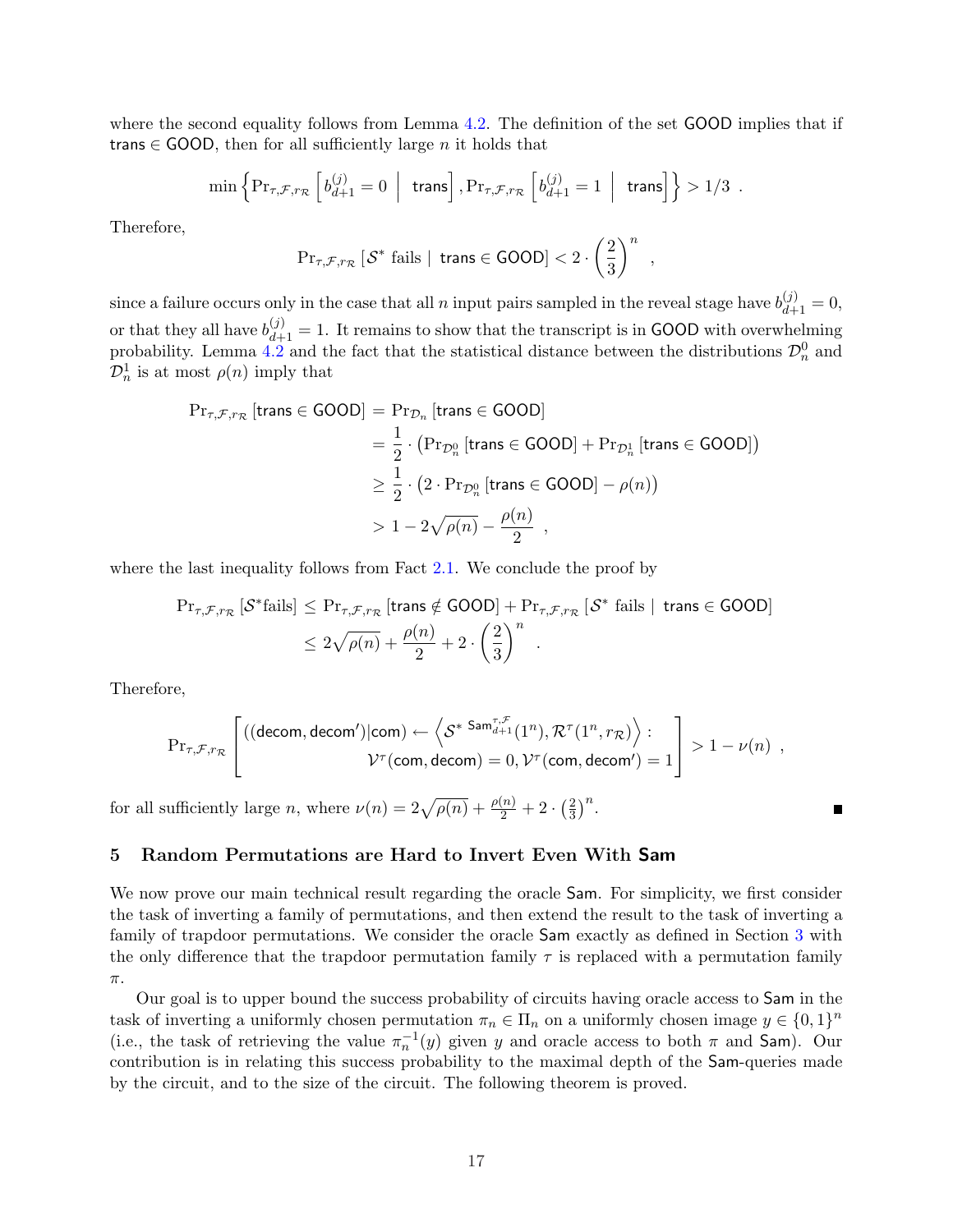**Theorem 5.1.** For every circuit A of size  $s(n)$  that queries Sam up to depth  $d(n)$  such that  $s(n)^{3d(n)+2} < 2^{n/8}$ , for every depth restriction function depth and for all sufficiently large n, it holds that h i

$$
\mathrm{Pr}_{\substack{\pi,\mathcal{F},\mathrm{sign}\\y\gets\{0,1\}^n}}\left[A^{\pi,\mathrm{Sam}^{\pi,\mathcal{F},\mathrm{sign}}}_{\mathrm{depth}}(y)=\pi_n^{-1}(y)\right]\leq \frac{1}{s(n)}
$$

.

.

Before turning to prove Theorem [5.1,](#page-17-1) we first provide a brief overview of the structure of the proof. Consider a circuit A which is given an input  $y \in \{0,1\}^n$ , and its goal is to retrieve the value  $\pi_n^{-1}(y)$  while having oracle access to both  $\pi = {\{\pi_i\}}_{i=1}^{\infty}$  and **Sam**. The idea underlying our proof is to distinguish between two cases: one in which A obtains information on the value  $\pi_n^{-1}(y)$  via one of its Sam-queries and the other in which none of A's Sam-queries provides sufficient information for retrieving  $\pi_n^{-1}(y)$ . More specifically, we define:

<span id="page-18-2"></span> $\bf{Definition 5.2.~A Sam-query}~(1^\ell, C^\pi_{\rm next}, C^\pi, z, dep, sig)~produces a~{\it y-hit}~if$  Sam  $\rm outputs~(w',z',sig')$ such that some  $\pi_n$ -gate in the computation of  $C^{\pi}(w')$  has input  $\pi_n^{-1}(y)$ .

Given  $\pi$ ,  $\mathcal F$ , sign, depth, a circuit A and a challenge image  $y \in \{0,1\}^n$ , we denote by SamHIT<sub>y</sub> the event in which one of the **Sam-**queries made by A in the computation of  $A^{\pi,\text{Sam}^{\pi,\mathcal{F},\text{sign}}}_{\text{depth}}(y)$  produces a  $y$ -hit. From this point on, the proof proceeds in two modular parts. In the first part of the proof, we consider the case that the event  $\text{SamHIT}_y$  does not occur, and prove a "reconstruction lemma" which extends an information-theoretic argument of Gennaro and Trevisan [\[16\]](#page-36-5). They showed that if a circuit A manages to invert a permutation  $\pi_n$  on a relatively large set of images, then this permutation has a short representation given A. We generalize their argument to deal with circuits having oracle access to **Sam**. In this part we do not restrict at all the depth of the **Sam-**queries and their security parameters, and prove the following lemma.

<span id="page-18-0"></span>**Lemma 5.3.** For every circuit A of size at most  $2^{n/7}$ , for every depth restriction function depth and for all sufficiently large n, it holds that

$$
\mathrm{Pr}_{\substack{\pi,\mathcal{F},\text{sign}\\y\leftarrow\{0,1\}^n}}\left[A^{\pi,\mathrm{Sam}^{\pi,\mathcal{F},\mathrm{sign}}}_{\mathrm{depth}}(y)=\pi_n^{-1}(y)~\wedge~\overline{\mathrm{SamHIT}}_y\right]\leq 2^{-n/8}
$$

In the second part of the proof, we show that the case where the event  $\text{SamHIT}_y$  does occur can be reduced to the case where the event  $\textsf{SamHIT}_y$  does not occur. In this proof, both the size of the circuit and the depth of its Sam-queries play an instrumental role. Specifically, given a circuit A that tries to invert a permutation  $\pi$ , we construct a circuit M that succeeds almost as well as A, without  $M$ 's Sam-queries producing any y-hits. By analyzing the probabilistic process of the computation  $A^{\pi,\mathsf{Sam}^{\pi,\mathcal{F},\text{sign}}}_{\text{depth}}(y)$  we prove the following lemma.

<span id="page-18-1"></span>**Lemma 5.4.** For every circuit A of size  $s(n)$  that queries Sam up to depth  $d(n)$ , and for every depth restriction function depth, if

$$
\Pr_{\substack{\pi,\mathcal{F},\text{sign}\\y\leftarrow\{0,1\}^n}}\left[A^{\pi,\text{Sam}^{\pi,\mathcal{F},\text{sign}}}_{\text{depth}}(y)=\pi_n^{-1}(y)\right]\geq\frac{1}{s(n)}
$$

for infinitely many values of n, then there exists a circuit M of size  $O(s(n))$  such that

$$
\mathrm{Pr}_{\substack{\pi,\mathcal{F},\text{sign}\\y\gets\{0,1\}^n}}\left[M^{\pi,\mathrm{Sam}^{\pi,\mathcal{F},\mathrm{sign}}}_{\mathrm{depth}}(y)=\pi_n^{-1}(y)~\wedge~\overline{\mathrm{SamHIT}}_y\right]\geq \frac{1}{s(n)^{3d(n)+2}}
$$

for infinitely many values of n.

In what follows we show that Theorem [5.1](#page-17-1) is a straightforward corollary of Lemmata [5.3](#page-18-0) and [5.4.](#page-18-1) In Subsection [5.1](#page-19-0) we extend our statement to deal with trapdoor permutations, and this form of the result will be used in the lower bound proof in Section [6.](#page-31-0) Then, in Subsections [5.2](#page-20-0) and [5.3](#page-23-0) we prove Lemmata [5.3](#page-18-0) and [5.4,](#page-18-1) respectively.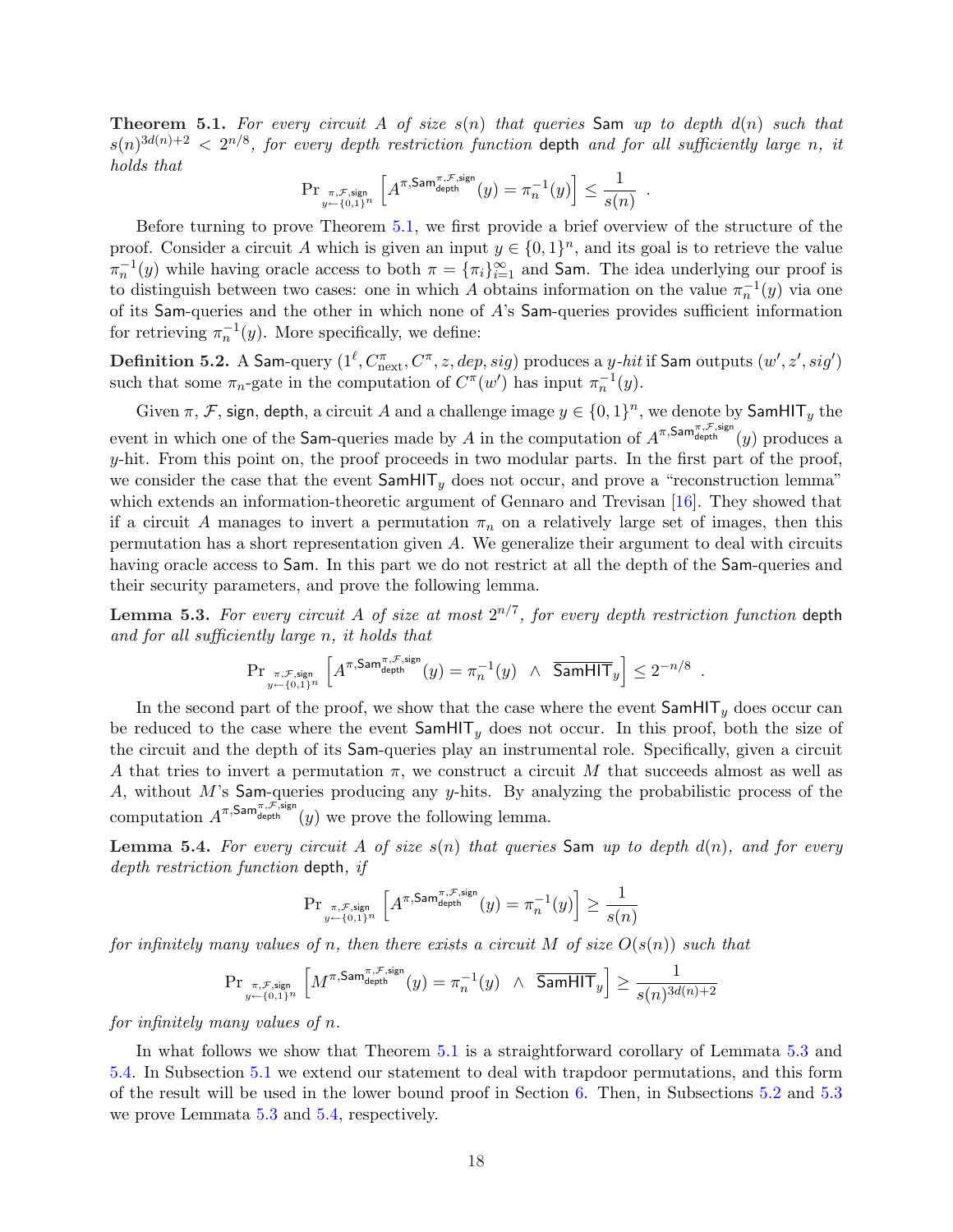**Proof of Theorem [5.1.](#page-17-1)** Assume for a contradiction that there exist a family of circuits  $A = \{A_n\}$ , each of size at most  $s(n)$  that queries **Sam** up to depth  $d(n)$  such that  $s(n)^{3d(n)+2} < 2^{n/8}$ , and a depth restriction function depth, for which

$$
\Pr_{\pi,\mathcal{F},\text{sign}_{y\leftarrow\{0,1\}^n}}\left[A_n^{\pi,\text{Sam}^{\pi,\mathcal{F},\text{sign}}}(y)=\pi_n^{-1}(y)\right] > \frac{1}{s(n)},
$$

for infinitely many values of n. Lemma [5.4](#page-18-1) implies that there exists a family  $M = \{M_n\}$  of circuits, such that each  $M_n$  is of size  $O(s(n)) \leq 2^{n/7}$ , and

$$
\mathrm{Pr}_{\substack{\pi,\mathcal{F},\text{sign}\\y\leftarrow\{0,1\}^n}}\left[M_n^{\pi,\mathrm{Sam}^{\pi,\mathcal{F},\mathrm{sign}}}(y)=\pi_n^{-1}(y)~\wedge~\overline{\mathrm{SamHIT}}_y\right]\geq\frac{1}{s(n)^{3d(n)+2}}>\frac{1}{2^{n/8}}~,
$$

for infinitely many values of  $n$ , which is a contradiction to Lemma [5.3.](#page-18-0)

## <span id="page-19-0"></span>5.1 Extension to Trapdoor Permutations

The basic idea in extending the result for trapdoor permutation is in applying Theorem [5.1](#page-17-1) twice. Consider a collection  $\tau_n =$  $[G_n, F_n, F_n^{-1}]$ ¢ of trapdoor permutations over  $\{0,1\}^n$  and a circuit A which successfully inverts a permutation  $F_n(pk, \cdot)$ , for some  $pk = G_n(td)$ , on some image y. If during A's computation the procedure  $F_n^{-1}$  is queried with td, then the circuit A can be used to invert a random permutation  $\pi_n = G_n$  on pk. In addition, if the procedure  $F_n^{-1}$  is not queried with td, then essentially  $F_n^{-1}$  does not help in inverting  $F_n(pk, \cdot)$  on y, and the circuit A can be used to invert a random permutation  $\pi_n = F_n(pk, \cdot)$  on y. Note that an important point in this argument is that  $F_n^{-1}$  may be queried by both A and Sam. We prove the following theorem:

<span id="page-19-1"></span>**Theorem 5.5.** For every circuit A of size  $s(n)$  that queries Sam up to depth  $d(n)$  such that  $s(n)^{3d(n)+2} < 2^{n/8}$ , for every depth restriction function depth and for all sufficiently large n, it holds that h i

$$
\mathrm{Pr}_{\substack{td \leftarrow \{0,1\}^n,\tau,\mathcal{F} \\ y \leftarrow \{0,1\}^n, \text{sign}}} \left[ A^{\tau,\mathrm{Sam}^{\tau,\mathcal{F},\mathrm{sign}}}_{\mathrm{depth}}(G_n(td),y) = F_n^{-1}(td,y) \right] \le \frac{2}{s(n)} \enspace .
$$

In order to prove Theorem [5.5](#page-19-1) we need a slightly more general form of Theorem [5.1,](#page-17-1) in which the circuit A has oracle access to an additional (fixed) oracle AUX. Access to this oracle is given also to Sam, in order to enable Sam to sample from circuits with AUX-gates. The following statement is obtained as a straightforward refinement of notations in the proof of Theorem [5.1.](#page-17-1)

<span id="page-19-2"></span>**Theorem 5.6.** For every circuit A of size  $s(n)$  that queries Sam up to depth  $d(n)$  such that  $s(n)^{3d(n)+2} < 2^{n/8}$ , for every depth restriction function depth, for every oracle AUX and for all sufficiently large n, it holds that

$$
\mathrm{Pr}_{\substack{\pi,\mathcal{F},\text{sign}\\y\leftarrow\{0,1\}^n}}\left[A^{\pi,\mathsf{AUX},\mathsf{Sam}^{\pi,\mathsf{AUX},\mathcal{F},\text{sign}}}_{\text{depth}}(y)=\pi_n^{-1}(y)\right]\leq \frac{1}{s(n)}\enspace.
$$

**Proof of Theorem [5.5.](#page-19-1)** Given  $\tau = \{(G_i, F_i, F_i^{-1})$  $\sqrt{2}$  $\sum_{i=1}^{\infty}$   $\mathcal{F},$  sign, depth,  $y \in \{0,1\}^n$  and a circuit A, denote by  $TDHIT_{td}$  the event in which  $A^{\tau,Sam}^{\tau,S,sign}(G_n(td),y)$  produces a Sam-query  $(1^{\ell}, C_{\text{next}}^{\tau}, C^{\tau}, z, dep, sig)$  that results in answer  $(w', z', sig')$  such that one of the  $F_n^{-1}$  gates in the computations of  $C^{\tau}(w')$  or  $C_{\text{next}}^{\tau}(w')$  has input  $(td, y')$  for some y'. Note that without loss of generality, we can assume that A does not query  $\tau$  directly, as any  $\tau$ -query can be replaced by a single

п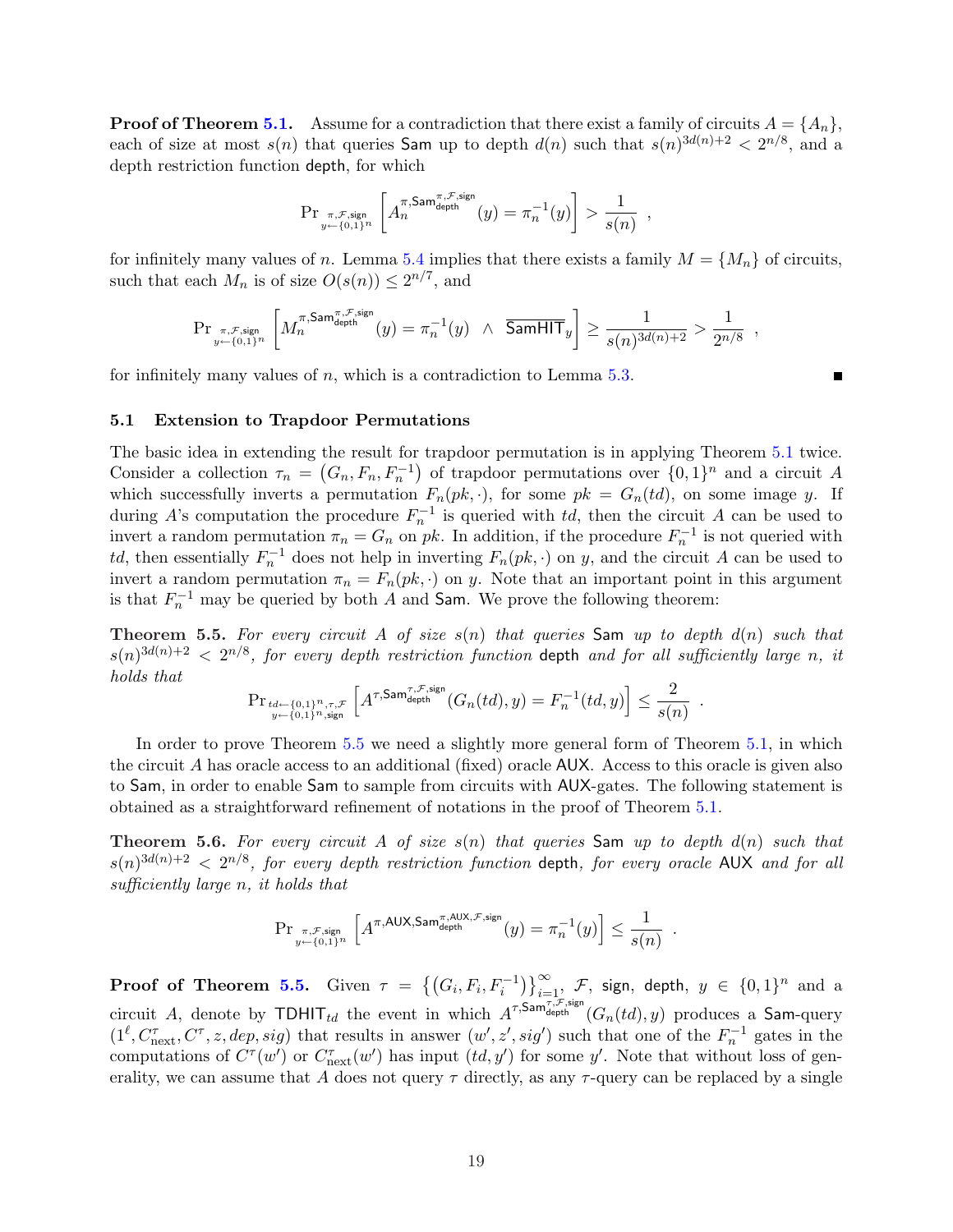query to  $\mathsf{Sam}^{\tau,\mathcal{F},\mathsf{sign}}_{\text{depth}}$ . To simplify notation, we denote for the rest of the proof  $pk = G_n(td)$ , i.e.,  $pk$ is the public key corresponding to the trapdoor  $td.$  For every  $n$ , it holds that

<span id="page-20-1"></span>
$$
\Pr_{\substack{u \leftarrow \{0,1\}^n, \tau, \mathcal{F} \\ y \leftarrow \{0,1\}^n, \text{sign}}} \left[ A^{\tau, \text{Sam}_{\text{depth}}^{\tau, \mathcal{F}, \text{sign}}} (pk, y) = F_n^{-1}(td, y) \right] \le \Pr_{\substack{t \leftarrow \{0,1\}^n, \tau, \mathcal{F} \\ y \leftarrow \{0,1\}^n, \text{sign}}} \left[ A^{\tau, \text{Sam}_{\text{depth}}^{\tau, \mathcal{F}, \text{sign}}} (pk, y) = F_n^{-1}(td, y) \land \text{TDHIT}_{td} \right] \tag{5.1}
$$

$$
+Pr_{\substack{td \leftarrow \{0,1\}^n, \tau, \mathcal{F} \\ y \leftarrow \{0,1\}^n, \text{sign}}} \left[A^{\tau, \mathsf{Sam}^{\tau, \mathcal{F}, \mathsf{sign}}}_{\text{depth}}(pk, y) = F_n^{-1}(td, y) \left| \overline{\mathsf{TDHIT}}_{td} \right| \tag{5.2}
$$

We show that the expressions in Equations [5.1](#page-20-1) and [5.2](#page-20-1) can be bounded by the probability of inverting  $G_n$  or inverting one of the  $F_n(pk, \cdot)$ 's respectively, using A as a subroutine.

We begin with Equation  $5.1$ . In this case we can construct a circuit  $B$ , such that whenever TDHIT $_{td}$  occurs, B outputs td. Therefore, if

$$
\mathrm{Pr}_{\substack{td \leftarrow \{0,1\}^n, \tau, \mathcal{F} \\ y \leftarrow \{0,1\}^n, \text{sign}}} \left[ A^{\tau, \mathsf{Sam}^{\tau, \mathcal{F}, \mathsf{sign}}}_{\text{depth}}(pk, y) = F_n^{-1}(td, y) \ \wedge \ \mathsf{TDHIT}_{td} \right] > \epsilon(n) \enspace,
$$

then in particular there is a fixing of  $y \in \{0,1\}^n$  and of  $F_n(pk, \cdot) \in \Pi_n$  for every  $pk \in \{0,1\}^n$  for which this holds (i.e., we fix everything except for  $G = \{G_n\}_{n=1}^{\infty}$ ). Therefore, we have that

$$
\mathrm{Pr}_{\substack{G,\mathcal{F},\text{sign}\\pk\leftarrow\{0,1\}^n}}\left[B^{G,\text{AUX},\text{Sam}_{\text{depth}}^{G,\text{AUX},\mathcal{F},\text{sign}}}(pk) = G_n^{-1}(pk)\right] > \epsilon(n) \enspace,
$$

where  $\mathsf{AUX} = \left\{ \left( F_n, F_n^{-1} \right) \right\}$  $\sqrt{2}$  $\sum_{n=1}^{\infty}$ . Thus, Theorem [5.6](#page-19-2) yields that  $\epsilon(n) < 1/s(n)$  for all sufficiently large n. Now we consider Equation [5.2](#page-20-1) and assume that

$$
\mathrm{Pr}_{\substack{td \leftarrow \{0,1\}^n, \tau, \mathcal{F} \\ y \leftarrow \{0,1\}^n, \text{sign}}} \left[ A^{\tau, \mathsf{Sam}^{\tau, \mathcal{F}, \mathsf{sign}}}_{\text{depth}}(pk, y) = F_n^{-1}(td, y) \ \Big| \ \overline{\mathsf{TDHIT}}_{td} \right] > \epsilon(n) \enspace .
$$

In this case, for every *n* there exist a specific  $pk_n = G_n(td)$  and a fixing of  $G_n$  and  $F_n(pk'_n, \cdot)$  for all  $pk'_n \neq pk_n$  such that

$$
\mathrm{Pr}_{\substack{F_{pk}, \mathcal{F}, \text{sign} \\ y \leftarrow \{0,1\}^n}} \left[ A^{F_{pk},\mathrm{AUX},\mathrm{Sam}^{F_{pk},\mathrm{AUX},\mathcal{F},\mathrm{sign}}}_{\mathrm{depth}}(pk_n, y) = F_n^{-1}(td_n, y) \right] > \epsilon(n) \enspace ,
$$

where  $F_{pk} = \{F_i(pk_i, \cdot)\}_{i=1}^{\infty}$ , AUX =  $\overline{a}$  $G, F_{\neq pk_n}, F_{\neq pk_n}^{-1}$ ´ , and  $F_{\neq pk_n}$  and  $F_{\neq pi}^{-1}$  $\chi_{\neq pk_n}^{-1}$  denote that these oracles do not answer queries on  $pk_n$  or  $td_n = G_n^{-1}(pk_n)$ , respectively. An important remark here is that if the event  $TDHIT_{td}$  does not occur, then from the description of the oracle Sam we know that Sam does not query  $F_n^{-1}$  on  $td_n$ . Therefore it is sufficient to provide Sam with access to  $F_{\neq pi}^{-1}$  $_{\neq pk_n}^{n-1}.$ Thus, Theorem [5.6](#page-19-2) yields that  $\epsilon(n) < 1/s(n)$  for all sufficiently large n. Hence, for all sufficiently large n, h i

$$
\mathrm{Pr}_{\substack{td \leftarrow \{0,1\}^n,\tau,\mathcal{F} \\ y \leftarrow \{0,1\}^n,\text{sign}}} \left[ A^{\tau,\mathrm{Sam}^{\tau,\mathcal{F},\mathrm{sign}}}_{\mathrm{depth}}(G_n(td),y) = F_n^{-1}(td,y) \right] \le \frac{2}{s(n)} \enspace .
$$

#### <span id="page-20-0"></span>5.2 The Reconstruction Lemma

<span id="page-20-2"></span>The following extends the reconstruction lemma of Gennaro and Trevisan [\[16\]](#page-36-5). The idea underlying the claim is the following: if a circuit A manages to invert a permutation  $\pi$  on some set, then given the circuit A, the permutation  $\pi$  can be described without specifying its value on a relatively large fraction of this set. We denote by  $\pi_{-n}$  a family of permutations  $\pi = {\pi_i}_{i=1}^{\infty}$  where the permutation  $\pi_n$  is left undefined.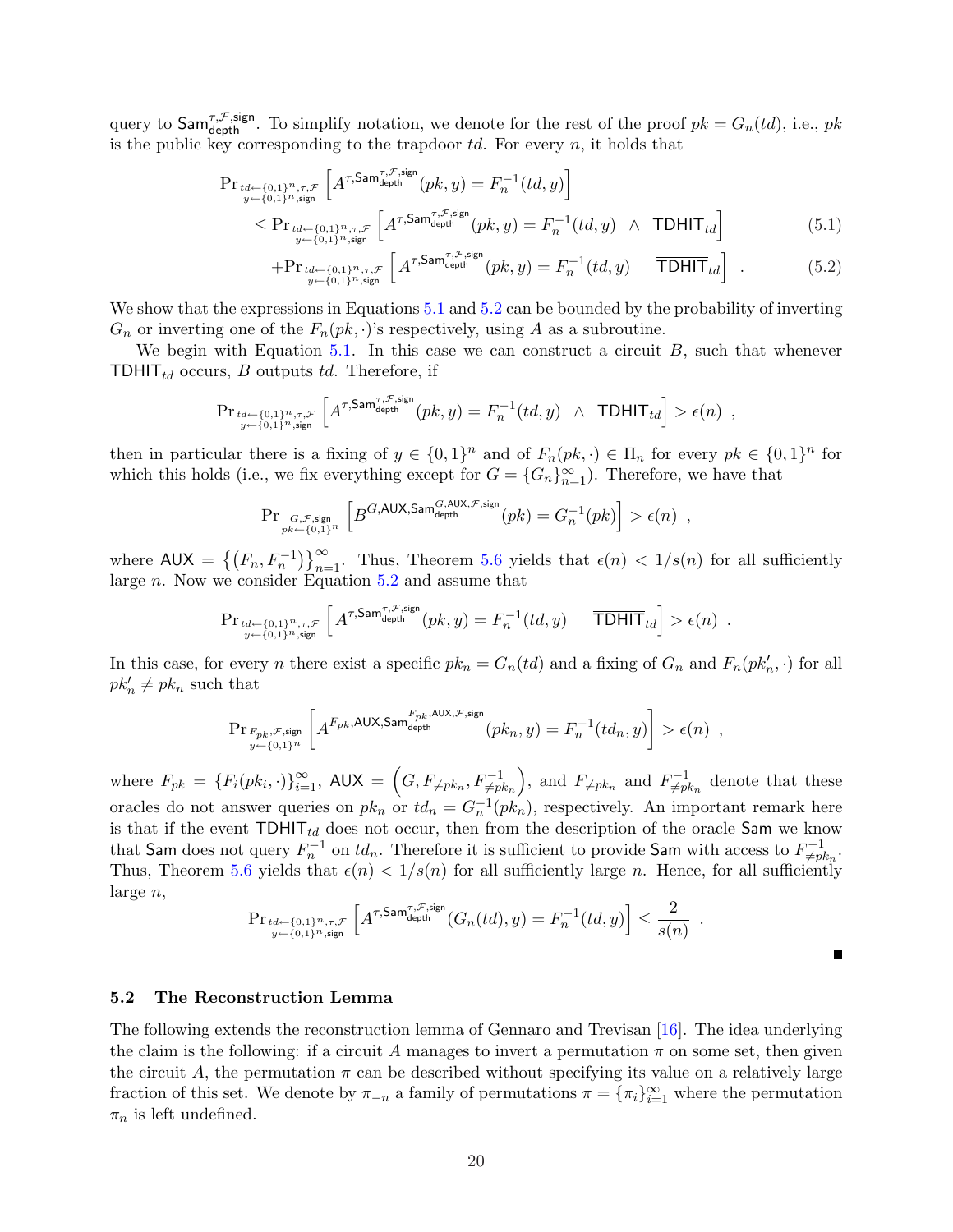Claim 5.7. For every  $\pi$ , F, sign, depth, circuit A of size s and integer n, if

$$
\mathrm{Pr}_{y \leftarrow \{0,1\}^n} \left[ A^{\pi,\mathsf{Sam}^{\pi,\mathcal{F},\mathsf{sign}}}_{\text{depth}}(y) = \pi_n^{-1}(y) \ \wedge \ \overline{\mathsf{SamHIT}}_y \right] \ge \epsilon \ ,
$$

then, given  $\pi_{-n}$ , F, sign, depth and A, the permutation  $\pi_n$  can be described using  $2\log\binom{2^n}{a}$ a ¢ and A, the permutation  $\pi_n$  can be described using  $2\log\binom{2^n}{a}$  +  $log((2<sup>n</sup> - a)!) bits, where a \ge \frac{\varepsilon 2^n}{2s^2}.$ 

**Proof.** Denote by  $I \subseteq \{0,1\}^n$  the set of points  $y \in \{0,1\}^n$  on which A successfully inverts  $\pi_n$  with no y-hits. We claim that there exists a relatively large set  $Y \subseteq I$ , such that the value of  $\pi_n^{-1}$  on the set Y is determined by  $\pi_{-n}$ , F, sign, depth, A, the sets Y and  $X = \pi_n^{-1}(Y)$ , and the value of  $\pi_n^{-1}$ on the set  $\{0,1\}^n \setminus Y$ .

We define the set Y via the following sequential process. Initially Y is empty, and we remove the lexicographically smallest element y from I and insert it into Y. Then, we follow the computation  $A^{\pi, \mathsf{Sam}^{\pi, \mathcal{F}, \text{sign}}}_{\text{depth}}(y)$ , denote by  $(1^{n_1}, C^\pi_{\text{next},1}, C^\pi_1, z_1, \text{dep}_1, \text{sig}_1), \dots, (1^{n_q}, C^\pi_{\text{next},q}, C^\pi_q, z_q, \text{dep}_q, \text{sig}_q)$ the queries made by A to Sam, and by  $(w'_1, z'_1, sig'_1), \ldots, (w'_q, z'_q, sig'_q)$  their corresponding answers. In addition, denote by  $y_1, \ldots, y_t$  the outputs of all the  $\pi_n$ -gates in the computations of  $C_1^{\pi}(w_1'), \ldots, C_q^{\pi}(w_q')$  and the outputs of all A's direct queries to  $\pi_n$ . We now remove  $y_1, \ldots, y_t$  from the set  $I$  (note that these are not necessarily in the set  $I$ ). Then, remove the lexicographically smallest element from the remaining elements of  $I$ , insert it to  $Y$  and continue in the same manner until the set  $I$  is emptied.

Note that at each iteration one element is inserted into the set Y, and at most  $s^2 + s + 1 \leq 2s^2$ elements are removed from the set  $I$  (the number  $q$  of Sam-queries made by  $A$  is at most  $s$ , and in each circuit given by A as input to Sam the number of  $\pi_n$ -gates is again at most s. In addition, A may directly query  $\pi_n$  on at most s inputs). Since the set I initially contains at least  $\epsilon 2^n$  elements, then when the process terminates we have that  $|Y| \ge \frac{\varepsilon 2^n}{(2s^2)}$ .

We now claim that  $\pi_n$  is completely determined given  $\pi_{-n}$ ,  $\mathcal F$ , sign, depth, A, the descriptions of the sets Y and  $X = \pi_n^{-1}(Y)$ , and the value of  $\pi_n^{-1}$  on the set  $\{0,1\}^n \setminus Y$ . More specifically, we show that the values of  $\pi_n^{-1}$  on the set Y can be reconstructed. For each  $y \in Y$  taken in lexicographical increasing order, we reconstruct  $\pi_n^{-1}(y)$  by simulating  $\pi$  and  $\mathsf{Sam}_{\mathsf{depth}}^{\pi,\mathcal{F},\mathsf{sign}}$  in the computation  $A^{\pi,\textsf{Sam}^{\pi,\mathcal{F},\text{sign}}}_{\text{depth}}(y)$ . Note that if the simulation is correct, then A will output  $\pi_n^{-1}(y)$ . On input  $Q_i = (1^{n_i}, C_{\text{next},i}^{\pi}, C_i^{\pi}, z_i, dep_i, sig_i)$  with a corresponding permutation  $f_{Q_i} \in \mathcal{F}$ , the simulator acts as follows.

- 1. If  $C_i^{\pi} = \perp$  then output  $(w'_i, z'_i, sig'_i)$ , where  $w'_i = f_{Q_i}(0^m)$ ,  $z'_i = C_{\text{next},i}^{\pi}(w'_i)$  and  $sig'_i =$  $sign(1^{n_i}, C_{\text{next},i}^{\pi}, z_i', 1)$ . The simulation is clearly correct in this case.
- 2. Else, if  $C_{\text{next},i}^{\pi}$  is a refinement of  $C_i^{\pi}$ ,  $dep_i \leq$  depth $(n_i)$  and  $sig_i = sign(1^{n_i}, C_i^{\pi}, z_i, dep_i)$ , then enumerate all  $t \in \{0,1\}^m$  in lexicographically increasing order, and output  $w_i' = f_{Q_i}(t)$  for the minimal t such that  $C_i^{\pi}(f_{Q_i}(t))$  can be computed (i.e., all  $\pi_n$ -queries can be answered) and its resulting value is  $z_i$ . In addition, output  $z_i' = C_{\text{next},i}^{\pi}(w_i')$  and  $sig_i' = \text{sign}(1^{n_i}, C_{\text{next},i}^{\pi}, z_i', dep_i +$ 1). We claim that the simulator indeed outputs  $w'_i = f_{Q_i}(t)$  for the lexicographically smallest t such that  $C_i^{\pi}(f(t)) = z_i$ , and therefore the simulation is correct. Denote by  $t_0$  this minimal t. It is sufficient to show that the simulator can compute  $C_i^{\pi}(f_{Q_i}(t_0))$ . Clearly, it can compute any  $\pi_i$ -queries for every  $i \neq n$ . In addition, the computation may involve four possible  $\pi_{n-1}$ queries:
	- $\pi_n$ -query on  $x \in \{0,1\}^n \setminus X$ . The value is explicitly given.
	- $\pi_n$ -query on  $x \in X$  for which  $\pi_n(x) \leq_{lex} y$ . The required value was already reconstructed.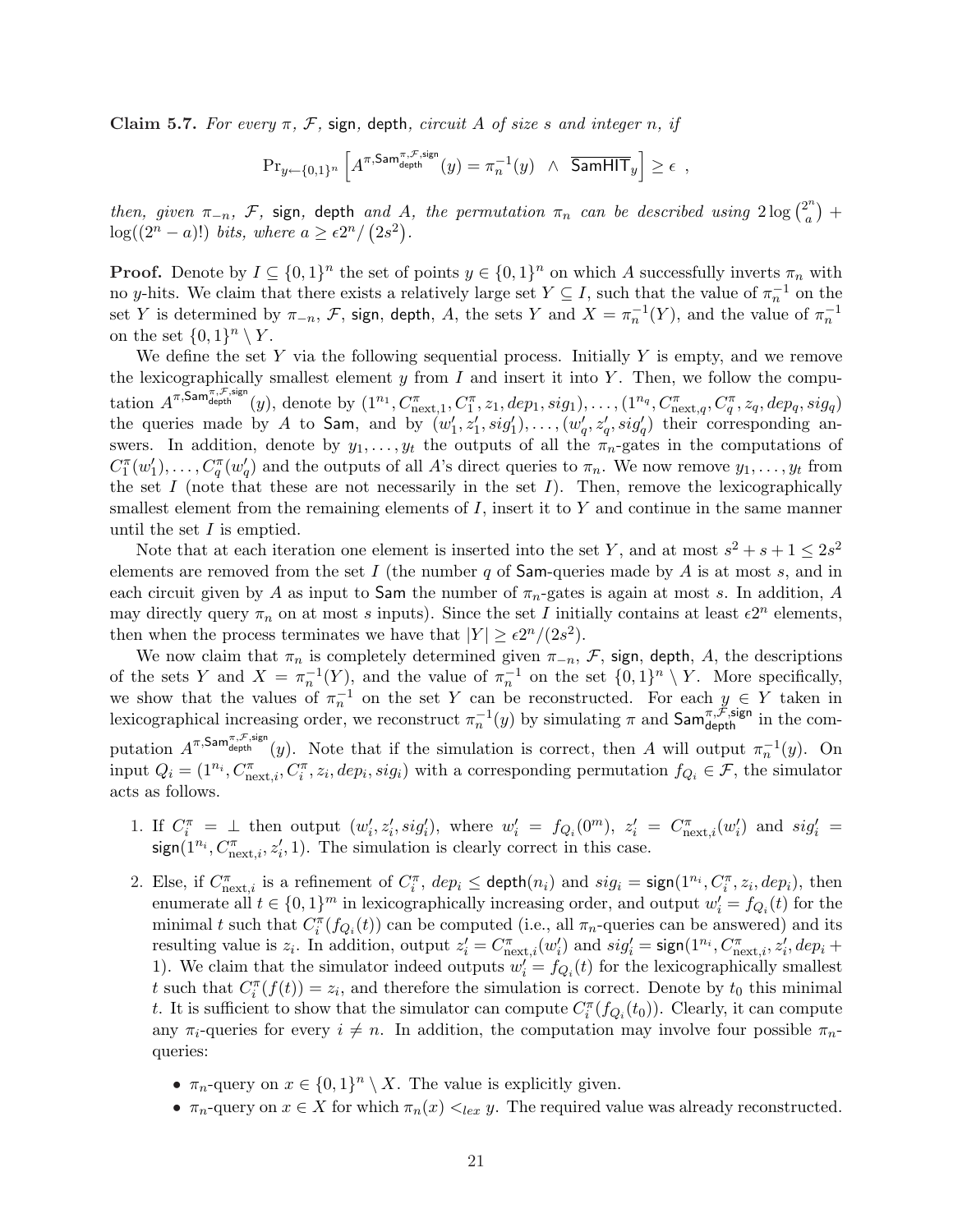- $\pi_n$ -query on  $x \in X$  for which  $\pi_n(x) >_{lex} y$ . This is impossible: otherwise, we have that both  $y \in Y$  and  $\pi_n(x) \in Y$ , but y was inserted to Y before  $\pi_n(x)$  was inserted to Y, and therefore  $\pi_n(x)$  should have been removed from I, and in particular not inserted into Y.
- $\pi_n$ -query on  $x \in X$  for which  $\pi_n(x) = y$ . Impossible, otherwise the Sam-query  $Q_i$ produces a y-hit.
- 3. Else, output  $\perp$ .

We also have to show that the simulator can answer all of A's direct  $\pi$ -queries. Again, it can clearly answer any direct  $\pi_i$ -queries for every  $i \neq n$ . Whenever A asks for the value of  $\pi_n$  on some value x, the simulator acts as follows: if this value is already known, then the simulator outputs  $\pi_n(x)$  to A. Otherwise, if the value is not known, we claim that it must be that  $x = \pi_n^{-1}(y)$  and in this case the simulator successfully reconstructed the desired value and can halt. Indeed, there are four possible such queries:

- $\pi_n$ -query on  $x \in \{0,1\}^n \setminus X$ . The value is explicitly given.
- $\pi_n$ -query on  $x \in X$  for which  $\pi_n(x) \leq_{lex} y$ . The required value was already reconstructed.
- $\pi_n$ -query on  $x \in X$  for which  $\pi_n(x) >_{lex} y$ . This is impossible (as above).
- $\pi_n$ -query on  $x \in X$  for which  $\pi_n(x) = y$ . In this case the query itself gives the desired answer  $\pi_n^{-1}(y)$ .

Thus, we can successfully reconstruct the values of  $\pi_n^{-1}$  on the set Y. Finally, note that describing Thus, we can successively reconstruct the values of  $\pi_n^{-1}$  on the set  $\{0,1\}^n \setminus Y$  requires  $2 \log \binom{2^n}{|Y|}$  $|Y|$  $\phi$  = that describing<br>  $\phi$  + log((2<sup>n</sup> – |Y|)!) bits.

Now we are able to prove the following lemma, which is a stronger form of Lemma [5.3.](#page-18-0)

Lemma 5.8. For every  $\pi_{-n},\,\mathcal{F},$  sign, depth, circuit  $A$  of size at most  $2^{n/7}$  and for all sufficiently large n, h i

$$
\mathrm{Pr}_{\substack{\pi_n \leftarrow \Pi_n \\ y \leftarrow \{0,1\}^n}} \left[ A^{\pi,\mathrm{Sam}^{\pi,\mathcal{F},\mathrm{sign}}}_{\mathrm{depth}}(y) = \pi_n^{-1}(y) \ \wedge \ \overline{\mathrm{SamHIT}}_y \right] \le 2^{-n/8}
$$

.

.

**Proof.** Claim [5.7](#page-20-2) implies that for every circuit A of size  $s \leq 2^{n/7}$  and for every  $\pi_{-n}$ , F, sign and depth, the fraction of permutations  $\pi_n$  for which

$$
\mathrm{Pr}_{y \leftarrow \{0,1\}^n} \left[ A^{\pi,\mathrm{Sam}^{\pi,\mathcal{F},\mathrm{sign}}}_{\mathrm{depth}}(y) = \pi_n^{-1}(y) \ \wedge \ \overline{\mathrm{SamHIT}}_y \right] \ge 2^{-n/7}
$$

is at most

$$
\frac{\binom{N}{a}^2(N-a)!}{N!} = \frac{\binom{N}{a}}{a!},
$$

where  $N = 2^n$ , and  $a \ge 2^{-n/7} \cdot N/(2s^2) \ge N^{4/7}/2$ . Using the inequalities  $a! \ge (a/e)^a$  and  $\binom{N}{a}$ ¢ ≤  $(Ne/a)^a$ , the above expression is upper bounded by

$$
\left(\frac{Ne^2}{a^2}\right)^a \le \left(\frac{4e^2}{N^{1/7}}\right)^a \le 2^{-a} \le 2^{-N^{4/7}/2} ,
$$

for sufficiently large N. Therefore,

$$
\mathrm{Pr}_{\pi_{n} \leftarrow \Pi_{n} \atop y \leftarrow \{0,1\}^{n}} \left[ A^{\pi,\mathrm{Sam}^{\pi,\mathcal{F},\mathrm{sign}}_{\mathrm{depth}}}(y) = \pi_{n}^{-1}(y) \ \wedge \ \overline{\mathrm{SamHIT}}_{y} \right] \leq 2^{-N^{4/7}/2} + 2^{-n/7} \leq 2^{-n/8}
$$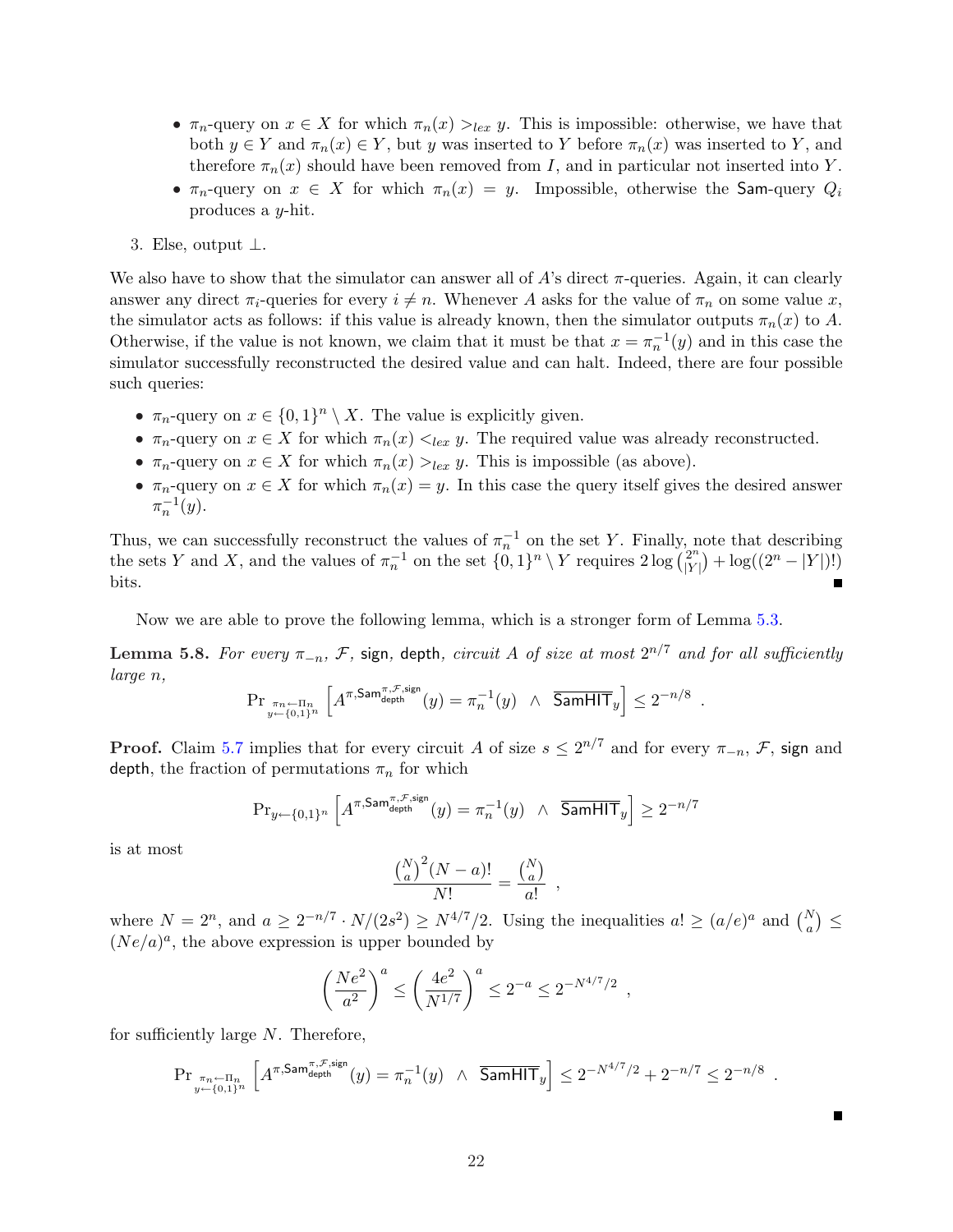#### <span id="page-23-0"></span>5.3 Avoiding y-Hits by Sam

Given a circuit A of size  $s(n)$  that queries Sam up to depth  $d(n)$  such that

$$
\mathrm{Pr}_{\substack{\pi,\mathcal{F},\mathrm{sign}\\y\leftarrow\{0,1\}^n}}\left[A^{\pi,\mathrm{Sam}^{\pi,\mathcal{F},\mathrm{sign}}}_{\mathrm{depth}}(y)=\pi^{-1}_n(y)\right]\geq \frac{1}{s(n)}\enspace,
$$

we would like to construct a circuit M which inverts a random permutation  $\pi_n \in \Pi_n$  on a random image  $y \in \{0,1\}^n$  almost as well as A does, without M's Sam-queries producing any y-hits. Recall (Definition [5.2\)](#page-18-2), that we say that a Sam-query  $Q = (1^{\ell}, C_{\text{next}}^{\pi}, C^{\pi}, z, dep, sig)$  produces a y-hit if Sam outputs  $(w', z', sig')$  such that some  $\pi_n$ -gate in the computation of  $C^{\pi}(w')$  has input  $\pi_n^{-1}(y)$ . In addition, we denoted by  $\textsf{SamHIT}_y$  the event in which at least one  $\textsf{Sam-query}$  produces a y-hit.

**Description of M.** On input  $y \in \{0,1\}^n$ , M feeds A with y as its input, and delivers all of A's queries to Sam and to  $\pi$  with the following exception: for each Sam-query  $(1^{\ell}, C_{\rm next}^{\pi}, C^{\pi}, z, dep, sig)$ with answer  $(w', z', sig')$  from Sam, M computes  $C_{\text{next}}^{\pi}(w')$ . If some  $\pi_n$ -gate in the computation of  $C_{\text{next}}^{\pi}(w')$  has input  $\pi_n^{-1}(y)$ , then M outputs  $\pi_n^{-1}(y)$  and halts. Otherwise, it provides A with the answer  $(w', z', sig')$  to the query, which enables A to proceed with its computation. If M did not halt before the termination of A's computation, then it outputs the output of A and halts.

**Proof of Lemma [5.4.](#page-18-1)** The circuit M does not make any additional Sam-queries other than those made by A. Therefore, if A inverts  $\pi_n$  on y without producing any y-hits in its Sam-queries, then so does M. Formally, if

$$
\mathrm{Pr}_{\substack{\pi,\mathcal{F},\text{sign}\\y\leftarrow\{0,1\}^n}}\left[A^{\pi,\mathrm{Sam}^{\pi,\mathcal{F},\text{sign}}}_{\mathrm{depth}}(y)=\pi_n^{-1}(y)~\wedge~\overline{\mathrm{SamHIT}}_y\right]\geq\frac{1}{2s(n)}~,
$$

then

$$
\mathrm{Pr}_{\substack{\pi,\mathcal{F},\text{sign}\\y\leftarrow\{0,1\}^n}}\left[M^{\pi,\mathrm{Sam}^{\pi,\mathcal{F},\mathrm{sign}}}_{\mathrm{depth}}(y)=\pi_n^{-1}(y)~\wedge~\overline{\mathrm{SamHIT}}_y\right]\geq\frac{1}{2s(n)}
$$

Thus, for the rest of the proof we focus on the more interesting case, in which A does produce a y-hit in one of its Sam-queries with noticeable probability. That is, we assume that

<span id="page-23-1"></span>
$$
\Pr_{\pi,\mathcal{F},\text{sign}_{y} \atop y \leftarrow \{0,1\}^n} \left[ A^{\pi,\text{Sam}^{\pi,\mathcal{F},\text{sign}}}_{\text{depth}}(y) = \pi_n^{-1}(y) \quad \land \quad \text{SamHIT}_y \right] \ge \frac{1}{2s(n)} \quad . \tag{5.3}
$$

.

Let us assume for now (only for this paragraph) that all the  $Sam$ -queries made by  $A$  are legal (as discussed in Section [3\)](#page-11-0), and suppose that  $Q_i = (1^{\ell_i}, C_{\text{next},i}^{\pi}, C_i^{\pi}, z_i, dep_i, sig_i)$  is a query that produces a y-hit. Recall that the restrictions on Sam impose a forest-like structure on the legal queries, and therefore there exists a parent-query  $Q_{p(i)} = (1^{\ell_{p(i)}}, C^{\pi}_{next,p(i)}, C^{\pi}_{p(i)}, z_{p(i)}, dep_{p(i)}, sig_{p(i)})$ of  $Q_i$ , for which it holds that  $C^{\pi}_{\text{next},p(i)} = C^{\pi}_i$ . Our main observation is the following: if  $Q_i$  results in output  $w'_i$  such that one of the  $\pi_n$ -gates in the computation of  $C_i^{\pi}(w'_i)$  has input  $\pi_n^{-1}(y)$ , then with high probability the parent query  $Q_{p(i)}$  results in output  $w'_{p(i)}$  such that one of the  $\pi_n$ -gates in the computation of  $C^{\pi}_{\text{next},p(i)}(w'_{p(i)})$  has input  $\pi_n^{-1}(y)$ . Therefore, already after query  $Q_{p(i)}$ , the circuit M will retrieve the value  $\pi_n^{-1}(y)$  and halt. In particular, M will not query Sam with  $Q_i$ , and therefore no y-hits will occur.

It may be that some of the Sam-queries made by A are illegal, and then the above observation does not necessarily hold. Indeed, it is not particulary hard to guess a valid signature on a short query. However, when A tries to invert a permutation  $\pi_n$  over n bits, we need only consider queries with security parameter at least  $1^n$ : any other query does not contain circuits with  $\pi_n$  gates (and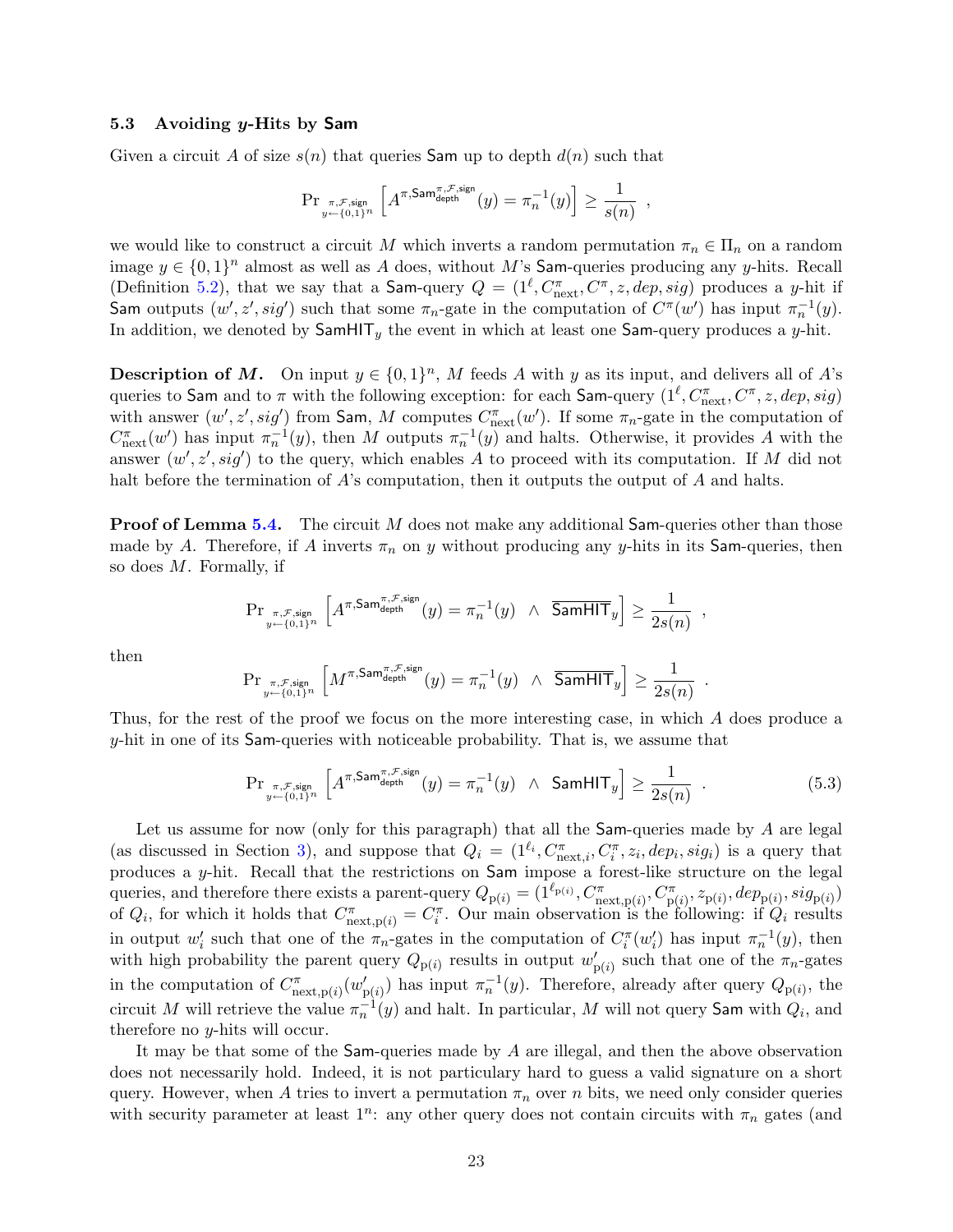therefore cannot produce any y-hits) and also cannot be a parent of queries with  $\pi_n$  gates. Formally, we denote by  $\mathsf{Legal}_n$  the event in which all the Sam-queries that  $A$  makes which include security parameter at least  $1^n$  are legal. Lemma [3.2](#page-13-1) enables us to claim that if Equation [5.3](#page-23-1) holds, then

$$
\begin{aligned} &\Pr_{\substack{\pi,\mathcal{F},\text{sign}\\y \leftarrow \{0,1\}^n}} \left[ A^{\pi,\mathsf{Sam}^{\pi,\mathcal{F},\text{sign}}}_{\text{depth}}(y) = \pi_n^{-1}(y) \ \wedge \ \mathsf{SamHIT}_y \ \wedge \ \mathsf{Legal}_n \right] \\ &\geq \frac{1}{2s(n)} - \sum_{i \geq n} \frac{s(n)}{2^i} \\ &= \frac{1}{2s(n)} - \frac{s(n)}{2^{n-1}} \\ &\geq \frac{1}{4s(n)} \ , \end{aligned}
$$

where the last inequality holds for every  $s(n) \leq 2^{(n-3)/2}$ . Therefore, we can assume for the rest of the proof that all the Sam-queries with security parameter at least  $1^n$  are legal. Denote by  $Q_1, \ldots, Q_q$ the random variables corresponding to A's queries that have security parameter at least  $1^n$ . Then, assuming that all these queries are legal, we have that every query  $Q_i$  is either a root-query (i.e.,  $Q_i$ is of the form  $(1^{\ell_i}, C_{\text{next},i}, \perp, \perp, \perp)$ , or there exists a query  $Q_j$  such that  $j = p(i)$  as discussed in Section [3](#page-11-0) (i.e.,  $Q_i$  is the parent of  $Q_i$ ).

In order to provide a clear exposition of the proof and its main ideas, we choose to focus here on a simplified case which captures the main difficulties: we assume that  $\tilde{A}$  queries Sam along a single path up to depth  $d = d(n)$ . That is, we assume that A's Sam-queries  $Q_1, \ldots, Q_d$  satisfy  $p(Q_i) = Q_{i-1}$  for every  $2 \leq i \leq d$ . In Subsection [5.3.1](#page-30-0) we describe in detail the extension to the more general case. Under this simplifying assumption, we prove the following lemma:

<span id="page-24-0"></span>Lemma 5.9. For every  $\pi$ , sign and  $y \in \{0,1\}^n$ , if

<span id="page-24-1"></span>
$$
\Pr_{\mathcal{F}}\left[A^{\pi,\text{Sam}_{\text{depth}}^{\pi,\mathcal{F},\text{sign}}}(y) = \pi_n^{-1}(y) \ \wedge \ \text{SamHIT}_y \ \wedge \ \text{Legal}_n\right] \ge \frac{1}{8s(n)},\tag{5.4}
$$

then

$$
\Pr{\mathcal{F}}\left[M^{\pi,\text{Sam}^{\pi,\mathcal{F},\text{sign}}}_{\text{depth}}(y) = \pi_n^{-1}(y) \ \wedge \ \overline{\text{SamHIT}}_y\right] \geq \frac{1}{s(n)^{3d(n)}} \enspace.
$$

**Proof of Lemma [5.9.](#page-24-0)** Fix  $\pi$ , sign,  $y \in \{0,1\}^n$ , and let  $s = s(n)$ . We introduce the following conventions and notations:

- Without loss of generality, the circuit A does not query  $\pi$  directly, as any  $\pi$ -query can be replaced by a single Sam-query. In order to query  $\pi_m$  on some  $t \in \{0,1\}^m$ , A computes the description of a circuit C which contains a single  $\pi_m$ -gate with fixed input t. Then, A queries Sam on  $(1^m, C, \bot, \bot, \bot, \bot)$  that returns  $(w', z', sig')$  where  $z' = C(w') = \pi_m(t)$ .
- For every  $1 \leq i \leq d$ , we let  $Q_i = (C_{\text{next},i}, C_i, z_i)$  (for simplicity, since we assume that these queries are legal, we can ignore parts of the input and output of Sam). In addition, denote by  $(w'_1, z'_1), \ldots, (w'_d, z'_d)$  the random variables corresponding to Sam's answers on the queries  $Q_1, \ldots, Q_d$ , respectively. Our simplifying assumption implies that for every  $1 \leq i \leq d-1$ , it holds that  $C_{i+1} = C_{\text{next},i}$  and  $z_{i+1} = z'_i$ .
- For every query  $Q_i$ , denote by  $D_i$  the distribution from which Sam samples  $w'_i$ . Specifically,  $D_1$  is the uniform distribution over  $\{0,1\}^m$ , and for every  $2 \leq i \leq d$  the distribution  $D_i$  is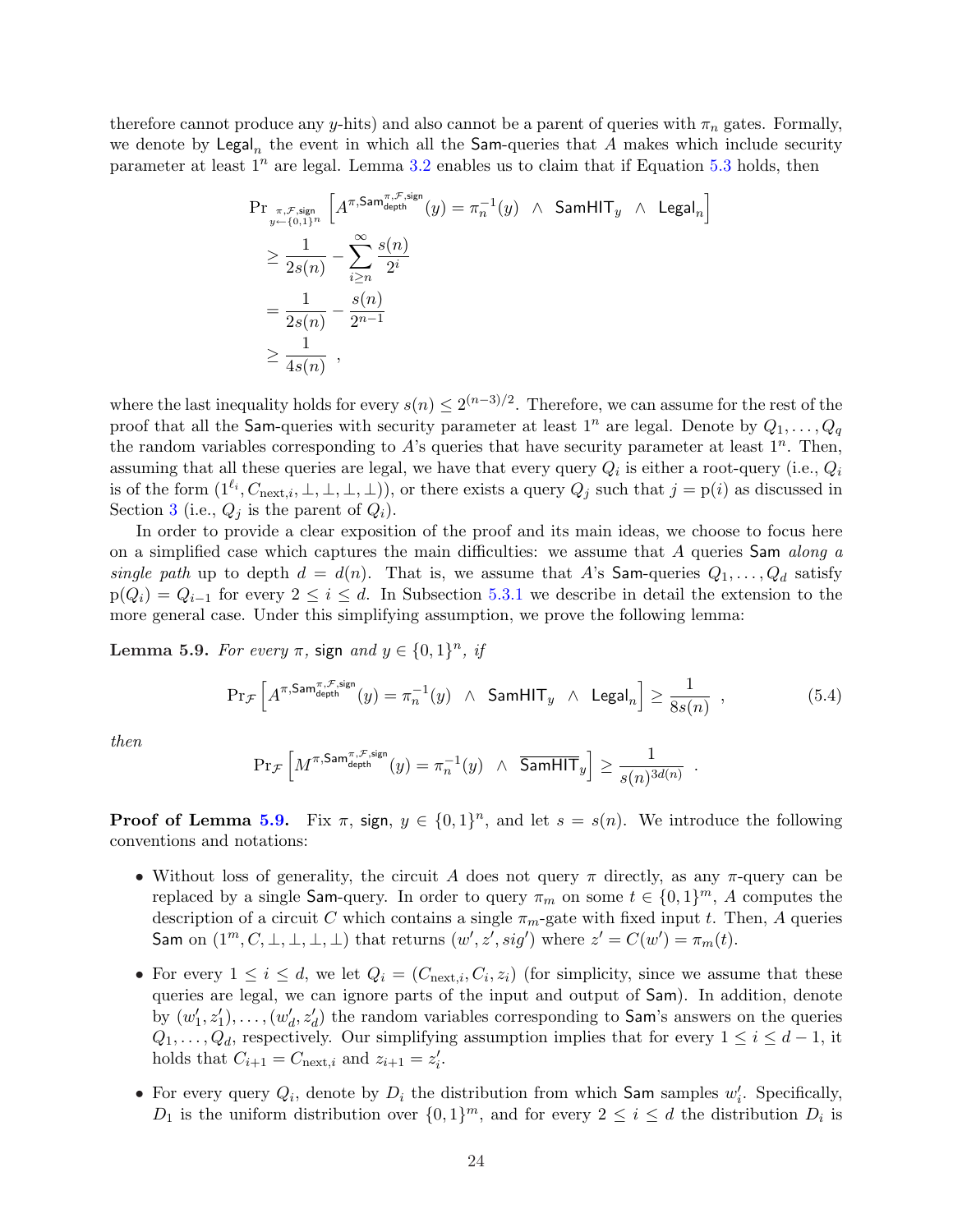the uniform distribution over the set  $C_i^{-1}(z_i)$  (i.e., over the set of all preimages of  $z_i$  under the mapping defined by the circuit  $C_i$ ). Note that each  $D_i$  is in fact random variable, that depends on the previous queries  $Q_1, \ldots, Q_{i-1}$  and on the answer  $w'_{i-1}$  to the query  $Q_{i-1}$ .

• Given a circuit C and an input w, we say that w produces a  $(C, y)$ -hit if some  $\pi_n$ -gate in the computation of  $C(w)$  has input  $\pi_n^{-1}(y)$ .

Throughout the proof, we provide intuitions by considering the interaction between A and Sam as a "game". This game has d rounds, where in the *i*-th round A chooses a query  $Q_i = (C_{\text{next},i}, C_i, z_i)$ , and the oracle Sam samples  $w'_i$  from the distribution  $D_i$ . The goal of the circuit A in this game is to come up with a query  $Q_i$  that will produce a y-hit (i.e., to cause the event  $\mathsf{SamHIT}_y$ ). Formally,

• For every  $2 \leq i \leq d$ , we denote by  $\alpha_i$  the probability that query  $Q_i$  produces a y-hit, i.e.,

 $\alpha_i = \Pr_{w'_i \leftarrow D_i}$ £  $w'_i$  produces a  $(C_i, y)$ -hit $],$ 

and we also let  $\alpha_1 = 0$  (since  $C_1 = \perp$ ). Note that these  $\alpha_i$ 's are random variables that depend on the queries  $Q_1, \ldots, Q_{i-1}$  and on the answer  $w'_{i-1}$  to the query  $Q_{i-1}$ .

• For every  $2 \le i \le d$ , we denote by JUMP<sub>i</sub> the event that  $\alpha_i > \max\left\{64s^2\alpha_{i-1}, 1/(64s^2)^{d+1}\right\}$ , and let  $JUMP = \bigcup_i JUMP_i$ .

Equation [5.4](#page-24-1) states that A has a noticeable probability in producing a y-hit, and therefore in winning the game. Our first observation is that in this case, the event JUMP occurs with noticeable probability. If JUMP does not occur, then the  $\alpha_i$ 's are too small in order to produce a y-hit with noticeable probability.

<span id="page-25-0"></span>Claim 5.10.  $Pr_{\mathcal{F}}$ £  $\mathsf{SamHIT}_y$  $\vert$  JUMP $\vert \leq 1/(16s)$ .

**Proof.** Assuming that the event JUMP does not occur, we prove by induction that for every  $2 \leq$  $i \leq d$  it holds that  $\alpha_i \leq 1/(64s^2)^{d-i+3}$ . The event JUMP implies that for every  $2 \leq i \leq d$  it holds  $u \le a$  it holds that  $\alpha_i \le 1/(64s^2)^{-1}$ . The event JO<br>that  $\alpha_i \le \max\{64s^2\alpha_{i-1}, 1/(64s^2)^{d+1}\}\,$ , and therefore

$$
\alpha_2 \le \max \left\{ 64s^2 \alpha_1, \frac{1}{(64s^2)^{d+1}} \right\} = \max \left\{ 0, \frac{1}{(64s^2)^{d+1}} \right\} = \frac{1}{(64s^2)^{d+1}}.
$$

Suppose now that the claim holds for  $\alpha_{i-1}$ , then

$$
\alpha_i \le \max\left\{ 64s^2 \alpha_{i-1}, \frac{1}{(64s^2)^{d+1}} \right\} \le \max\left\{ 64s^2 \cdot \frac{1}{(64s^2)^{d-(i-1)+3}}, \frac{1}{(64s^2)^{d+1}} \right\} \le \frac{1}{(64s^2)^{d-i+3}}.
$$

In particular, each  $\alpha_i$  is at most  $1/(64s^2)^3$ , thus

$$
\Pr_{\mathcal{F}}\left[\mathsf{SamHIT}_y \; \mid \; \overline{\mathsf{JUMP}}\right] \leq d \cdot \frac{1}{(64s^2)^3} \leq s \cdot \frac{1}{(64s^2)^3} \leq \frac{1}{16s} \enspace .
$$

As a result of the previous claim, we can now easily derive that the event JUMP has noticeable probability.

<span id="page-25-1"></span>Claim 5.11.  $Pr_{\mathcal{F}}[\text{JUMP}] \ge 1/(16s)$ .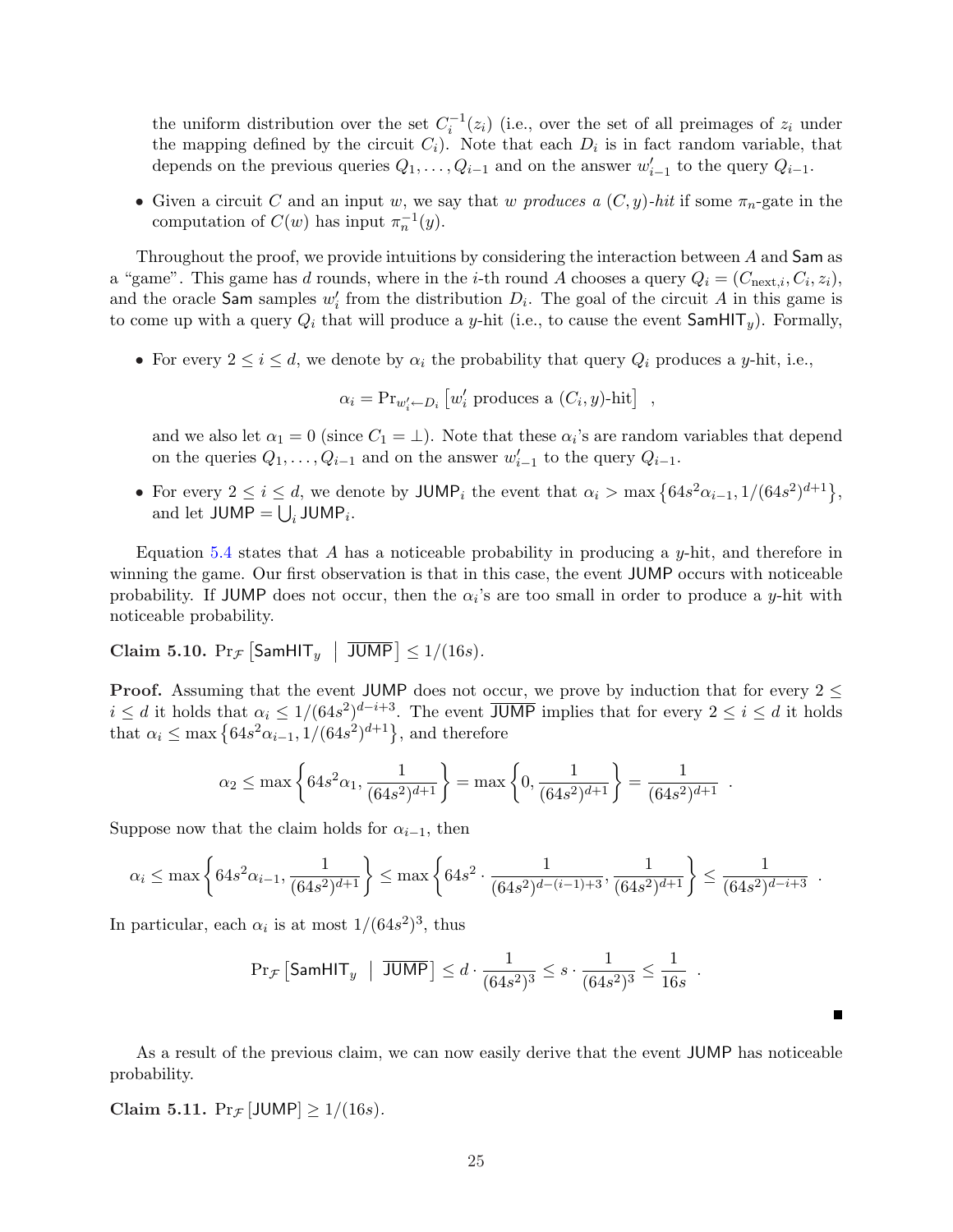Proof. On one hand, Equation [5.4](#page-24-1) implies in particular that

$$
\Pr_{\mathcal{F}}\left[\mathsf{SamHIT}_y\right] \geq \frac{1}{8s} \enspace.
$$

However, on the other hand, Claim [5.10](#page-25-0) implies that

$$
\begin{aligned} \Pr_{\mathcal{F}} \left[ \mathsf{SamHIT}_y \right] &\leq \Pr_{\mathcal{F}} \left[ \mathsf{JUMP} \right] + \Pr_{\mathcal{F}} \left[ \mathsf{SamHIT}_y \ \mid \ \overline{\mathsf{JUMP}} \right] \\ &\leq \Pr_{\mathcal{F}} \left[ \mathsf{JUMP} \right] + \frac{1}{16s} \end{aligned}
$$

Therefore,

$$
\Pr_{\mathcal{F}}\left[\mathsf{JUMP}\right] \ge \frac{1}{8s} - \frac{1}{16s} \ge \frac{1}{16s} \enspace .
$$

At this point, we begin considering the point of view of M in the game. For each query  $Q_i =$  $(C_{\text{next},i}, C_i, z_i)$  with answer  $(w'_i, z'_i)$ , the circuit M computes  $C_{\text{next},i}(w'_i)$ . If some  $\pi_n$ -gate in this computation has input  $\pi_n^{-1}(y)$ , then M outputs  $\pi_n^{-1}(y)$  and halts. We say that M wins the game, if it manages to retrieve  $\pi_n^{-1}(y)$  before A produces any y-hits. Formally,

• For every  $1 \leq i \leq d$ , we denote by  $\beta_i$  the probability that M outputs  $\pi_n^{-1}(y)$  and halts after query  $Q_i$ , i.e., £

$$
\beta_i = \text{Pr}_{w'_i \leftarrow D_i} \left[ w'_i \text{ produces a } (C_{\text{next},i}, y) \text{-hit} \right]
$$

.

Note that these  $\beta_i$ 's are random variables as well, that depend on  $Q_1, \ldots, Q_i$ .

The game can be now described as follows: in the *i*-th round, A chooses a query  $Q_i$  which determines  $\beta_i$ , and Sam samples  $w'_i$  which determines  $\alpha_{i+1}$ . If  $Q_i$  chose a high  $\beta_i$ , then M has high probability in winning the game: given  $w'_i$  from Sam, it will compute  $C_{\text{next},i}(w'_i)$  and halt if it finds  $\pi_n^{-1}(y)$ . In this case, A looses the game. Therefore, A should not choose a high  $\beta_i$ . However, we claim that if  $\beta_i$  is low, then with high probability  $\alpha_{i+1}$  will be low as well. However, if  $\alpha_{i+1}$  is low, then A has a low probability of producing a y-hit in the next query  $Q_{i+1}$ . This means that in order for A to win the game, at some point it must "take a risk" and determine a high  $\beta_i$ .

Formally, the following claim shows that given the queries  $Q_1, \ldots, Q_i$ , the expectation of  $\alpha_{i+1}$ over the choice of  $w'_i \leftarrow D_i$  is  $\beta_i$ . Therefore, if  $\beta_i$  is low, then  $\alpha_{i+1}$  will be low as well with high probability. Note that by the definitions of  $\beta_i$  and  $\alpha_{i+1}$ , given  $Q_1, \ldots, Q_i$  the probability  $\beta_i$  is already determined, while  $\alpha_{i+1}$  is still a random variable that depends on the answer  $w_i'$  to  $Q_i$ .

<span id="page-26-0"></span>**Claim 5.12.** For every  $1 \leq i \leq d-1$ , given  $\text{hist}_i = (Q_1, \ldots, Q_i)$ , it holds that  $\text{E}_{w'_i \leftarrow D_i} [\alpha_{i+1}] = \beta_i$ .

**Proof.** Given hist<sub>i</sub>, it holds that

$$
E_{w'_i \leftarrow D_i} [\alpha_{i+1}] = \sum_{z'_i} Pr_{w'_i \leftarrow D_i} [z'_i] \cdot Pr_{w'_{i+1} \leftarrow C_{i+1}^{-1}(z'_i)} [w'_{i+1} \text{ produces a } (C_{i+1}, y) \text{-hit}] .
$$

Note that although  $Q_{i+1}$  is not yet defined, the circuit  $C_{i+1}$  is defined by the restriction  $C_{i+1}$  =  $C_{\text{next},i}$ . Now, since  $z_i' = C_{\text{next},i}(w_i') = C_{i+1}(w_i')$ , and  $C_{\text{next},i}$  is a refinement of  $C_i$ , then we have that

$$
\Pr_{w'_i \leftarrow D_i} [z'_i] = \frac{|C_{i+1}^{-1}(z'_i)|}{|C_i^{-1}(z_i)|},
$$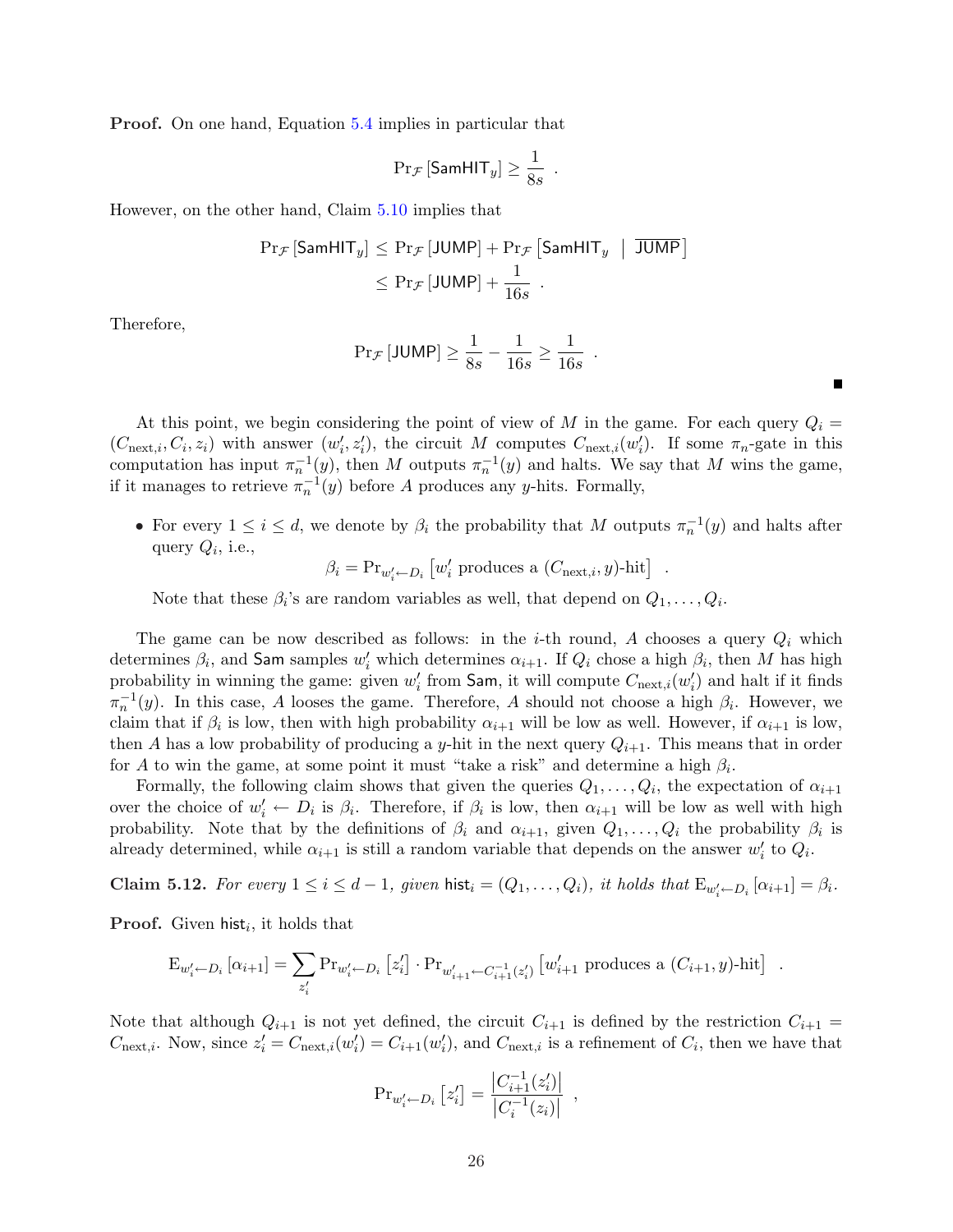and that

$$
\text{Pr}_{w'_{i+1} \leftarrow C_{i+1}^{-1}(z'_i)} \left[ w'_{i+1} \text{ produces a } (C_{i+1}, y) \text{-hit} \right] = \frac{\left| \left\{ w \in C_{i+1}^{-1}(z'_i) : w \text{ produces a } (C_{i+1}, y) \text{-hit} \right\} \right|}{\left| C_{i+1}^{-1}(z'_i) \right|}
$$

.

Therefore,

$$
E_{w'_{i} \leftarrow D_{i}}\left[\alpha_{i+1}\right] = \sum_{z'_{i}} \frac{\left|C_{i+1}^{-1}(z'_{i})\right|}{\left|C_{i}^{-1}(z_{i})\right|} \cdot \frac{\left|\left\{w \in C_{i+1}^{-1}(z'_{i}): w \text{ produces a } (C_{i+1}, y)\text{-hit}\right\}\right|}{\left|C_{i+1}^{-1}(z'_{i})\right|}
$$

$$
= \sum_{z'_{i}} \frac{\left|\left\{w \in C_{i+1}^{-1}(z'_{i}): w \text{ produces a } (C_{i+1}, y)\text{-hit}\right\}\right|}{\left|C_{i}^{-1}(z_{i})\right|}.
$$

Finally, the restrictions that  $C_{i+1} = C_{\text{next},i}$  and that  $C_{\text{next},i}$  is a refinement of  $C_i$  imply that

$$
C_i^{-1}(z_i) = \biguplus_{z'_i} C_{\text{next},i}^{-1}(z'_i) = \biguplus_{z'_i} C_{i+1}^{-1}(z'_i) ,
$$

where  $\biguplus$  denotes the union of disjoint sets. Thus,

$$
E_{w'_i \leftarrow D_i} [\alpha_{i+1}] = \frac{\left| \left\{ w \in \biguplus_{z'_i} C_{i+1}^{-1}(z'_i) : w \text{ produces a } (C_{i+1}, y)\text{-hit} \right\} \right|}{|C_i^{-1}(z_i)|}
$$

$$
= \frac{\left| \left\{ w \in C_i^{-1}(z_i) : w \text{ produces a } (C_{\text{next},i}, y)\text{-hit} \right\} \right|}{|C_i^{-1}(z_i)|}
$$

$$
= Pr_{w \leftarrow C_i^{-1}(z_i)} [w \text{ produces a } (C_{\text{next},i}, y)\text{-hit}]
$$

$$
= Pr_{w'_i \leftarrow D_i} [w'_i \text{ produces a } (C_{\text{next},i}, y)\text{-hit}]
$$

$$
= \beta_i .
$$

Up to this point, we have reached the conclusion that in order for  $A$  to win the game, it must be that at least one of the  $\alpha_{i+1}$ 's is high (i.e., the event JUMP<sub>i+1</sub> occurs). We have also seen that the latter requires A to choose a query  $Q_i$  that determines a high  $\beta_i$ . We would like to claim that in this case, it holds that  $\beta_i$  is significantly larger than  $\alpha_i$ . Formally,

• For every  $1 \leq i \leq d$ , denote by  $\mathsf{GAP}_i$  the event that  $\beta_i > \max\left\{2\alpha_i, 1/(64s^2)^{d+2}\right\}$ .

The following claim captures the idea that if  $\beta_i$  is not significantly larger than  $\alpha_i$ , then  $\alpha_{i+1}$  is not significantly larger than  $\alpha_i$  as well.

<span id="page-27-0"></span>Claim 5.13. For every  $1 \leq i \leq d-1$ , given hist<sub>i</sub> =  $(Q_1, \ldots, Q_i)$ , it holds that

$$
\mathrm{Pr}_{w'_i \leftarrow D_i} \left[ \mathsf{JUMP}_{i+1} \ \middle| \ \overline{\mathsf{GAP}}_i \right] \le 1/(32s^2) \ .
$$

**Proof.** Given hist<sub>i</sub> =  $(Q_1, \ldots, Q_i)$ , it holds that

$$
\begin{aligned} \Pr_{w'_i \leftarrow D_i} \left[ \textsf{JUMP}_{i+1} \; \middle| \; \overline{\mathsf{GAP}}_i \right] \\ &\leq \Pr_{w'_i \leftarrow D_i} \left[ \alpha_{i+1} > 32s^2 \beta_i \right] + \Pr_{w'_i \leftarrow D_i} \left[ \textsf{JUMP}_{i+1} \; \middle| \; \overline{\mathsf{GAP}}_i \wedge \left\{ \alpha_{i+1} \leq 32s^2 \beta_i \right\} \right] \end{aligned} \right].
$$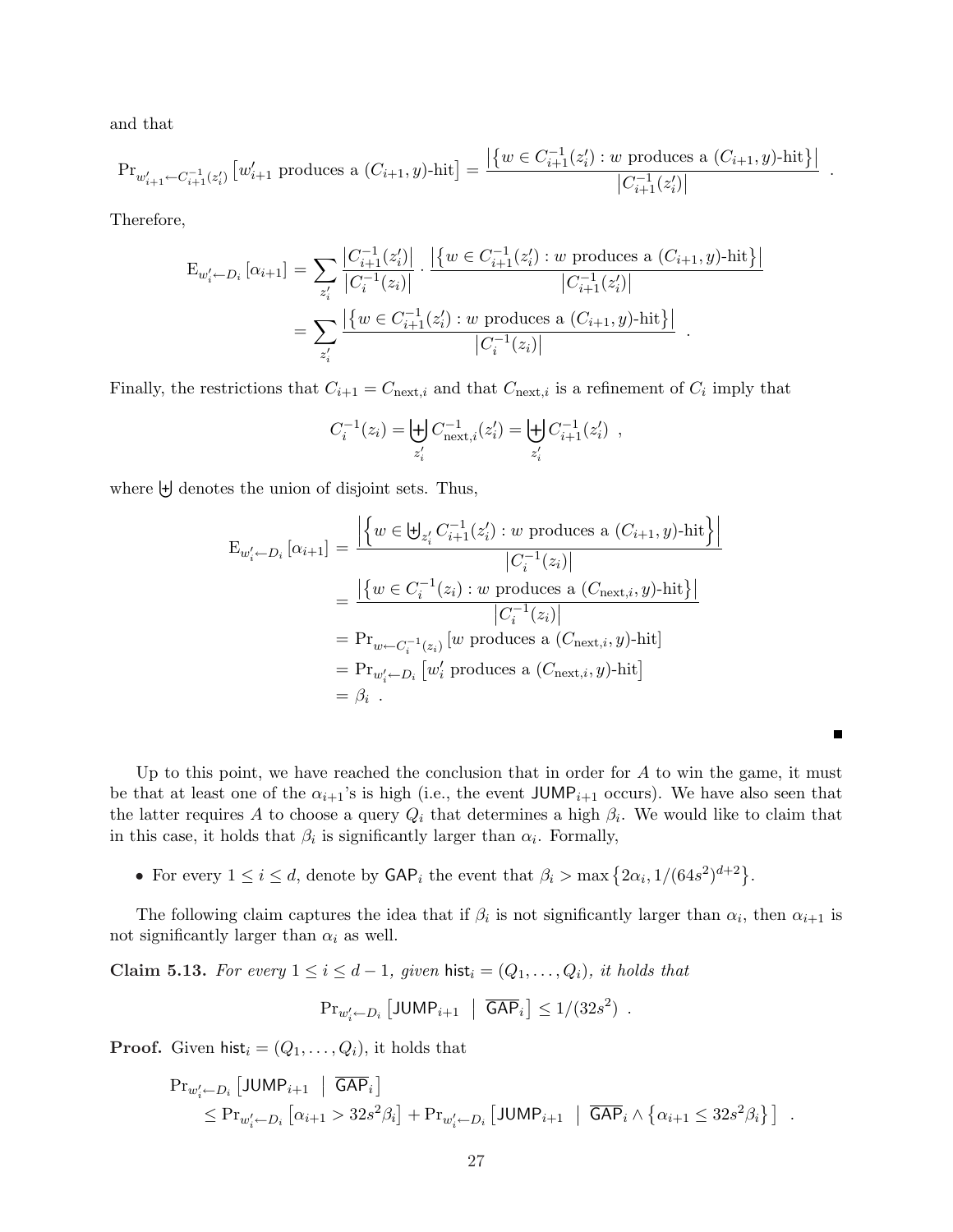Claim [5.12](#page-26-0) and Markov's inequality imply that

$$
\Pr_{w'_i \leftarrow D_i} \left[ \alpha_{i+1} > 32s^2 \beta_i \right] \le \frac{1}{32s^2} .
$$

In addition, note that the events  $JUMP_{i+1}$  and  $GAP_i$  were defined such that

$$
\mathrm{Pr}_{w'_i \leftarrow D_i} \left[ \mathsf{JUMP}_{i+1} \ \middle| \ \overline{\mathsf{GAP}}_i \wedge \left\{ \alpha_{i+1} \leq 32s^2 \beta_i \right\} \right] = 0 \ .
$$

Therefore,

$$
\mathrm{Pr}_{w'_i \leftarrow D_i} \left[ \mathsf{JUMP}_{i+1} \ \middle| \ \overline{\mathsf{GAP}}_i \right] \le \frac{1}{32s^2} \ .
$$

The following claim combines the above observations, and shows that with noticeable probability there must be an i such that  $JUMP_{i+1}$  occurs and for every such i it holds that  $GAP_i$  occurs as well. In other words, if A wins the game with noticeable probability, then there must be some  $i$  for which  $\alpha_{i+1}$  is high, and for every such i it is the case that A chooses  $Q_i$  such that  $\beta_i$  is significantly larger than  $\alpha_i$ . These high  $\beta_i$ 's will enable M to retrieve  $\pi_n^{-1}(y)$  and win the game, before A produces any  $y$ -hits.

<span id="page-28-0"></span>Claim 5.14.  $Pr_{\mathcal{F}}$ h JUMP  $\wedge \left( \bigcap_{i=1}^{d-1} \left\lbrace \mathsf{GAP}_{i} \vee \overline{\mathsf{JUMP}}_{i+1} \right\rbrace \right) \right]$  $\geq 1/(32s)$ .

Proof. Claims [5.11](#page-25-1) and [5.13](#page-27-0) imply that

$$
\Pr_{\mathcal{F}}\left[\text{JUMP} \wedge \left(\bigcap_{i=1}^{d-1} \left\{\text{GAP}_{i} \vee \overline{\text{JUMP}}_{i+1}\right\}\right)\right]
$$
\n
$$
\geq \Pr_{\mathcal{F}}\left[\text{JUMP}\right] - \Pr_{\mathcal{F}}\left[\bigcup_{i=1}^{d-1} \left\{\overline{\text{GAP}}_{i} \wedge \text{JUMP}_{i+1}\right\}\right]
$$
\n
$$
\geq \Pr_{\mathcal{F}}\left[\text{JUMP}\right] - \sum_{i=1}^{d-1} \Pr_{\mathcal{F}}\left[\overline{\text{GAP}}_{i} \wedge \text{JUMP}_{i+1}\right]
$$
\n
$$
\geq \Pr_{\mathcal{F}}\left[\text{JUMP}\right] - \sum_{i=1}^{d-1} \Pr_{\mathcal{F}}\left[\text{JUMP}_{i+1} \mid \overline{\text{GAP}}_{i}\right]
$$
\n
$$
\geq \frac{1}{16s} - s \cdot \frac{1}{32s^{2}}
$$
\n
$$
= \frac{1}{32s}.
$$

Denote by GOOD the event that JUMP occurs, and for every JUMP<sub> $i+1$ </sub> that occurs it holds that  $\mathsf{GAP}_i$  occurs as well (this is the event considered in Claim [5.14\)](#page-28-0). Assume now that  $\mathsf{GOOD}$  occurs, and denote by  $i^*$  the minimal  $1 \leq i \leq d-1$  for which JUMP<sub>i+1</sub> occurs. The probability that the query  $Q_{i^*}$  does not produce a y-hit, but M still retrieves  $\pi_n^{-1}(y)$  using the answer to this query is at least  $\beta_{i^*} - \alpha_{i^*}$ . Since  $\mathsf{GAP}_{i^*}$  occurs, we know that  $\beta_{i^*} - \alpha_{i^*}$  is noticeable, and therefore M has a noticeable probability in winning the game at this point. Yet, it might be the case that some previous query produces a y-hit. This event has low probability, since  $i^*$  is minimal such JUMP<sub>i<sup>\*+1</sup></sub> occurs, and therefore all the previous  $\alpha_i$ 's are not sufficiently high in order to produce a y-hit. The following claim concludes the proof of Lemma [5.9.](#page-24-0)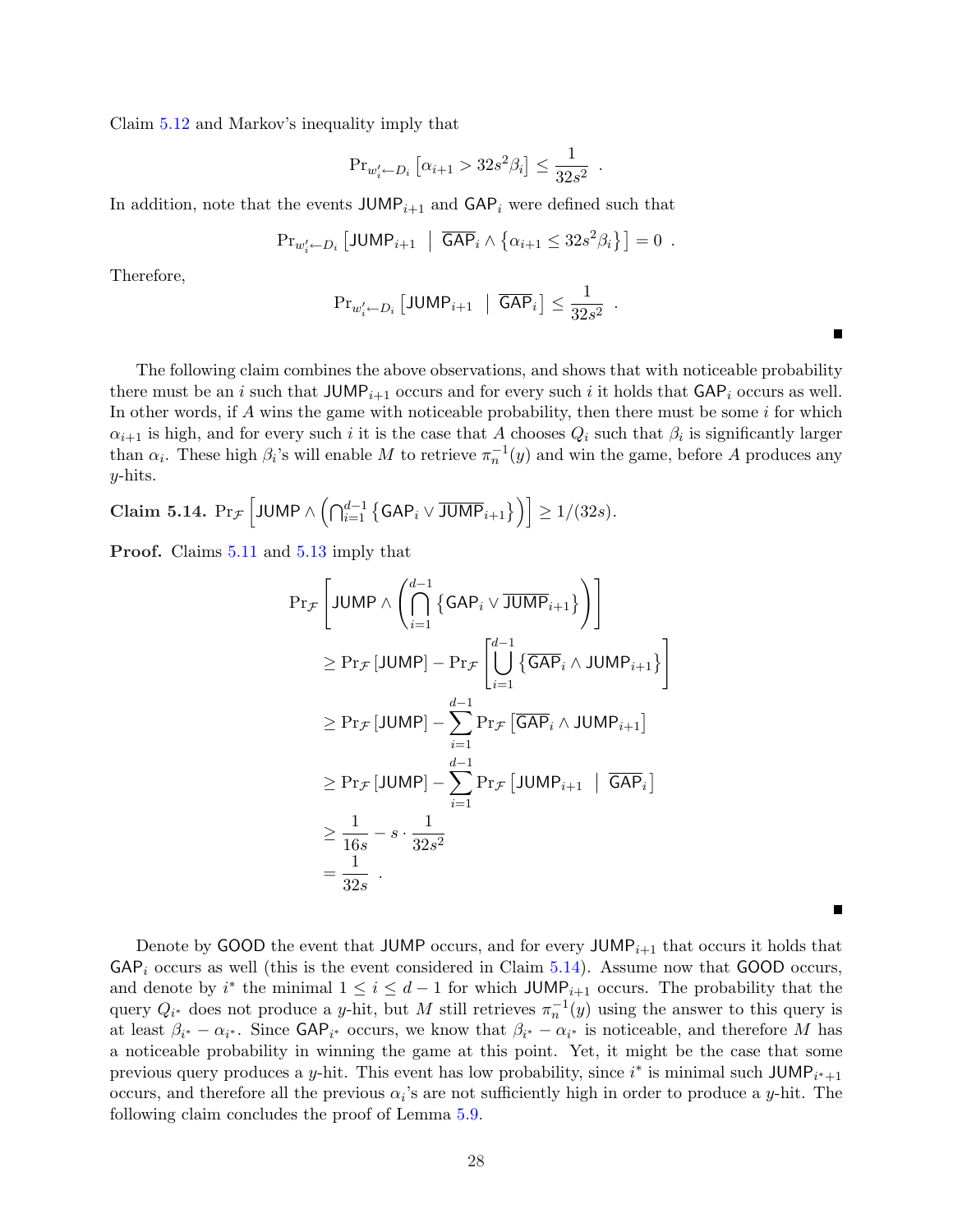Claim 5.15.  $Pr_{\mathcal{F}}$  $\int M^{\pi,\mathsf{Sam}^{\pi,\mathcal{F}}_\mathsf{depth}}(y) = \pi_n^{-1}(y) \ \wedge \ \overline{\mathsf{SamHIT}}_y$ i  $\geq 1/$ ¡  $s^{3d}$ .

**Proof.** Given that the event GOOD occurs, denote by i<sup>\*</sup> the minimal  $1 \leq i \leq d-1$  for which JUMP<sub>i+1</sub> occurs (as discussed above). For this i<sup>\*</sup>, the event  $\mathsf{GAP}_{i^*}$  occurs as well and for every query  $Q_i$  that precedes  $Q_{i^*}$  the event JUMP<sub>i+1</sub> does not occur. Therefore, whenever the event GOOD occurs, we can hope that the following (independent) events will take place:

- None of the queries  $Q_1, \ldots, Q_{i^*-1}$  will produce a y-hit. Since for every such query  $Q_i$  the event  $JUMP_i$  does not occur, then, exactly as in the proof of Claim [5.10,](#page-25-0) the probability of this event is at least  $1 - 1/(16s)$ .
- Given  $Q_{i^*}$ , Sam samples  $w'_{i^*}$  which does not produce a  $(C_{i^*}, y)$ -hit, but does produce a  $(C_{\text{next},i^*}, y)$ -hit. In other words, the query  $Q_{i^*}$  does not produce a y-hit, but still M retrieves the value  $\pi_n^{-1}(y)$ . The probability of this event is at least

$$
\beta_{i^*} - \alpha_{i^*} \ge \frac{\beta_{i^*}}{2} \ge \frac{1}{2 (64s^2)^{d+2}}.
$$

Putting these together, we obtain

$$
\Pr_{\mathcal{F}}\left[M^{\pi,\textsf{Sam}_{\text{depth}}^{\pi,\mathcal{F}}}(y) = \pi^{-1}(y) \quad \land \quad \overline{\textsf{SamHT}}_{y}\right] \ge \Pr_{\mathcal{F}}\left[\textsf{GOOD}\right] \cdot \left(1 - \frac{1}{16s}\right) \cdot \frac{1}{2(64s^{2})^{d+2}} \\
\ge \frac{1}{32s} \cdot \left(1 - \frac{1}{16s}\right) \cdot \frac{1}{2(64s^{2})^{d+2}} \\
\ge \frac{1}{s^{3d}}.
$$

This concludes the proof of Lemma [5.9.](#page-24-0) We now turn to complete the proof of Lemma [5.4.](#page-18-1) Recall that we were left to deal with the case that

$$
\mathrm{Pr}_{\substack{\pi,\mathcal{F},\text{sign}\\y\leftarrow\{0,1\}^n}}\left[A^{\pi,\mathrm{Sam}^{\pi,\mathcal{F},\text{sign}}}_{\mathrm{depth}}(y)=\pi_n^{-1}(y)~\wedge~\mathrm{SamHIT}_y~\wedge~\mathrm{Legal}_n\right]\geq\frac{1}{4s(n)}
$$

.

.

Let

$$
T = \left\{(y, \pi, \mathsf{sign}) : \Pr_{\mathcal{F}}\left[A^{\pi, \mathsf{Sam}^{\pi, \mathcal{F}, \mathsf{sign}}}_{\textrm{depth}}(y) = \pi_n^{-1}(y) \ \wedge \ \mathsf{SamHIT}_y \ \wedge \ \mathsf{Legal}_n\right] \geq \frac{1}{8s(n)}\right\} \ .
$$

Then

 $Pr_{y \leftarrow \{0,1\}^n, \pi, \text{sign}} [(y, \pi, \text{sign}) \in T] \ge 1/8s(n)$ ,

and Lemma [5.9](#page-24-0) implies that for every  $(y, \pi, \text{sign}) \in T$  we have

$$
\Pr{\mathcal{F}}\left[M^{\pi,\text{Sam}_{\text{depth}}^{\pi,\mathcal{F},\text{sign}}}(y) = \pi_n^{-1}(y) \ \wedge \ \overline{\text{SamHIT}}_y\right] \ge \frac{1}{s(n)^{3d(n)}}
$$

Therefore,

$$
\begin{aligned} &\Pr_{\substack{\pi,\mathcal{F},\text{sign}\\y \leftarrow \{0,1\}^n}}\left[M^{\pi,\text{Sam}^{\pi,\mathcal{F},\text{sign}}}_{\text{depth}}(y) = \pi_n^{-1}(y) \ \wedge \ \overline{\text{SamHIT}}_y\right] \\ &\geq \Pr_{\substack{\pi,\text{sign}\\y \leftarrow \{0,1\}^n}}\left[(y,\pi,\text{sign}) \in T\right] \cdot \Pr_{\substack{\pi,\mathcal{F},\text{sign}\\y \leftarrow \{0,1\}^n}}\left[M^{\pi,\text{Sam}^{\pi,\mathcal{F}}_{\text{depth}}}(y) = \pi_n^{-1}(y) \wedge \overline{\text{SamHIT}}_y\right|(y,\pi,\text{sign}) \in T\right] \\ &\geq \frac{1}{8s(n)} \cdot \frac{1}{s(n)^{3d(n)}} \\ &\geq \frac{1}{s(n)^{3d(n)+2}} \end{aligned}
$$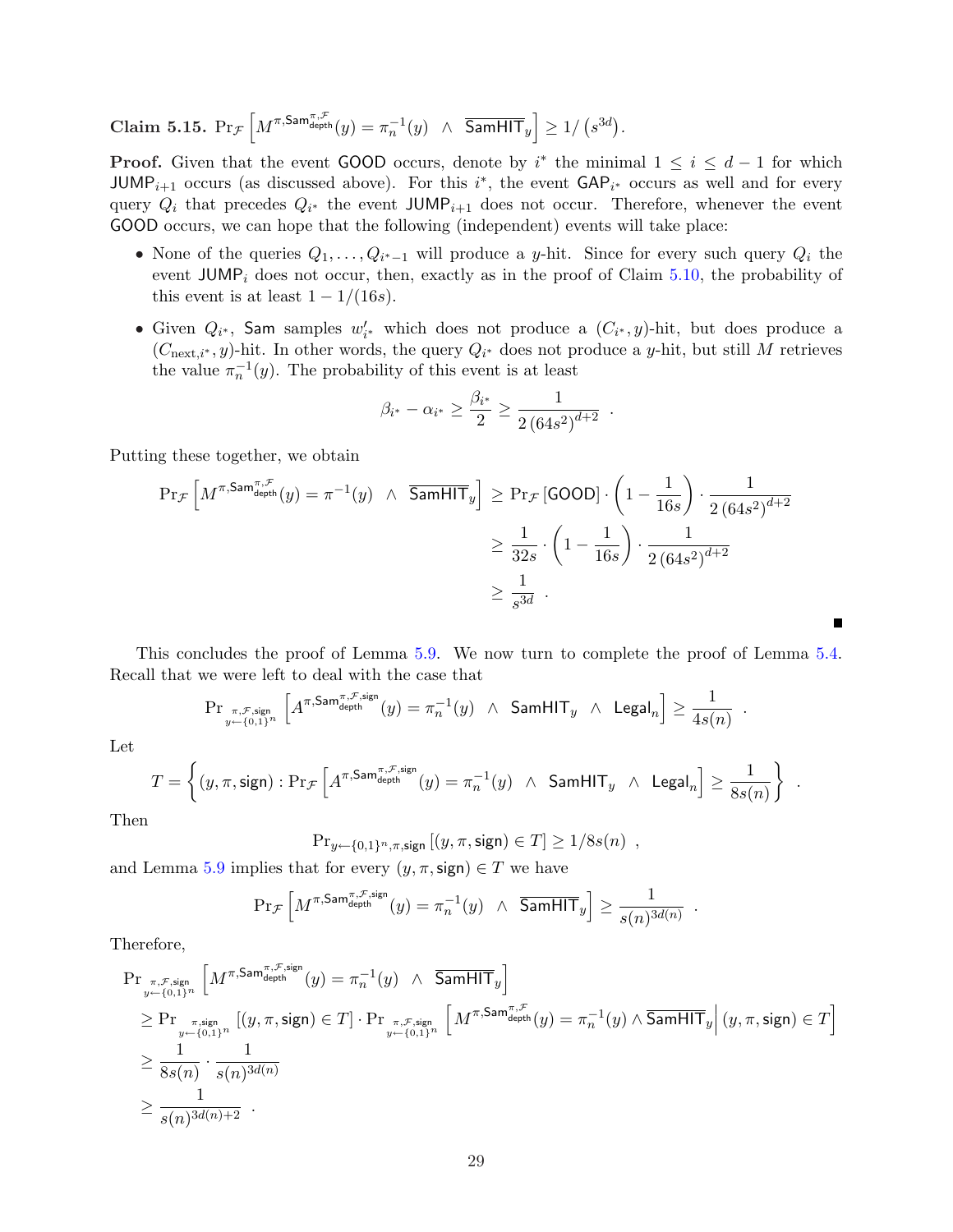#### <span id="page-30-0"></span>5.3.1 Dealing with a general query structure

We describe the extension of the above proof of Lemma  $5.9$  to the case where A's queries with security parameter at least  $1^n$  are not necessarily along a single path. In general, these queries may form a forest structure, as discussed above and in Section [3](#page-11-0) (i.e., each query  $Q_j$  is either a root-query, or there exists a query  $Q_i$  such that  $i = p(j)$ ). This extension is mainly technical, and essentially does not require anything more than refining some events and notations.

Consider the random variables  $Q_1, \ldots, Q_q$  corresponding to A's Sam-queries with security parameter at least  $1^n$ . As in the above proof, we can assume that these are all legal queries, and ignore all the queries with security parameters less than  $1^n$  – this part of the proof does not change at all. However, whereas in the simplified version of the proof, the parent query of each  $Q_i$  was  $Q_{i-1}$ (i.e.,  $p(i) = i - 1$ ), when considering an arbitrary forest structure of the queries, the values  $p(i)$  are random variables as well.

We deal with this issue by utilizing the following observation: Assume that  $Q_i$  and  $Q_j$  are two queries such that  $p(j) = i$ . Then, the probability  $\alpha_j$  that  $Q_j$  produces a y-hit is already determined given the query  $Q_i = (C_{\text{next},i}, C_i, z_i)$  and its answer  $(w'_i, z'_i)$ . Indeed, the forest structure guarantees that any such  $Q_j$  is of the form  $(C_{\text{next},j}, C_j, z_j)$  where  $C_j = C_{\text{next},i}$  and  $z_j = z'_i$ . Therefore, by the definition of the distribution  $D_j$  we have that the probability that  $Q_j$  produces a y-hit is

$$
\alpha_j = \Pr_{w'_j \leftarrow D_j} [w'_j \text{ produces a } (C_j, y)\text{-hit}]
$$
  
=  $\Pr_{w'_j \leftarrow C_j^{-1}(z_j)} [w'_j \text{ produces a } (C_j, y)\text{-hit}]$   
=  $\Pr_{w'_j \leftarrow C_{\text{next},i}^{-1}(z'_i)} [w'_j \text{ produces a } (C_{\text{next},i}, y)\text{-hit}]$ .

It is now clear that  $\alpha_j$  can be defined even before the query  $Q_j$  is determined (assuming of course that  $p(j) = i$ . We formally capture this property as follows:

• For every  $1 \leq i \leq q$ , we denote by  $\gamma_i$  the probability that a potential child of  $Q_i =$  $(C_{\text{next},i}, C_i, z_i)$  produces a y-hit, i.e.,

$$
\gamma_i = \text{Pr}_{w'_j \leftarrow C_{\text{next},i}^{-1}(z'_i)} \left[ w'_j \text{ produces a } (C_{\text{next},i}, y)\text{-hit} \right] ,
$$

Note that these  $\gamma_i$ 's are random variables which are determined given the query  $Q_i$  and its answer  $(w'_i, z'_i)$ . Then, for every two queries  $Q_i$  and  $Q_j$  such that  $p(j) = i$ , we have that  $\alpha_j = \gamma_i$ .

• For every  $1 \leq i \leq q$ , we denote by PJUMP<sub>i</sub> (for "Potential JUMP") the event in which the probability that a potential child of  $Q_i$  hits y is significantly larger than the probability that probability that a potential child of  $Q_i$  ints y is significantly larger than the probability that  $Q_i$  hits y. Specifically, it is the event that  $\gamma_i > \max\left\{64s^2\alpha_i, 1/(64s^2)^{d+1}\right\}$ . Then, for every two queries  $Q_i$  and  $Q_j$  such that  $p(j) = i$ , we have that the events JUMP<sub>j</sub> and PJUMP<sub>i</sub> are equivalent.

We now describe in detail the required technical changes to the proof of Lemma [5.9.](#page-24-0) The new we now describe in detail the required technical changes to the proof of Lemma 5.9. The new<br>proof begins as before by proving that  $Pr_{\mathcal{F}}$   $SamHIT_y$   $\mid$   $JUMP \mid \leq 1/(16s)$  and that  $Pr_{\mathcal{F}}$   $[JUMP] \geq$  $1/(16s)$ . In these two proofs the new definitions are not yet relevant and the only change is the usage of the notation  $p(i)$  instead of  $i - 1$ . Then, Claims [5.12](#page-26-0) and [5.13](#page-27-0) are replaced with showing that  $E_{w'_i \leftarrow D_i} [\gamma_i] = \beta_i$ , and that  $Pr_{w'_i \leftarrow D_i} [\text{PJUMP}_i \mid \overline{\text{GAP}}_i] \le 1/(32s^2)$ . Again, these are the exact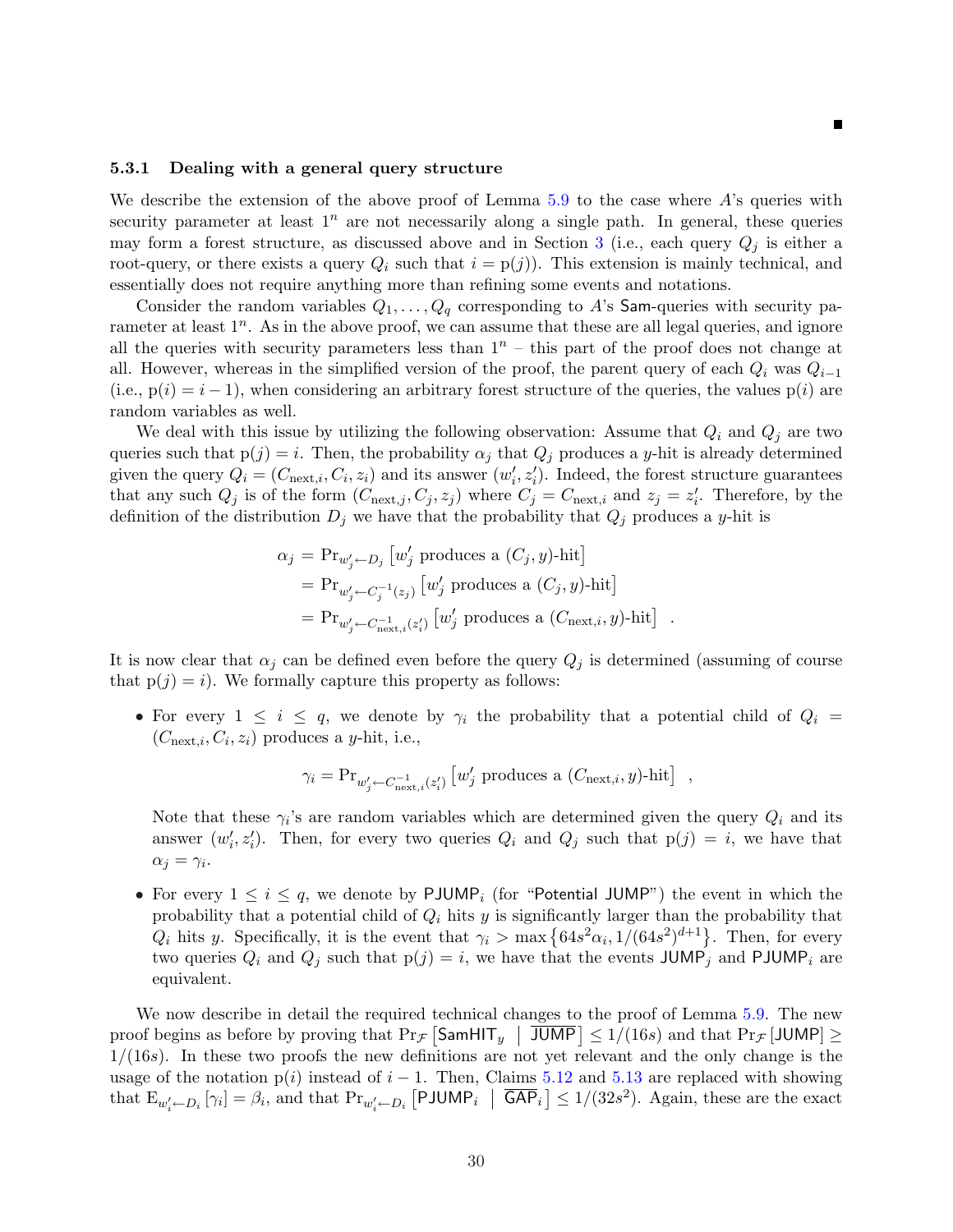same proofs, where  $\gamma_i$  replaces  $\alpha_{i+1}$ . The final change is in Claim [5.14,](#page-28-0) which is replaced by showing that  $\Pr_{\mathcal{F}} \big|$  JUMP  $\wedge \big( \bigcap_j$ ©  $\mathsf{GAP}_{\mathsf{p}(j)} \vee \overline{\mathsf{JUMP}}_j$ بن<br>د  $\geq 1/(32s)$ , as follows:

$$
\Pr_{\mathcal{F}}\left[\text{JUMP} \land \left(\bigcap_{j} \{ \text{GAP}_{p(j)} \lor \overline{\text{JUMP}}_{j} \} \right)\right]
$$
\n
$$
\geq \Pr_{\mathcal{F}}[\text{JUMP}] - \Pr_{\mathcal{F}}\left[\bigcup_{j} \{ \overline{\text{GAP}}_{p(j)} \land \text{JUMP}_{j} \} \right]
$$
\n
$$
\geq \Pr_{\mathcal{F}}[\text{JUMP}] - \Pr_{\mathcal{F}}\left[\bigcup_{i} \{ \overline{\text{GAP}}_{i} \land \text{PJUMP}_{i} \} \right]
$$
\n
$$
\geq \Pr_{\mathcal{F}}[\text{JUMP}] - \sum_{i} \Pr_{\mathcal{F}}[\overline{\text{GAP}}_{i} \land \text{PJUMP}_{i}]
$$
\n
$$
\geq \Pr_{\mathcal{F}}[\text{JUMP}] - \sum_{i} \Pr_{\mathcal{F}}[\text{GAP}_{i} \land \text{PJUMP}_{i}]
$$
\n
$$
\geq \frac{1}{16s} - s \cdot \frac{1}{32s^{2}}
$$
\n
$$
= \frac{1}{32s}.
$$

#### <span id="page-31-0"></span>6 The Round Complexity Lower Bound

In this section we combine the results presented in Sections [4](#page-13-0) and [5](#page-17-0) and derive our main theorem. As described in Subsection [1.2,](#page-3-0) given a fully-black-box construction of a statistically-hiding commitment scheme from a family of trapdoor permutations, we consider three parameters:

- 1.  $d(n)$  the number of communication rounds in the commitment scheme with security parameter  $1^n$ .
- 2.  $s(n)$  the hardness of the trapdoor permutation family (see Definition [2.3\)](#page-8-0).
- 3.  $\ell(n)$  the security parameter expansion of the construction (see Definition [2.8\)](#page-11-1).

We first state our result for the more standard hardness notion of trapdoor permutations, in which we consider a family of trapdoor permutations which is  $s(n)$ -hard for any polynomial  $s(n)$ . As discussed in Subsection [1.2,](#page-3-0) we consider both constructions which are security-preserving (i.e.,  $\ell(n) = O(n)$ , and constructions which are not necessarily security-preserving (i.e.,  $\ell(n)$  is any polynomial in  $n$ ). We begin by formally stating our results for these two cases.

**Theorem 6.1.** Any  $O(n)$ -security-parameter-expanding fully-black-box construction of a weaklybinding and honest-receiver statistically-hiding commitment scheme from a family of trapdoor permutations has  $\Omega\left(\frac{n}{\log n}\right)$  $\frac{n}{\log n}$  communication rounds.

Theorem 6.2. Any fully-black-box construction of a weakly-binding and honest-receiver statisticallyhiding commitment scheme from a family of trapdoor permutations has  $n^{\Omega(1)}$  communication rounds.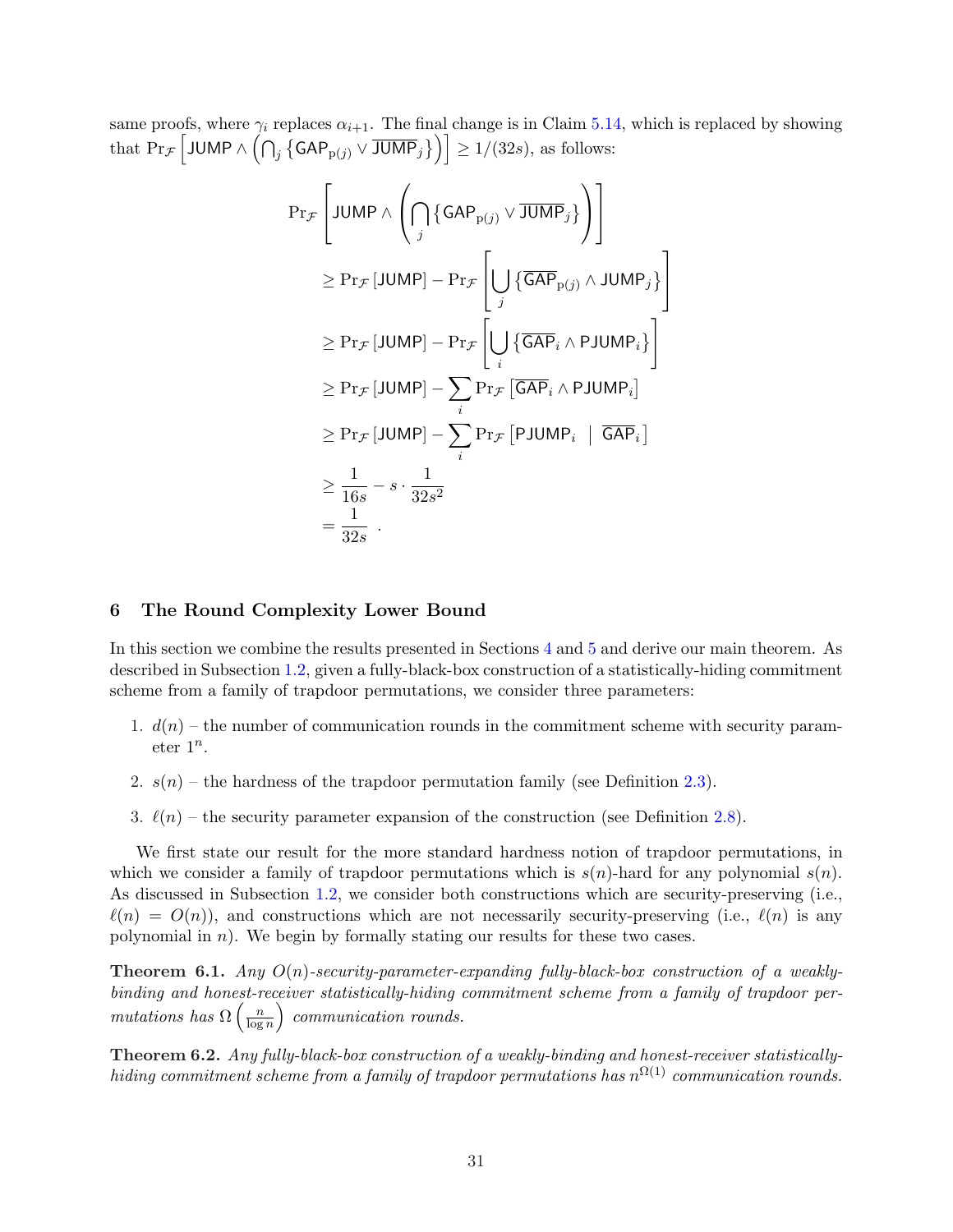The above two theorems are in fact obtained as corollaries of a more general statement. In this statement we specifically consider the notion of  $s(n)$ -hard trapdoor permutations, and do not consider a particular range for the security parameter expansion  $\ell(n)$ . The main theorem of the paper is formally stated as follows:

<span id="page-32-0"></span>**Theorem 6.3 (Main Theorem).** For every  $\ell(n)$ -security-parameter-expanding fully-black-box con- $\emph{struction of a $d(n)$-round weakly-binding and honest-receiver statistically-hiding commitment scheme}$ *struction of a a*(n)-round weakly-vinding and nonest-receiver statistically-niding con<br>from an s(n)-hard family of trapdoor permutations, it holds that  $d(\ell(n)) = \Omega\left(\frac{n}{\log n}\right)$  $\frac{n}{\log s(n)}$ .

Before turning to the formal proof of Theorem [6.3,](#page-32-0) we first provide a very brief overview. Given an  $\ell(n)$ -security-parameter-expanding fully-black-box construction  $(S, \mathcal{R}, \mathcal{V}, A)$  of a  $d(n)$ round weakly-binding and honest-receiver statistically-hiding commitment scheme from an  $s(n)$ -Found weakly-binding and honest-receiver statistically-hiding commitment scheme from an  $s(n)$ -<br>hard family of trapdoor permutations, we show that there exists a oracle  $\mathcal{O} = (\tau, \mathsf{Sam}_{\mathsf{depth}}^{\tau, \mathcal{F}, \mathsf{sign}})$ relative to which the following holds: there exists a malicious sender  $\mathcal{S}^*$  that breaks the binding of the scheme  $(S^{\tau}, \mathcal{R}^{\tau}, \mathcal{V}^{\tau})$ , but if  $d(\ell(n)) < \frac{c \cdot n}{\log \ell}$  $\frac{c \cdot n}{\log s(n)}$  for some particular constant  $c > 0$ , then the machine A fails to break the security of  $\tau$ . A technical difficulty is that the results proved in Sections [4](#page-13-0) and [5](#page-17-0) hold with respect to a *distribution* of oracles and not for a *single* oracle (they hold over the random choices of  $\tau$ ,  $\mathcal F$  and sign). An application of the Borel-Cantelli lemma will enable us to overcome this difficulty. In order to apply the Borel-Cantelli lemma, we need the following statement, which is an immediate corollary of Theorem [4.1](#page-14-0) via a standard averaging argument:

<span id="page-32-1"></span>**Corollary 6.4.** For every  $d(n)$ -round honest-receiver statistically-hiding bit-commitment scheme  $(S, \mathcal{R}, \mathcal{V})$  with oracle access to a family of trapdoor permutations, there exist a polynomial-time malicious sender  $S^*$  and a negligible function  $\nu(n)$ , such that for all sufficiently large n with probability at least  $1 - 1/n^2$  over the choices of  $\tau$ ,  $\mathcal F$  and sign, it holds that

$$
\mathrm{Pr}_{r_{\mathcal{R}}}\left[\begin{matrix}((\mathsf{decom},\mathsf{decom}')|\mathsf{com})\leftarrow\left\langle \mathcal{S}^{* \ \mathsf{Sam}^{\tau,\mathcal{F},\mathsf{sign}}_{d+1}(1^{n}),\mathcal{R}^{\tau}(1^{n},r_{\mathcal{R}})\right\rangle : \\ \mathcal{V}^{\tau}(\mathsf{com},\mathsf{decom})=0,\mathcal{V}^{\tau}(\mathsf{com},\mathsf{decom}')=1\end{matrix}\right]>1-\nu(n)\enspace.
$$

We now turn to formally prove Theorem  $6.3$ .

**Proof of Theorem [6.3.](#page-32-0)** Let  $(S, \mathcal{R}, \mathcal{V}, A)$  be an  $\ell(n)$ -security-parameter-expanding fully-black-box construction of a  $d(n)$ -round weakly-binding and honest-receiver statistically-hiding commitment scheme from an  $s(n)$ -hard family of trapdoor permutations. From this point on, we fix the depth restriction function depth :  $\mathbb{N} \to \mathbb{N}$  of the oracle Sam to be the function  $d(n) + 1$ . For every  $\tau$ ,  $\mathcal{F}$ and sign, we denote by  $E_n^{\tau,\mathcal{F},\text{sign}}$  the event in which

$$
\mathrm{Pr}_{r_{\mathcal{R}}}\left[\begin{matrix}((\text{decom},\text{decom}')|\text{com})\leftarrow\left\langle \mathcal{S}^{* \ \text{Sam}^{\tau,\mathcal{F},\text{sign}}_{d+1}(1^n),\mathcal{R}^{\tau}(1^n,r_{\mathcal{R}})\right\rangle : \\ \mathcal{V}^{\tau}(\text{com},\text{decom})=0,\mathcal{V}^{\tau}(\text{com},\text{decom}')=1\end{matrix}\right]\leq 1-\nu(n) \enspace ,
$$

where  $S^*$  and  $\nu(n)$  are given by Corollary [6.4.](#page-32-1) Then, Corollary [6.4](#page-32-1) states that for all sufficiently where  $S^{\dagger}$  and  $\nu(n)$  are given by Corollary 6.4. Then, Corollarge n, it holds that  $Pr_{\tau,\mathcal{F},\text{sign}}\left[E_n^{\tau,\mathcal{F},\text{sign}}\right] \leq 1/n^2$ , and thus

$$
\sum_{n=1}^{\infty} \Pr_{\tau, \mathcal{F}, \text{sign}} \left[ E_n^{\tau, \mathcal{F}, \text{sign}} \right] < \infty \enspace .
$$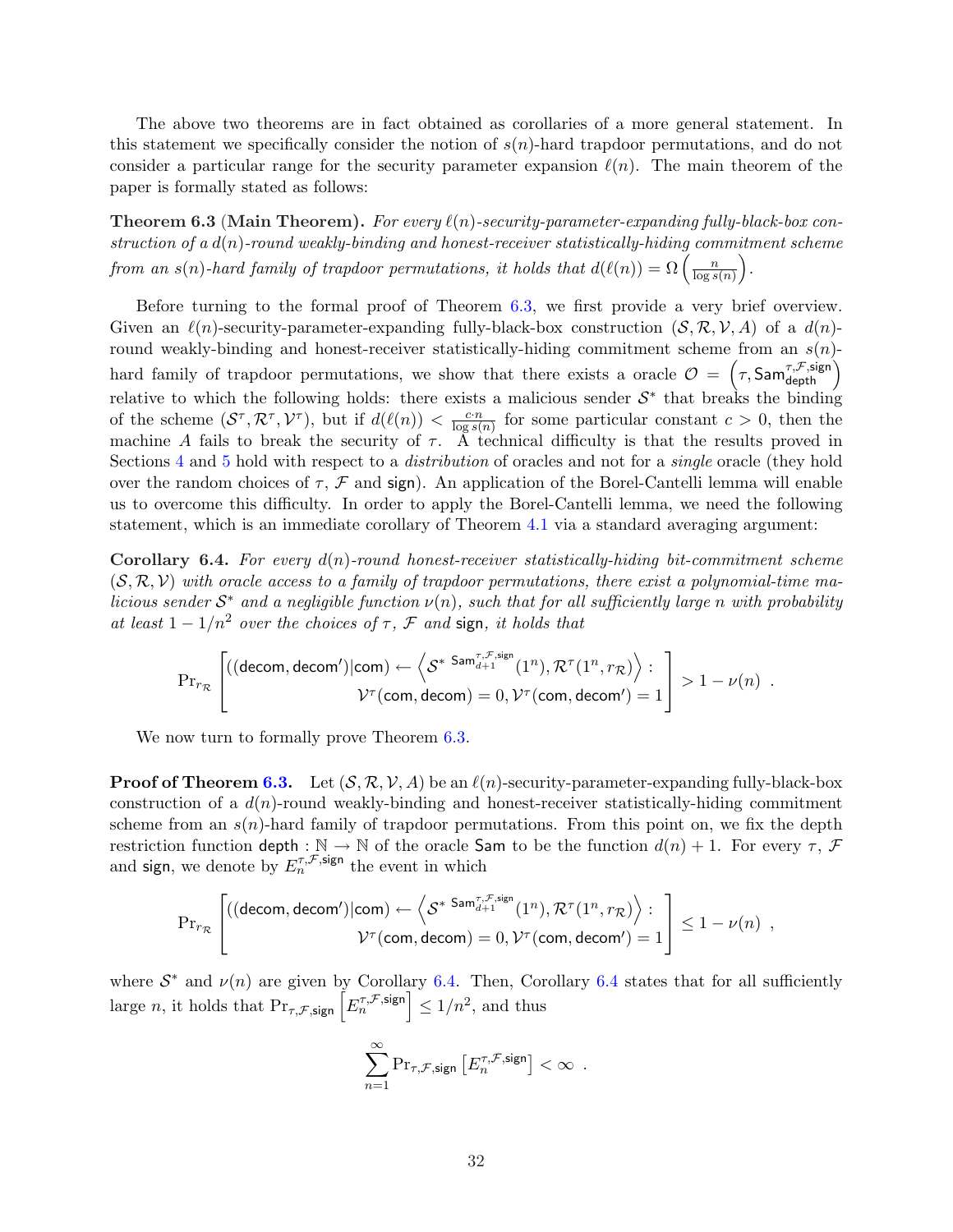Therefore, the Borel-Cantelli lemma implies that the probability over the choices of  $\tau$ ,  $\mathcal F$  and sign that the event  $E_n^{\tau,\mathcal{F},\text{sign}}$  occurs for infinitely many n's is zero. That is, for measure 1 of the oracles  $\mathsf{Sam}_{d+1}^{\tau,\mathcal{F},\mathsf{sign}}$  it holds that

$$
\mathrm{Pr}_{r_{\mathcal{R}}}\left[\begin{matrix}((\text{decom},\text{decom}')|\text{com})\leftarrow\left\langle \mathcal{S}^{* \ \text{Sam}^{\tau,\mathcal{F},\text{sign}}_{d+1}(1^{n}),\mathcal{R}^{\tau}(1^{n},r_{\mathcal{R}})\right\rangle : \\ \mathcal{V}^{\tau}(\text{com},\text{decom})=0,\mathcal{V}^{\tau}(\text{com},\text{decom}')=1\end{matrix}\right]>1-\nu(n)\enspace,
$$

for all sufficiently large *n*. In other words, relative to measure 1 of the oracles  $\textsf{Sam}_{d+1}^{\tau,\mathcal{F},\text{sign}}$ , the malicious sender  $S^*$  breaks the weak binding of the commitment scheme. Thus, the fully-black-box construction guarantees that relative to these oracles, we have that

<span id="page-33-1"></span>
$$
\Pr\left[A^{\tau,S^{*}} \xrightarrow{Sam_{d+1}^{\tau,\mathcal{F},\text{sign}}} (1^n, G_n(td), y) = F_n^{-1}(td, y)\right] > \frac{1}{s(n)},
$$
\n(6.1)

for infinitely many values of n, where A runs in time  $s(n)$ , and the probability is taken uniformly over all the possible choices of  $td \in \{0,1\}^n$  and  $y \in \{0,1\}^n$ , and over all the possible outcomes of the internal coin tosses of A. Note that since Equation [6.1](#page-33-1) holds with respect to measure 1 of the oracles  $\textsf{Sam}^{\tau,\mathcal{F},\text{sign}}_{d+1}$  (i.e., with probability 1 over the choice of  $\tau,\mathcal{F}$  and sign), then Equation [6.1](#page-33-1) still holds when the probability is taken over the choices of  $\tau$ ,  $\mathcal F$  and sign as well. In addition, by converting the Turing-machine A to a circuit family, and by incorporating the description of  $S^*$  into this family, we obtain that there exists a circuit  $A^*$  of size at most, say,  $s^*(n) = (s(n))^2$  such that

$$
\mathrm{Pr}_{\substack{td \leftarrow \{0,1\}^n, \tau, \mathcal{F} \\ y \leftarrow \{0,1\}^n, \text{sign}}} \left[ A^{* \ \tau, \mathsf{Sam}^{\tau, \mathcal{F}, \text{sign}}_{d+1}}(G_n(td), y) = F_n^{-1}(td, y) \right] > \frac{1}{s(n)} > \frac{2}{s^*(n)} ,
$$

for infinitely many values of  $n$ .

The assumption that the construction is  $\ell(n)$ -security-parameter-expanding (i.e., that A when given security parameter  $1^n$  invokes  $S^*$  on security parameters which are at most  $1^{\ell(n)}$ ), guarantees that A uses  $\mathcal{S}^*$  in a way such that Sam is queried up to depth at most  $d(\ell(n)) + 1$ . This means that also the circuit  $A^*$  queries Sam up to depth at most  $d(\ell(n)) + 1$ .

We conclude the proof by observing that if  $s^*(n)^{3d(\ell(n))+2} < 2^{n/8}$ , then the existence of the we conclude the proof by observing that if  $s'(n)^{3d(\ell(n))+2} \geq 2^{n/8}$ , then the existence of circuit  $A^*$  contradicts Theorem [5.5,](#page-19-1) and therefore  $s^*(n)^{3d(\ell(n))+2} \geq 2^{n/8}$ , i.e.,  $d(\ell(n)) = \Omega\left(\frac{n}{\log n}\right)$  $\frac{n}{\log s(n)}$ .  $\blacksquare$ 

## <span id="page-33-0"></span>7 Implications to Other Cryptographic Protocols

Our lower bound on the round complexity of statistical commitment schemes implies similar lower bounds for several other cryptographic protocols. Our result can be extended to any cryptographic protocol which can be used to construct a weakly-binding honest-receiver statistically-hiding commitment scheme in a fully-black-box manner. Specifically, in this section we derive new lower bounds on the round complexity of single-server private information retrieval, interactive hashing, and oblivious transfer that guarantees statistical security for one of the parties. We state the corollaries in this section for construction that are security preserving (i.e.,  $O(n)$ -security-parameter-expanding) and note that more general statements, as in Theorem [6.3,](#page-32-0) could be easily derived as well.

## 7.1 Single-Server Private Information Retrieval

A single-server private information retrieval (PIR) scheme [\[9\]](#page-35-4) is a protocol between a server and a user. The server holds a database  $x \in \{0,1\}^n$ , and the user holds an index  $i \in [n]$  to an entry of the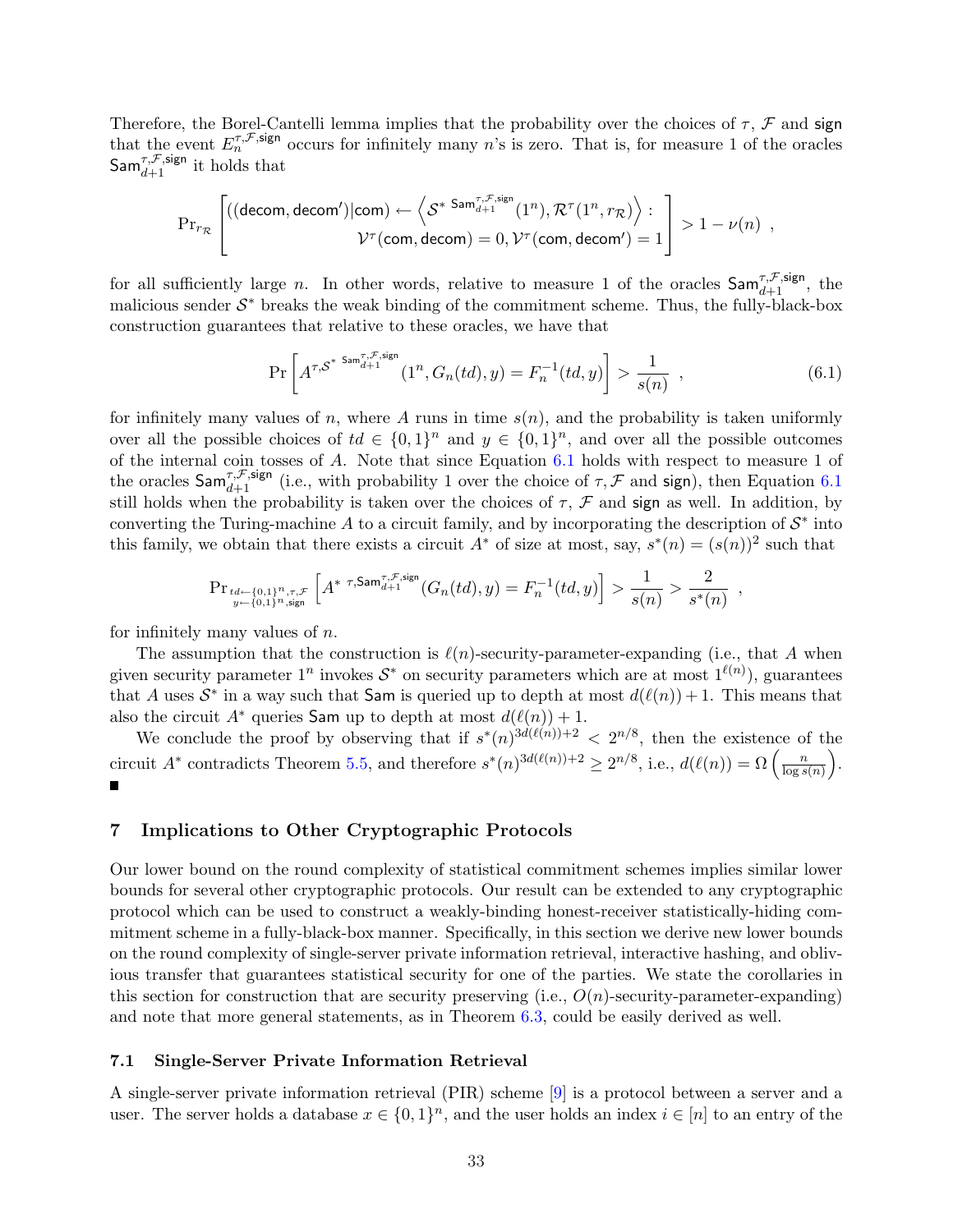database. Informally, the user wishes to retrieve the  $i$ -th entry of the database, without revealing to the server the value  $i$ . A naive solution is to have the user download the entire database, however, the total communication complexity of this solution is n bits. Based on specific numbertheoretic assumptions, several schemes with sublinear communication complexity were developed (see  $[6, 8, 17, 42, 39]$  $[6, 8, 17, 42, 39]$  $[6, 8, 17, 42, 39]$  $[6, 8, 17, 42, 39]$  $[6, 8, 17, 42, 39]$  $[6, 8, 17, 42, 39]$  $[6, 8, 17, 42, 39]$  $[6, 8, 17, 42, 39]$  $[6, 8, 17, 42, 39]$ , and a recent survey by Ostrovsky and Skeith  $[50]$ ). The only non-trivial construction based on general computational assumptions is due to Kushilevitz and Ostrovsky [\[40\]](#page-37-14). Assuming the existence of trapdoor permutations, they constructed an interactive protocol whose communication complexity is  $n - o(n)$  bits.

Beimel, Ishai, Kushilevitz and Malkin [\[2\]](#page-35-7) showed that any single-server PIR protocol with communication complexity of at most  $n/2$  bits, can be used to construct a weakly-binding statisticallyhiding commitment scheme. Their construction is both fully-black-box and preserves the number of rounds. Thus, by combining this with our result, we obtain the following corollary:

<span id="page-34-0"></span>Corollary 7.1. Any  $O(n)$ -security-parameter-expanding fully-black-box construction of a single $server$  PIR protocol for an n-bit database from a family of trapdoor permutations, in which the server communicates less than  $n/2$  bits, has  $\Omega\left(\frac{n}{\log n}\right)$  $\frac{n}{\log n}$  communication rounds.

Corollary [7.1](#page-34-0) yields in particular a lower bound on the communication complexity: any such Corollary 7.1 yields in particular a lower bound of construction requires the server to communicate  $\Omega\left(\frac{n}{\log n}\right)$  $\frac{n}{\log n}$  bits.

## 7.2 Interactive Hashing

Interactive hashing was introduced by Naor, Ostrovsky, Venkatesan and Yung [\[46\]](#page-38-5) and is a protocol that allows a sender S to commit to a value y while only revealing to the receiver R the value  $(h, z = h(y))$ , where h is a 2-to-1 hash function chosen interactively during the protocol.<sup>[12](#page-34-1)</sup> The two security properties of interactive hashing are binding  $(S$  is bounded by the protocol to producing at most one value of y which is consistent with the transcript) and hiding ( $\mathcal R$  does not obtain any information about y, except for  $h(y)$ ). Naor et al. constructed an interactive hashing protocol from any one-way permutation with  $O\left(\frac{n}{\log n}\right)$  $\left(\frac{n}{\log n}\right)$  communication rounds, and showed that it implies in a fully-black-box manner a statistical commitment scheme with the same number of rounds.<sup>[13](#page-34-2)</sup> Wee [\[58\]](#page-38-8) has recently showed that a restricted class of fully-black-box constructions of interactive hashing  $\frac{1}{8}$  has recently showed that a restricte<br>from one-way permutations has  $\Omega\left(\frac{n}{\log n}\right)$  $\left(\frac{n}{\log n}\right)$  rounds. Our result extends Wee's lower bound both to include the most general form of such constructions, and to trapdoor permutations.

**Corollary 7.2.** Any  $O(n)$ -security-parameter-expanding fully-black-box construction of an interactive hashing protocol from a family of trapdoor permutations has  $\Omega\left(\frac{n}{\log n}\right)$  $\frac{n}{\log n}$  communication rounds.

## 7.3 Oblivious Transfer

Oblivious transfer (OT), introduced by Rabin [\[51\]](#page-38-15), is a fundamental primitive in cryptography. In particular, it was shown to imply secure multiparty computation  $[25, 35, 60]$  $[25, 35, 60]$  $[25, 35, 60]$  $[25, 35, 60]$  $[25, 35, 60]$ . OT has several In particular, it was shown to imply secure multiparty component formulations, and we consider the formulation of  $\binom{2}{1}$ ulations, and we consider the formulation of  $\binom{2}{1}$ -OT, defined by Even, Goldreich and equivalent form<br>Lempel  $[12]$ .  $\binom{2}{1}$  $_{1}^{2}$ )-OT is a protocol between two parties, a sender and a receiver. The sender's input consists of two secret bits  $(b_0, b_1)$ , and the receiver's input consists of a value  $i \in \{0, 1\}$ . At the end

´

<span id="page-34-2"></span><span id="page-34-1"></span> $12$ Several extensions to this definition were suggested, see [\[30,](#page-37-8) [49\]](#page-38-4).

<sup>&</sup>lt;sup>13</sup>Although the original proof in [\[46\]](#page-38-5) showed the result for  $O(n)$  rounds, this was recently reduced to O  $\left(\frac{n}{\log n}\right)$ rounds [\[30,](#page-37-8) [38\]](#page-37-9).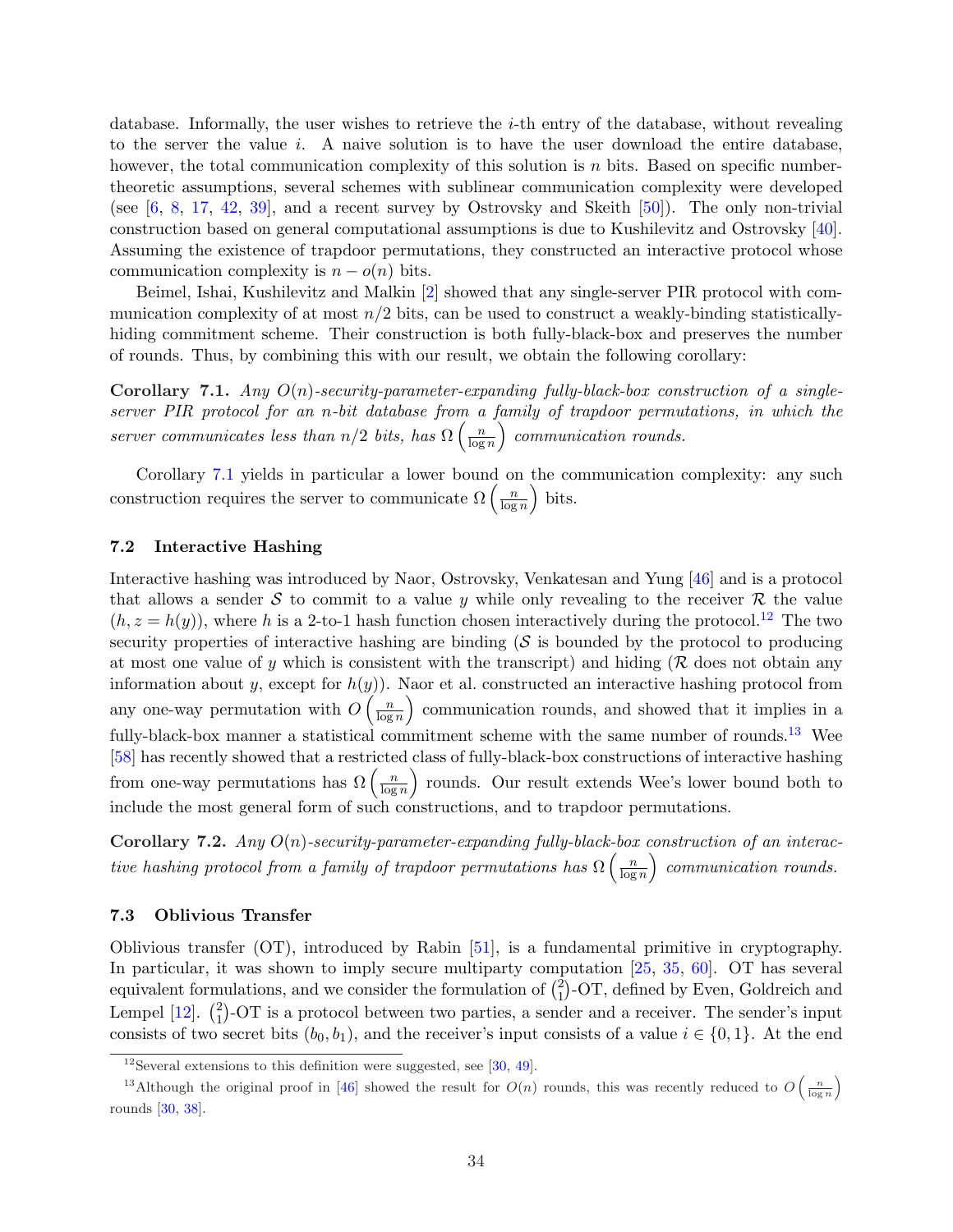of the protocol, the receiver should learn the bit  $b_i$  while the sender does not learn the value i. The security of the protocol guarantees that even a cheating receiver should not be able to learn the bit  $b_{1-i}$ , and a cheating sender should not be able to learn *i*.

 $\tilde{G}$ ;, and a cheat<br>Given any  $\binom{2}{1}$ 1 -OT protocol that guarantees statistical security for one of the parties (sender or receiver), one can construct a weakly-binding statistically-hiding commitment scheme in a fullyblack-box manner while preserving the number of rounds. For the explicit reduction from a statistically protected sender see [\[13\]](#page-36-8), and the reduction from a statistically protected receiver follows similar lines.<sup>[14](#page-35-8)</sup> Thus, by combining this with our result, we obtain the following corollary:

Corollary 7.3. Any  $O(n)$ -security-parameter-expanding fully-black-box construction of a  $\binom{2}{1}$ 1 ¢ -OT  $\emph{protocol that guarantees statistical security for one of the parties from a family of trapdoor permu-}$ tations has  $\Omega\left(\frac{n}{\log n}\right)$  $\frac{n}{\log n}$  communication rounds.

We stress that there exist constructions of semi-honest receiver  $\binom{2}{1}$ 1 ¢ -OT protocols, relying on specific number-theoretic assumptions, where the sender enjoys statistical security with a constant number of rounds (e.g., Aiello et al. [\[1\]](#page-35-9) and Naor and Pinkas [\[47\]](#page-38-17)). Hence, as for statistical commitments, we demonstrate a large gap between the round complexity of OT constructions based on general assumptions and OT constructions based on specific number-theoretic assumptions.

## References

- <span id="page-35-9"></span>[1] W. Aiello, Y. Ishai, and O. Reingold. Priced oblivious transfer: How to sell digital goods. In Advances in Cryptology - EUROCRYPT '01, pages 119–135, 2001.
- <span id="page-35-7"></span>[2] A. Beimel, Y. Ishai, E. Kushilevitz, and T. Malkin. One-way functions are essential for singleserver private information retrieval. In Proceedings of the 31st Annual ACM Symposium on Theory of Computing, pages 89–98, 1999.
- <span id="page-35-0"></span>[3] M. Blum and S. Micali. How to generate cryptographically strong sequences of pseudo-random bits. SIAM Journal on Computing, 13(4):850–864, 1984.
- <span id="page-35-2"></span>[4] J. Boyar, S. A. Kurtz, and M. W. Krentel. A discrete logarithm implementation of perfect zero-knowledge blobs. Journal of Cryptology, 2(2):63–76, 1990.
- <span id="page-35-1"></span>[5] G. Brassard, D. Chaum, and C. Crépeau. Minimum disclosure proofs of knowledge. *Journal* of Computer and System Sciences, 37(2):156–189, 1988.
- <span id="page-35-5"></span>[6] C. Cachin, S. Micali, and M. Stadler. Computationally private information retrieval with polylogarithmic communication. In Advances in Cryptology - EUROCRYPT '99, pages 402– 414, 1999.
- <span id="page-35-3"></span>[7] R. Canetti, J. Kilian, E. Petrank, and A. Rosen. Black-box concurrent zero-knowledge requires (almost) logarithmically many rounds.  $SIAM$  Journal on Computing,  $32(1):1-47$ ,  $2002$ .
- <span id="page-35-6"></span>[8] Y. Chang. Single database private information retrieval with logarithmic communication. In Proceedings of the 9th Australasian Conference on Information Security and Privacy, pages 50–61, 2004.
- <span id="page-35-4"></span>[9] B. Chor, O. Goldreich, E. Kushilevitz, and M. Sudan. Private information retrieval. In Proceedings of 36th Annual Symposium on Foundations of Computer Science, pages 41–50, 1995.

<span id="page-35-8"></span><sup>&</sup>lt;sup>14</sup>Alternatively, refer to [\[59\]](#page-38-18) for switching the roles of the sender and the receiver.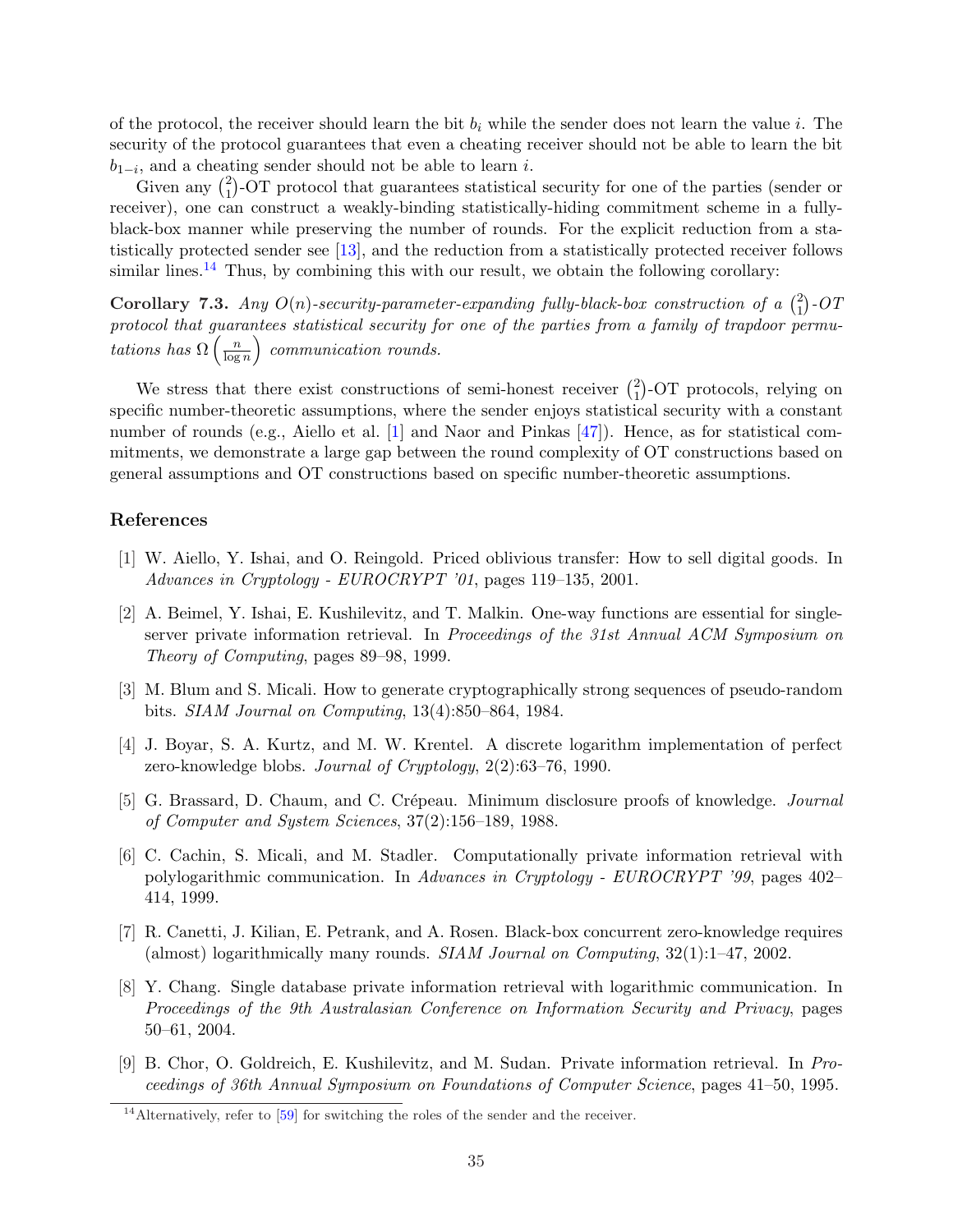- <span id="page-36-3"></span>[10] I. Damgård, T. P. Pedersen, and B. Pfitzmann. On the existence of statistically hiding bit commitment schemes and fail-stop signatures. Journal of Cryptology, 10(3):163–194, 1997.
- <span id="page-36-9"></span>[11] C. Dwork, M. Naor, and A. Sahai. Concurrent zero-knowledge. Journal of the ACM, 51(6):851– 898, 2004.
- <span id="page-36-15"></span>[12] S. Even, O. Goldreich, and A. Lempel. A randomized protocol for signing contracts. Communications of the ACM, 28(6):637–647, 1985.
- <span id="page-36-8"></span>[13] M. Fischlin. On the impossibility of constructing non-interactive statistically-secret protocols from any trapdoor one-way function. In Topics in Cryptology - The Cryptographers' Track at the RSA Conference, pages 79–95, 2002.
- <span id="page-36-6"></span>[14] R. Gennaro, Y. Gertner, and J. Katz. Lower bounds on the efficiency of encryption and digital signature schemes. In Proceedings of the 35th Annual ACM Symposium on Theory of Computing, pages 417–425, 2003.
- <span id="page-36-7"></span>[15] R. Gennaro, Y. Gertner, J. Katz, and L. Trevisan. Bounds on the efficiency of generic cryptographic constructions. SIAM Journal on Computing, 35(1):217–246, 2005.
- <span id="page-36-5"></span>[16] R. Gennaro and L. Trevisan. Lower bounds on the efficiency of generic cryptographic constructions. In Proceedings of the 41st Annual Symposium on Foundations of Computer Science, pages 305–313, 2000.
- <span id="page-36-13"></span>[17] C. Gentry and Z. Ramzan. Single-database private information retrieval with constant communication rate. In Proceedings of the 32nd International Colloquium on Automata, Languages and Programming, pages 803–815, 2005.
- <span id="page-36-4"></span>[18] Y. Gertner, S. Kannan, T. Malkin, O. Reingold, and M. Viswanathan. The relationship between public key encryption and oblivious transfer. In Proceedings of the 41st Annual Symposium on Foundations of Computer Science, pages 325–335, 2000.
- <span id="page-36-11"></span>[19] O. Goldreich. Foundations of Cryptography – Volume 1: Basic Tools. Cambridge University Press, 2001.
- <span id="page-36-12"></span>[20] O. Goldreich. Foundations of Cryptography – Volume 2: Basic Applications. Cambridge University Press, 2004.
- <span id="page-36-1"></span>[21] O. Goldreich, S. Goldwasser, and S. Micali. On the cryptographic applications of random functions. In Advances in Cryptology - CRYPTO '84, pages 276–288, 1984.
- <span id="page-36-0"></span>[22] O. Goldreich, S. Goldwasser, and S. Micali. How to construct random functions. Journal of the ACM, 33(4):792–807, 1986.
- <span id="page-36-2"></span>[23] O. Goldreich and A. Kahan. How to construct constant-round zero-knowledge proof systems for NP. *Journal of Cryptology*,  $9(3):167-190$ , 1996.
- <span id="page-36-10"></span>[24] O. Goldreich and H. Krawczyk. On the composition of zero-knowledge proof systems. SIAM Journal on Computing, 25(1):169–192, 1996.
- <span id="page-36-14"></span>[25] O. Goldreich, S. Micali, and A. Wigderson. How to play any mental game or a completeness theorem for protocols with honest majority. In Proceedings of the 19th Annual ACM Symposium on Theory of Computing, pages 218–229, 1987.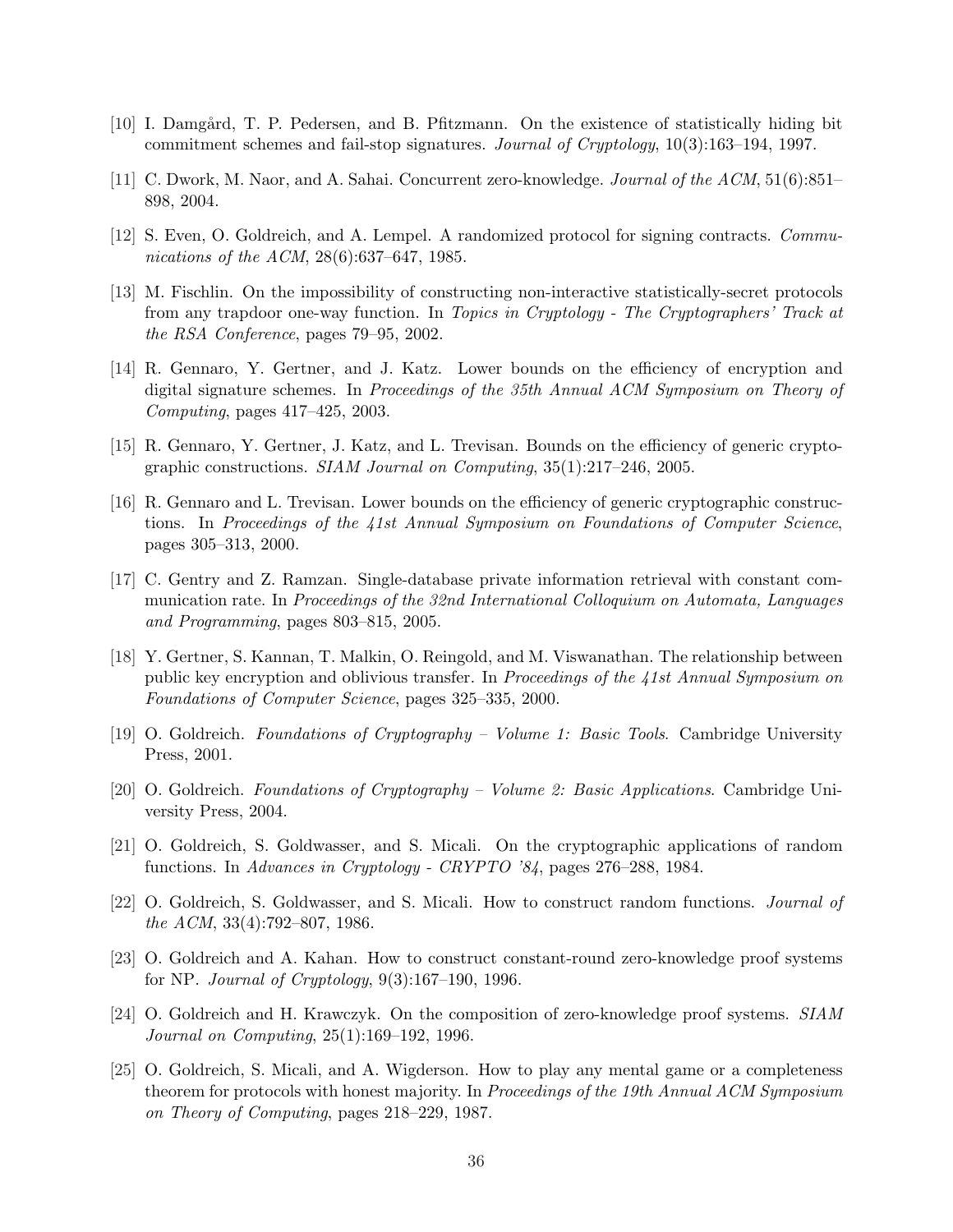- <span id="page-37-3"></span>[26] S. Goldwasser, S. Micali, and R. L. Rivest. A digital signature scheme secure against adaptive chosen-message attacks. SIAM Journal on Computing, 17(2):281–308, 1988.
- <span id="page-37-10"></span>[27] S. Hada and T. Tanaka. On the existence of 3-round zero-knowledge protocols. In Advances in Cryptology - CRYPTO '98, pages 408–423, 1998.
- <span id="page-37-12"></span>[28] I. Haitner. Implementing oblivious transfer using collection of dense trapdoor permutations. In Proceedings of the 1st Theory of Cryptography Conference, pages 394–409, 2004.
- <span id="page-37-4"></span>[29] I. Haitner, O. Horvitz, J. Katz, C.-Y. Koo, R. Morselli, and R. Shaltiel. Reducing complexity assumptions for statistically-hiding commitment. In Advances in Cryptology - EUROCRYPT '05, pages 58–77, 2005.
- <span id="page-37-8"></span>[30] I. Haitner and O. Reingold. A new interactive hashing theorem. In Proceedings of the 22nd Annual IEEE Conference on Computational Complexity, pages 319–332, 2007.
- <span id="page-37-1"></span>[31] I. Haitner and O. Reingold. Statistically-hiding commitment from any one-way function. In Proceedings of the 39th Annual ACM Symposium on Theory of Computing, pages 1–10, 2007.
- <span id="page-37-0"></span>[32] J. Håstad, R. Impagliazzo, L. A. Levin, and M. Luby. A pseudorandom generator from any one-way function. SIAM Journal on Computing, 28(4):1364–1396, 1999.
- <span id="page-37-7"></span>[33] O. Horvitz and J. Katz. Bounds on the efficiency of "black-box" commitment schemes. In Proceedings of the 32nd International Colloquium on Automata, Languages and Programming, pages 128–139, 2005.
- <span id="page-37-5"></span>[34] R. Impagliazzo and S. Rudich. Limits on the provable consequences of one-way permutations. In Proceedings of the 21st Annual ACM Symposium on Theory of Computing, pages 44–61, 1989.
- <span id="page-37-15"></span>[35] J. Kilian. Founding cryptography on oblivious transfer. In Proceedings of the 20th Annual ACM Symposium on Theory of Computing, pages 20–31, 1988.
- <span id="page-37-11"></span>[36] J. Kilian, C. Rackoff, and E. Petrank. Lower bounds for concurrent zero knowledge. Combinatorica, 25(2):217–249, 2005.
- <span id="page-37-6"></span>[37] J. H. Kim, D. R. Simon, and P. Tetali. Limits on the efficiency of one-way permutation-based hash functions. In Proceedings of the 40th Annual Symposium on Foundations of Computer Science, pages 535–542, 1999.
- <span id="page-37-9"></span>[38] T. Koshiba and Y. Seri. Round-efficient one-way permutation based perfectly concealing bit commitment scheme. Electronic Colloquium on Computational Complexity, Report TR06-093, 2006.
- <span id="page-37-13"></span>[39] E. Kushilevitz and R. Ostrovsky. Replication is NOT needed: SINGLE database, computationally-private information retrieval. In Proceedings of the 38th Annual Symposium on Foundations of Computer Science, pages 364–373, 1997.
- <span id="page-37-14"></span>[40] E. Kushilevitz and R. Ostrovsky. One-way trapdoor permutations are sufficient for non-trivial single-server private information retrieval. In Advances in Cryptology - EUROCRYPT '00, pages 104–121, 2000.
- <span id="page-37-2"></span>[41] Y. Lindell. Parallel coin-tossing and constant-round secure two-party computation. *Journal of* Cryptology, 16(3):143–184, 2003.